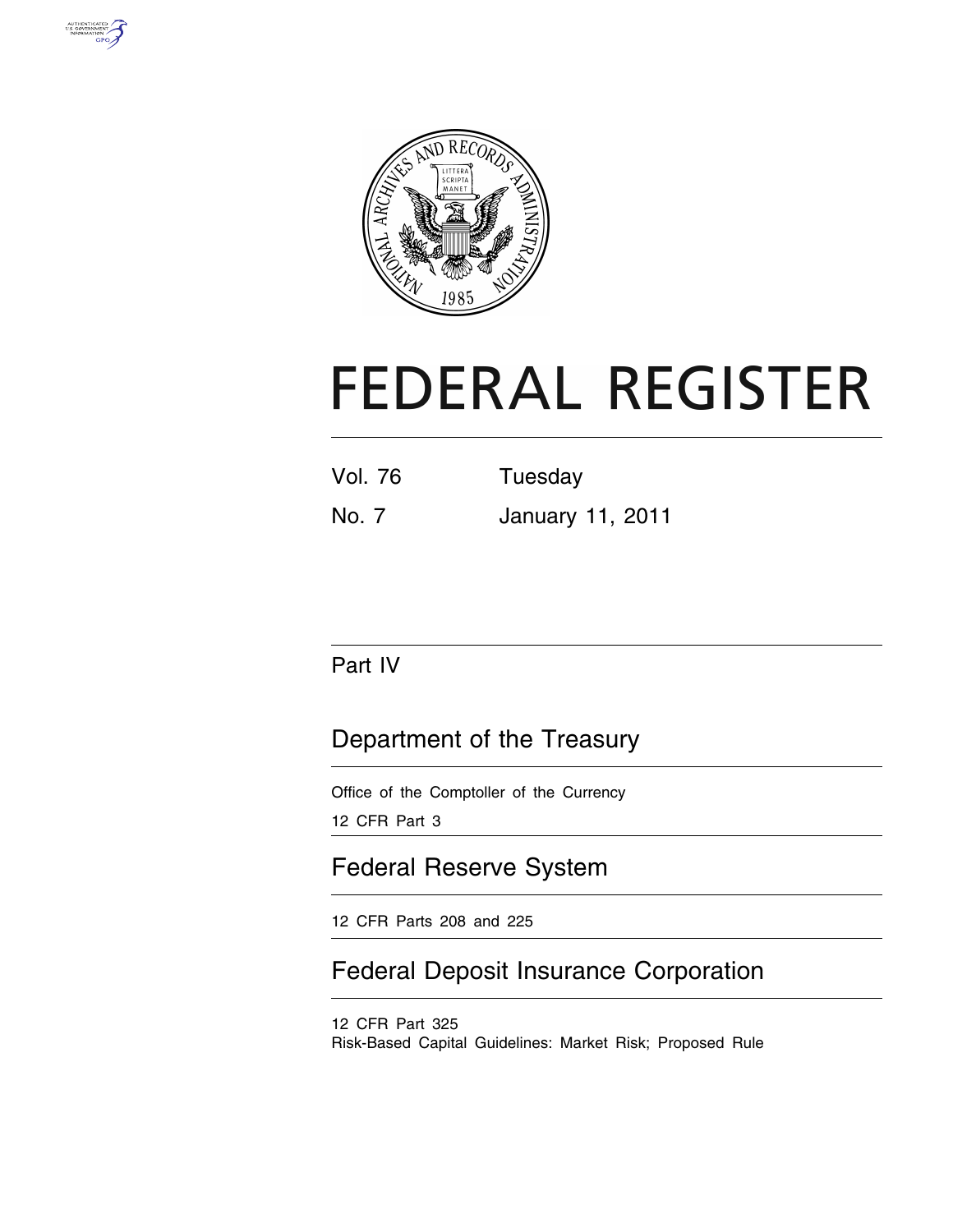## **DEPARTMENT OF THE TREASURY**

**Office of the Comptroller of the Currency** 

#### **12 CFR Part 3**

**[Docket ID: OCC–2010–0003]** 

**RIN 1557–AC99** 

#### **FEDERAL RESERVE SYSTEM**

**12 CFR Parts 208 and 225** 

**[Regulations H and Y; Docket No. R–1401]** 

**RIN No. 7100–AD61** 

# **FEDERAL DEPOSIT INSURANCE CORPORATION**

# **12 CFR Part 325**

**RIN 3064–AD70** 

# **Risk-Based Capital Guidelines: Market Risk**

**AGENCY:** Office of the Comptroller of the Currency, Department of the Treasury; Board of Governors of the Federal Reserve System; and Federal Deposit Insurance Corporation.

**ACTION:** Notice of proposed rulemaking with request for public comment.

**SUMMARY:** The Office of the Comptroller of the Currency (OCC), Board of Governors of the Federal Reserve System (Board), and Federal Deposit Insurance Corporation (FDIC) are requesting comment on a proposal to revise their market risk capital rules to modify their scope to better capture positions for which the market risk capital rules are appropriate; reduce procyclicality in market risk capital requirements; enhance the rules' sensitivity to risks that are not adequately captured under the current regulatory measurement methodologies; and increase transparency through enhanced disclosures. The proposal does not include the methodologies adopted by the Basel Committee on Banking Supervision for calculating the specific risk capital requirements for debt and securitization positions due to their reliance on credit ratings, which is impermissible under the Dodd-Frank Wall Street Reform and Consumer Protection Act. The proposal, therefore, retains the current specific risk treatment for these positions until the agencies develop alternative standards of creditworthiness as required by the Act. The proposed rules are substantively the same across the agencies.

**DATES:** Comments on this notice of proposed rulemaking must be received by April 11, 2011.

**ADDRESSES:** Comments should be directed to:

*OCC:* Because paper mail in the Washington, DC area and at the Agencies is subject to delay, commenters are encouraged to submit comments by the Federal eRulemaking Portal or e-mail, if possible. Please use the title "Risk-Based Capital Guidelines: Market Risk'' to facilitate the organization and distribution of the comments. You may submit comments by any of the following methods:

• *Federal eRulemaking Portal—*  ''*regulations.gov*''*:* Go to *[http://www.](http://www.regulations.gov) [regulations.gov.](http://www.regulations.gov)* Select ''Document Type" of "Proposed Rules," and in ''Enter Keyword or ID Box,'' enter Docket ID ''OCC–2010–0003,'' and click "Search." On "View By Relevance" tab at bottom of screen, in the "Agency" column, locate the proposed rule for OCC, in the "Action" column, click on ''Submit a Comment'' or ''Open Docket Folder'' to submit or view public comments and to view supporting and related materials for this rulemaking action.

• Click on the "Help" tab on the Regulations.gov home page to get information on using Regulations.gov, including instructions for submitting or viewing public comments, viewing other supporting and related materials, and viewing the docket after the close of the comment period.

• *E-mail: [regs.comments@occ.treas.](mailto:regs.comments@occ.treas.gov) [gov.](mailto:regs.comments@occ.treas.gov)* 

• *Mail:* Office of the Comptroller of the Currency, 250 E Street, SW., Mail Stop 2–3, Washington, DC 20219.

• *Fax:* (202) 874–5274.

• *Hand Delivery/Courier:* 250 E Street, SW., Mail Stop 2–3, Washington, DC 20219.

*Instructions:* You must include "OCC" as the agency name and ''Docket ID OCC–2010–0003'' in your comment. In general, OCC will enter all comments received into the docket and publish them on the Regulations.gov Web site without change, including any business or personal information that you provide such as name and address information, e-mail addresses, or phone numbers. Comments received, including attachments and other supporting materials, are part of the public record and subject to public disclosure. Do not enclose any information in your comment or supporting materials that you consider confidential or inappropriate for public disclosure.

You may review comments and other related materials that pertain to this

proposed rule by any of the following methods:

• *Viewing Comments Electronically:*  Go to *[http://www.regulations.gov.](http://www.regulations.gov)* Select ''Document Type'' of ''Public Submissions," in "Enter Keyword or ID Box," enter Docket ID "OCC–2010– 0003,'' and click ''Search.'' Comments will be listed under ''View By Relevance'' tab at bottom of screen. If comments from more than one agency are listed, the ''Agency'' column will indicate which comments were received by the OCC.

• *Viewing Comments Personally:* You may personally inspect and photocopy comments at the OCC, 250 E Street, SW., Washington, DC. For security reasons, the OCC requires that visitors make an appointment to inspect comments. You may do so by calling (202) 874–4700. Upon arrival, visitors will be required to present valid government-issued photo identification and to submit to security screening in order to inspect and photocopy comments.

• *Docket:* You may also view or request available background documents and project summaries using the methods described above.

*Board:* You may submit comments, identified by Docket No. R–1401 and RIN No. 7100–AD61, by any of the following methods:

• *Agency Web Site: [http://www.](http://www.federalreserve.gov) [federalreserve.gov.](http://www.federalreserve.gov)* Follow the instructions for submitting comments at *[http://www.federalreserve.gov/](http://www.federalreserve.gov/generalinfo/foia/ProposedRegs.cfm) [generalinfo/foia/ProposedRegs.cfm.](http://www.federalreserve.gov/generalinfo/foia/ProposedRegs.cfm)* 

• *Federal eRulemaking Portal: [http://](http://www.regulations.gov)  [www.regulations.gov.](http://www.regulations.gov)* Follow the instructions for submitting comments.

• *E-mail: [regs.comments@](mailto:regs.comments@federalreserve.gov) [federalreserve.gov.](mailto:regs.comments@federalreserve.gov)* Include docket number in the subject line of the message.

• *Federal eRulemaking Portal:*  ''Regulations.gov'': Go to *[http://www.](http://www.regulations.gov) [regulations.gov](http://www.regulations.gov)* and follow the instructions for submitting comments.

• *FAX:* (202) 452–3819 or (202) 452– 3102.

• *Mail:* Jennifer J. Johnson, Secretary, Board of Governors of the Federal Reserve System, 20th Street and Constitution Avenue, NW., Washington, DC 20551.

All public comments are available from the Board's Web site at *[http://](http://www.federalreserve.gov/generalinfo/foia/ProposedRegs.cfm) [www.federalreserve.gov/generalinfo/](http://www.federalreserve.gov/generalinfo/foia/ProposedRegs.cfm) [foia/ProposedRegs.cfm](http://www.federalreserve.gov/generalinfo/foia/ProposedRegs.cfm)* as submitted, unless modified for technical reasons. Accordingly, your comments will not be edited to remove any identifying or contact information. Public comments may also be viewed electronically or in paper form in Room MP–500 of the Board's Martin Building (20th and C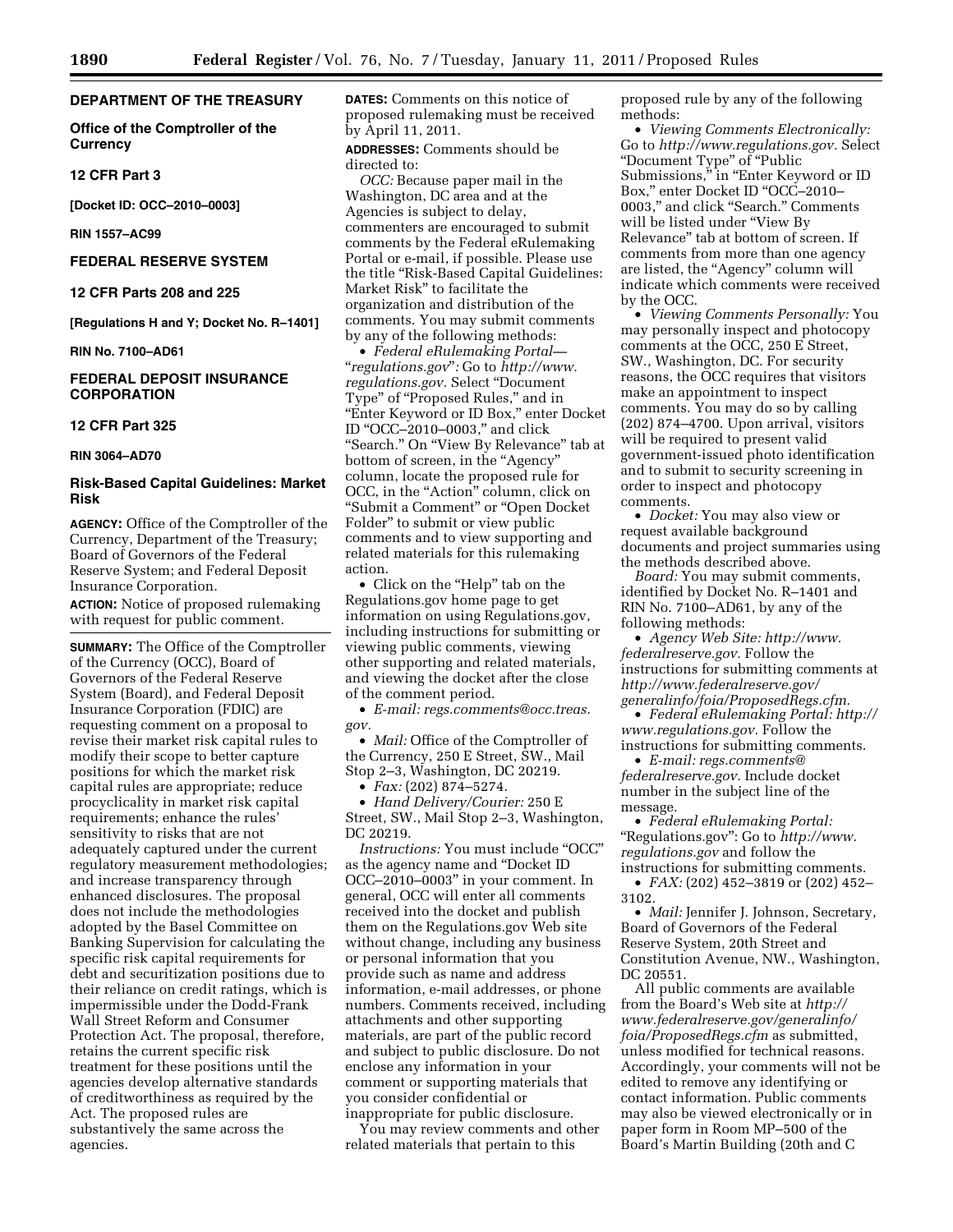Street, NW.) between 9 a.m. and 5 p.m. on weekdays.

*FDIC:* You may submit comments by any of the following methods:

• *Federal eRulemaking Portal: [http://](http://www.regulations.gov)  [www.regulations.gov.](http://www.regulations.gov)* Follow the instructions for submitting comments.

• *Agency Web site: [http://www.FDIC.](http://www.FDIC.gov/regulations/laws/Federal/propose.html) [gov/regulations/laws/Federal/propose.](http://www.FDIC.gov/regulations/laws/Federal/propose.html) [html.](http://www.FDIC.gov/regulations/laws/Federal/propose.html)* 

• *Mail:* Robert E. Feldman, Executive Secretary, Attention: Comments/Legal ESS, Federal Deposit Insurance Corporation, 550 17th Street, NW., Washington, DC 20429.

• *Hand Delivered/Courier:* The guard station at the rear of the 550 17th Street Building (located on F Street), on business days between 7 a.m. and 5 p.m.

• *E-mail: [comments@FDIC.gov.](mailto:comments@FDIC.gov)* 

*Instructions:* Comments submitted must include "FDIC" and "RIN [3064-AD70].'' Comments received will be posted without change to *http://www. [FDIC.gov/regulations/laws/Federal/](http://www.FDIC.gov/regulations/laws/Federal/propose.html) propose.html,* including any personal information provided.

#### **FOR FURTHER INFORMATION CONTACT:**

*OCC:* Roger Tufts, Senior Economic Advisor, Capital Policy Division, (202) 874–4925, or Ron Shimabukuro, Senior Counsel, Carl Kaminski, Senior Attorney, or Hugh Carney, Attorney, Legislative and Regulatory Activities Division, (202) 874–5090, Office of the Comptroller of the Currency, 250 E Street, SW., Washington, DC 20219.

*Board:* Anna Lee Hewko, (202) 530– 6260, Assistant Director, Capital and Regulatory Policy, or Connie Horsley, (202) 452–5239, Senior Supervisory Financial Analyst, Division of Banking Supervision and Regulation; or April C. Snyder, Counsel, (202) 452–3099, or Benjamin W. McDonough, Counsel, (202) 452–2036, Legal Division. For the hearing impaired only, Telecommunication Device for the Deaf (TDD), (202) 263–4869.

*FDIC:* Bobby R. Bean, Chief, Policy Section, (202) 898–6705; Karl Reitz, Senior Capital Markets Specialist, (202) 898–6775; Jim Weinberger, Senior Policy Analyst, (202) 898–7034, Division of Supervision and Consumer Protection; or Mark Handzlik, Counsel, (202) 898–3990; or Michael Phillips, Counsel, (202) 898–3581, Supervision Branch, Legal Division.

# **SUPPLEMENTARY INFORMATION:**

#### **Table of Contents**

# I. Introduction

- A. Background B. Summary of the Current Market Risk Capital Rule
- 1. Covered Positions
- 
- 2. Capital Requirement for Market Risk
- 3. Internal Models-Based Capital Requirement

#### 4. Specific Risk

- 5. Calculation of the Risk-Based Capital Ratio
- II. Proposed Revisions to the Market Risk Capital Rule
	- A. Objectives of the Proposed Revisions B. Description of the Proposed Revisions to
	- the Market Risk Capital Rule
	- 1. Scope
	- 2. Reservation of Authority
	- 3. Modification of the Definition of Covered Position
	- 4. Requirements for the Identification of Trading Positions and Management of Covered Positions
	- 5. General Requirements for Internal Models
	- Model Approval and Ongoing Use Requirements
	- Risks Reflected in Models
	- Control, Oversight, and Validation Mechanisms
	- Internal Assessment of Capital Adequacy
	- Documentation
	- 6. Capital Requirement for Market Risk
	- Determination of the Multiplication Factor
- 7. VaR-Based Capital Requirement Quantitative Requirements for VaR-based
- Measure 8. Stressed VaR-Based Capital Requirement
- Quantitative Requirements for Stressed VaR-based Measure
- 9. Revised Modeling Standards for Specific Risk
- 10. Standardized Specific Risk Capital Requirement
- Debt Positions
- Equity Positions
- Securitization Positions
- 11. Incremental Risk Capital Requirement
- 12. Comprehensive Risk Capital
- Requirement
- 13. Disclosure Requirements
- III. Regulatory Flexibility Act Analysis IV. OCC Unfunded Mandates Reform Act of 1995 Determination
- V. Paperwork Reduction Act
- VI. Plain Language

#### **I. Introduction**

#### *A. Background*

The first international capital framework for banks<sup>1</sup> entitled *International Convergence of Capital Measurement and Capital Standards*  (1988 Capital Accord) was developed by the Basel Committee on Banking Supervision (BCBS) 2 and endorsed by

2The BCBS is a committee of banking supervisory authorities, which was established by the central bank governors of the G–10 countries in 1975. It consists of senior representatives of bank supervisory authorities and central banks from Argentina, Australia, Belgium, Brazil, Canada, China, France, Germany, Hong Kong SAR, India, Indonesia, Italy, Japan, Korea, Luxembourg, Mexico, the Netherlands, Russia, Saudi Arabia, Singapore, South Africa, Spain, Sweden, Switzerland, Turkey,

the G–10 governors in 1988. The OCC, the Board, and the FDIC (collectively, the agencies) implemented the 1988 Capital Accord in 1989 through the issuance of the general risk-based capital rules.3 In 1996, the BCBS amended the 1988 Capital Accord to require banks to measure and hold capital to cover their exposure to market risk associated with foreign exchange and commodity positions and positions located in the trading account (the Market Risk Amendment (MRA) or market risk framework).4 The agencies implemented the MRA with an effective date of January 1, 1997 (market risk capital rule).5

In June 2004, the BCBS issued a document entitled *International Convergence of Capital Measurement and Capital Standards: A Revised Framework* (New Accord or Basel II), which was intended for use by individual countries as the basis for national consultation and implementation. The New Accord sets forth a "three-pillar" framework that includes (i) risk-based capital requirements for credit risk, market risk, and operational risk (Pillar 1); (ii) supervisory review of capital adequacy (Pillar 2); and (iii) market discipline through enhanced public disclosures (Pillar 3).

The New Accord retained much of the MRA; however, after its release, the BCBS announced that it would develop improvements to the market risk framework, especially with respect to the treatment of specific risk, which refers to the risk of loss on a position due to factors other than broad-based movements in market prices. As a result, in July 2005, the BCBS and the International Organization of Securities Commissions (IOSCO) published *The Application of Basel II to Trading Activities and the Treatment of Double Default Effects.* The BCBS incorporated the July 2005 changes into the June 2006 comprehensive version of the New Accord and follow its ''three-pillar'' structure. Specifically, the Pillar 1

4 In 1997, the BCBS modified the MRA to remove a provision pertaining to the specific risk capital charge under the internal models approach (*see <http://www.bis.org/press/p970918a.htm>*).

<sup>1</sup>For simplicity, and unless otherwise indicated, the preamble to this notice of proposed rulemaking uses the term "bank" to include banks, savings associations, and bank holding companies (BHCs). The terms "bank holding company" and "BHC" refer only to bank holding companies regulated by the Board.

the United Kingdom, and the United States. Documents issued by the BCBS are available through the Bank for International Settlements Web site at *[http://www.bis.org.](http://www.bis.org)* 

<sup>3</sup>The agencies' general risk-based capital rules are at 12 CFR part 3, Appendix A (OCC); 12 CFR part 208, Appendix A and 12 CFR part 225, Appendix A (Board); and 12 CFR part 325, Appendix A (FDIC).

<sup>5</sup> 61 FR 47358 (September 6, 1996). The agencies' market risk capital rules are at 12 CFR part 3, Appendix B (OCC), 12 CFR part 208, Appendix E and 12 CFR part 225, Appendix E (Board), and 12 CFR part 325, Appendix C (FDIC).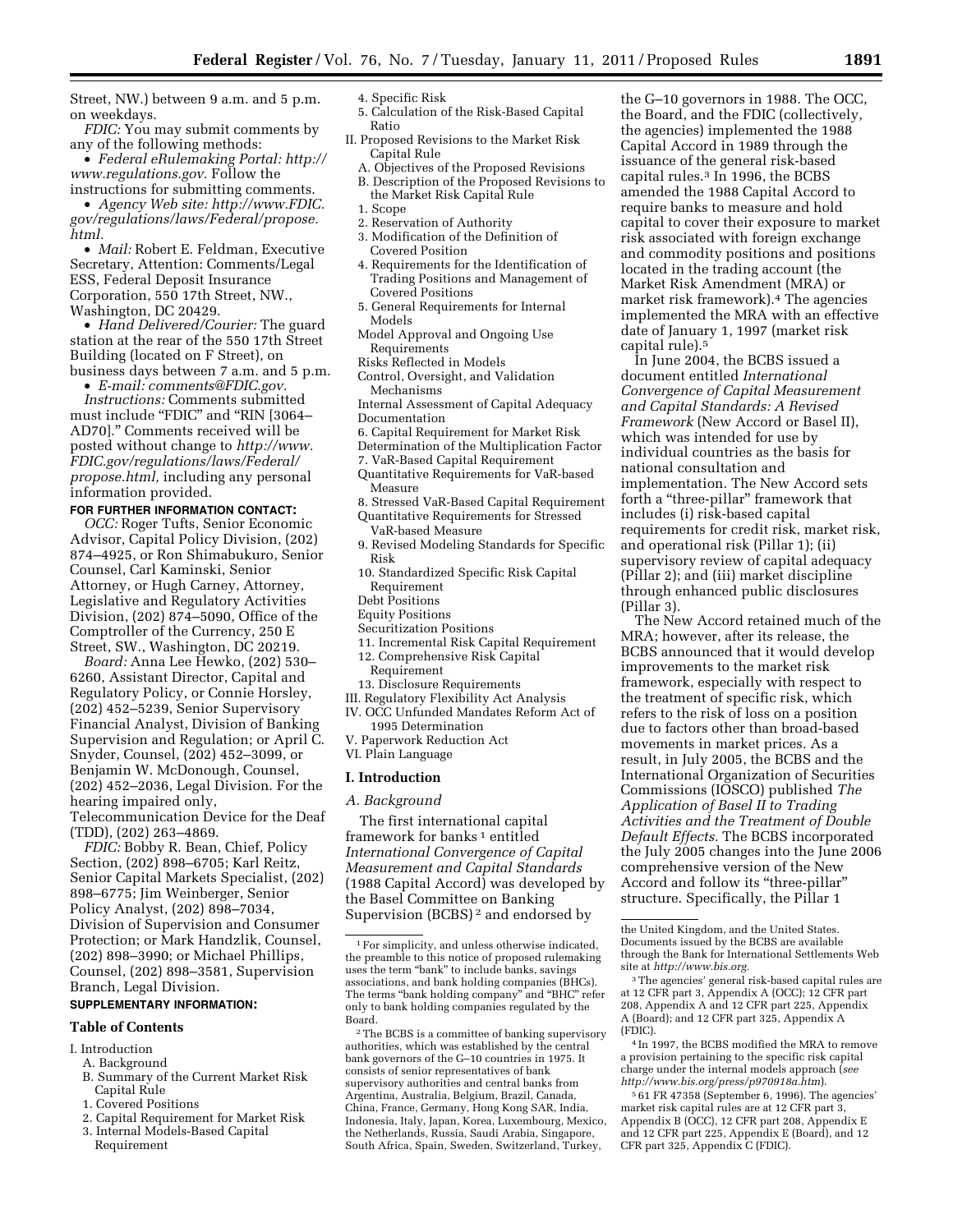changes narrow the types of positions that are subject to the market risk framework and revise modeling standards and procedures for calculating minimum regulatory capital requirements; the Pillar 2 changes require banks to conduct internal assessments of their capital adequacy with respect to market risk, taking into account the output of their internal models, valuation adjustments, and stress tests; and the Pillar 3 changes require banks to disclose certain quantitative and qualitative information, including their valuation techniques for covered positions, the soundness standard used for modeling purposes, and their internal capital adequacy assessment methodologies.

In September 2006, the agencies issued a joint notice of proposed rulemaking (2006 proposal) in which they proposed amendments to their market risk capital rules that would implement the BCBS's changes to the market risk framework.6 The BCBS began work on significant changes to the market risk framework in 2007 due to issues highlighted by the financial crisis. As a result, the agencies did not finalize the 2006 proposal. This joint notice of proposed rulemaking (proposed rule) incorporates aspects of the agencies' 2006 proposal as well as further revisions to the New Accord (and associated guidance) published by the BCBS in July 2009. These publications include *Revisions to the Basel II Market Risk Framework, Guidelines for Computing Capital for Incremental Risk in the Trading Book,*  and *Enhancements to the Basel II Framework* (collectively, the 2009 revisions).

The 2009 revisions to the market risk framework place additional prudential requirements on banks' internal models for measuring market risk and require enhanced qualitative and quantitative disclosures, particularly with respect to banks' securitization activities. The revisions also introduce an incremental risk capital requirement to capture default and credit quality migration risk for non-securitization credit products. With respect to securitizations, the 2009 revisions require banks to apply the standardized measurement method for specific risk to these positions, except for "correlation trading" positions (described further below), for which banks may choose to model all material price risks. The 2009 revisions also add a stressed Value-at-Risk (VaR)-based

capital requirement to banks' VaR-based capital requirement under the existing framework. In June, 2010, the BCBS published additional revisions to the market risk framework that included establishing a floor on the risk-based capital requirement for modeled correlation trading positions.7

These revisions to the market risk framework and other proposed revisions are discussed more fully below. Part I.B. of this preamble summarizes and provides background on the current market risk capital rule. Part II describes the proposed revisions to the market risk capital rule that incorporate aspects of the BCBS 2005 and 2009 revisions to the market risk framework.

*Question 1: The agencies request comment on all aspects of the proposed rule and specifically on whether and for what reasons certain aspects of the proposed rule present particular implementation challenges. Responses should be detailed as to the nature and impact of such challenges. What, if any, specific approaches (for example, transitional arrangements) should the agencies consider to address such challenges and why?* 

# *B. Summary of the Current Market Risk Capital Rule*

The current market risk capital rule supplements both the agencies' general risk-based capital rules and the advanced capital adequacy guidelines (advanced approaches rules) (collectively, the credit risk capital rules) 8 by requiring any bank subject to the market risk capital rule to adjust its risk-based capital ratios to reflect market risk in its trading activities. The rule applies to a bank with worldwide, consolidated trading activity equal to 10 percent or more of total assets, or \$1 billion or more. The primary Federal supervisor of a bank may apply the market risk capital rule to a bank if the supervisor deems it necessary or appropriate for safe and sound banking practices. In addition, the supervisor may exempt a bank that meets the threshold criteria from application of the rule if the supervisor determines the bank meets such criteria as a consequence of accounting, operational, or similar considerations, and the supervisor deems such an exemption to

be consistent with safe and sound banking practices.

#### 1. Covered Positions

The current market risk capital rule requires a bank to maintain regulatory capital against the market risk of its covered positions. Covered positions are defined as all on- and off-balance sheet positions in the bank's trading account (as defined in the instructions to the Consolidated Reports of Condition and Income (Call Report) or to the FR Y–9C Consolidated Financial Statements for Bank Holding Companies (FR Y–9C)), and all foreign exchange and commodity positions, whether or not they are in the trading account. Covered positions exclude all positions in the trading account that, in form or substance, act as liquidity facilities that provide liquidity support to assetbacked commercial paper.

# 2. Capital Requirement for Market Risk

The current market risk capital rule defines market risk as the risk of loss resulting from movements in market prices. Market risk consists of general market risk and specific risk components. General market risk is defined as changes in the market value of positions resulting from broad market movements, such as changes in the general level of interest rates, equity prices, foreign exchange rates, or commodity prices. Specific risk is defined as changes in the market value of a position due to factors other than broad market movements and includes event and default risk, as well as idiosyncratic risk.9

A bank that is subject to the market risk capital rule is required to use an internal model to calculate a VaR-based measure of its exposure to market risk. A bank's total risk-based capital requirement for covered positions generally consists of a VaR-based capital requirement plus an add-on for specific risk, if specific risk is not captured in the bank's internal VaR model.10 The VaR-based capital requirement is based

<sup>6</sup> 71 FR 55958, (September 25, 2006). The 2006 proposal was issued jointly by the agencies and the Office of Thrift Supervision (OTS). In the proposal, the OTS, which had not previously adopted the MRA, proposed adopting a market risk capital rule.

<sup>7</sup>The June 2010 revisions can be found, in their entirety, at *[http://bis.org/press/p100618/annex.pdf.](http://bis.org/press/p100618/annex.pdf)* 

<sup>8</sup>The agencies' advanced approaches rules are at 12 CFR part 3, Appendix C (OCC); 12 CFR part 208, Appendix F and 12 CFR part 225, Appendix G (Board); and 12 CFR part 325, Appendix D (FDIC). For purposes of this preamble, the term "credit risk capital rules'' refers to the general risk-based capital rules and the advanced approaches rules (that also apply to operational risk), as applicable to the bank using the proposed rule.

<sup>9</sup> Idiosyncratic risk is the risk of loss in the value of a position that arises from changes in risk factors unique to that position. Event risk is the risk of loss on a position that could result from sudden and unexpected large changes in market prices or specific events other than the default of the issuer. Default risk is the risk of loss on a position that could result from the failure of an obligor to make timely payments of principal or interest on its debt obligation, and the risk of loss that could result from bankruptcy, insolvency, or similar proceeding. For credit derivatives, default risk means the risk of loss on a position that could result from the default of the reference exposure(s).

<sup>10</sup>The primary Federal supervisor of a bank may also permit the use of alternative techniques to measure the market risk of *de minimis* exposures, if the techniques adequately measure associated market risk.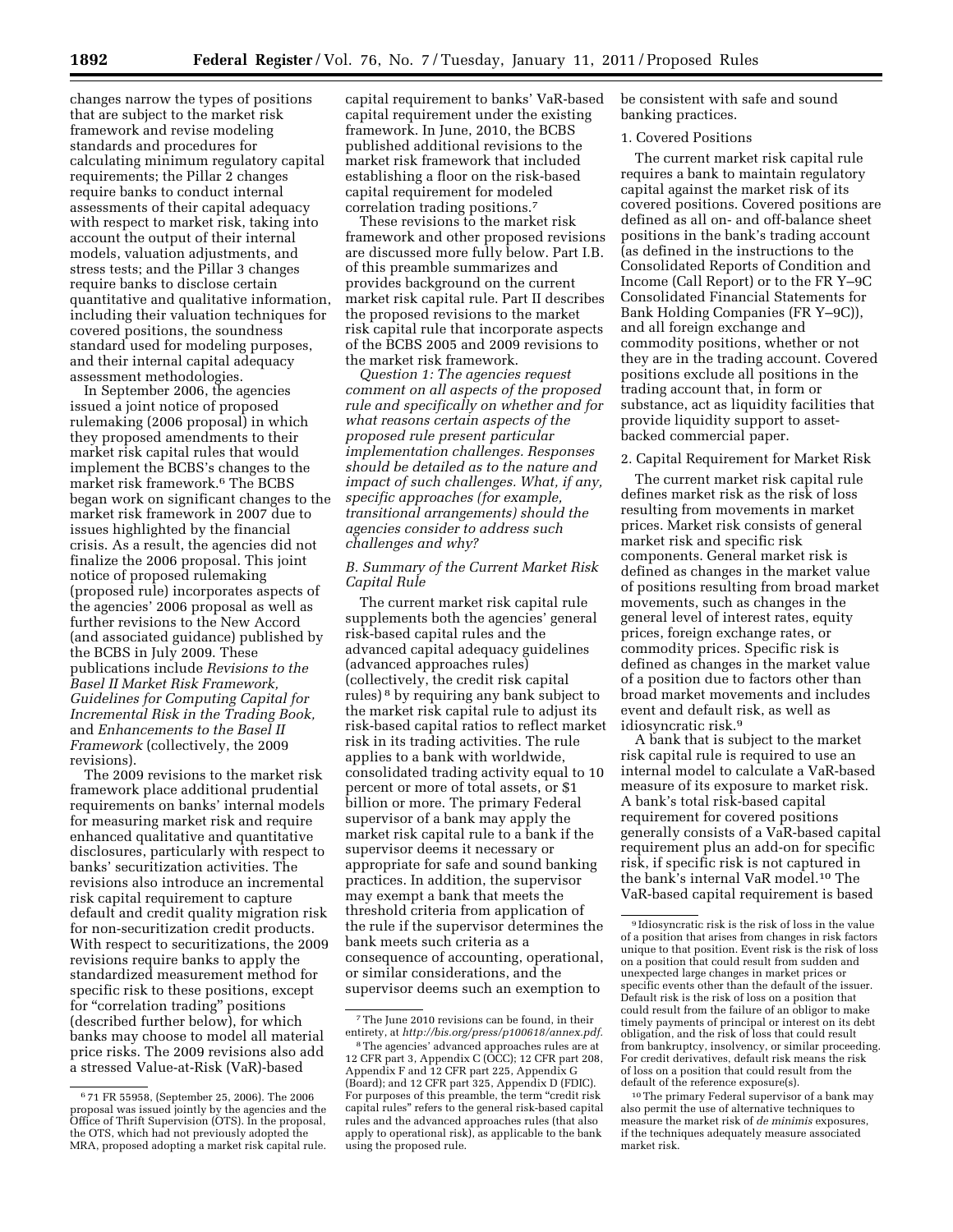on an estimate of the amount that the value of one or more positions could decline over a stated time horizon and at a stated confidence level. A bank may determine its capital requirement for specific risk using a standardized method or, with supervisory approval, may use internal models to measure its minimum capital requirement for specific risk.

#### 3. Internal Models-Based Capital Requirement

In calculating the capital requirement for market risk, a bank is required to use an internal model that meets specified qualitative and quantitative criteria. The qualitative requirements reflect basic components of sound market risk management. For example, the current market risk capital rule requires an independent risk control unit that reports directly to senior management and an internal risk measurement model that is integrated into the daily management process. The quantitative criteria include the use of a VaR-based measure based on a 99.0 percent, onetailed confidence level. The VaR-based measure must be based on a price shock equivalent to a 10-business-day movement in rates or prices. Price changes estimated using shorter time periods must be adjusted to the 10 business-day standard. The minimum effective historical observation period for deriving the rate or price changes is one year and data sets must be updated at least every three months or more frequently if market conditions warrant. In all cases, under the current rule, a bank must have the capability to update its data sets more frequently than every three months in anticipation of market conditions that would require such updating.

A bank need not use a single model to calculate its VaR-based measure. A bank's internal model may use any generally accepted approach, such as variance-covariance models, historical simulations, or Monte Carlo simulations. However, the level of sophistication of the bank's internal model must be commensurate with the nature and size of the positions it covers. The internal model must use risk factors sufficient to measure the market risk inherent in all covered positions. The risk factors must address interest rate risk, equity price risk, foreign exchange rate risk, and commodity price risk.

The current market risk capital rule imposes backtesting requirements that must be calculated quarterly. A bank must compare its daily VaR-based measure for each of the preceding 250 business days to its actual daily trading

profit or loss, which typically includes realized and unrealized gains and losses on portfolio positions as well as fee income and commissions associated with trading activities. If the quarterly backtesting shows that the bank's daily net trading loss exceeded its corresponding daily VaR-based measure, a backtesting exception has occurred. If a bank experiences more than four backtesting exceptions over the preceding 250 business days, it is generally required to apply a multiplication factor in excess of 3 when it calculates its risk-based capital ratio (*see* section I.B.5 of this preamble).

A bank subject to the market risk capital rule is also required to conduct stress tests to assess the impact of adverse market events on its positions. The market risk capital rule does not prescribe specific stress-testing methodologies.

#### 4. Specific Risk

Under the current market risk capital rule, a bank may use an internal model to measure its exposure to specific risk if it has demonstrated to its primary Federal supervisor that the model measures the specific risk, including event and default risk, as well as idiosyncratic risk, of its debt and equity positions. A bank that incorporates specific risk in its internal model but fails to demonstrate that the model adequately measures all aspects of specific risk is subject to a specific risk add-on. In this case, if the bank can validly separate its VaR-based measure into a specific risk portion and a general market risk portion, the add-on is equal to the previous day's specific risk portion. If the bank cannot separate the VaR-based measure into a specific risk portion and a general market risk portion, the add-on is equal to the sum of the previous day's VaR-based measures for subportfolios of debt and equity positions that contain specific risk.

If the bank does not model specific risk, it must calculate its specific risk capital requirement, or "add-on," using a standardized method.11 Under this method, the specific risk add-on for debt positions is calculated by multiplying the absolute value of the current market value of each net long and net short position in a debt instrument by the appropriate specific risk-weighting factor in the rule. These specific riskweighting factors range from zero to 8.0 percent and are based on the identity of the obligor and, in the case of some positions, the credit rating and

remaining contractual maturity of the position. Derivative instruments are risk-weighted according to the market value of the effective notional amount of the underlying position. A bank may net long and short debt positions (including derivatives) in identical debt issues or indices. A bank may also offset a "matched" position in a derivative and its corresponding underlying instrument.

Under the standardized method, the specific risk add-on for equity positions is the sum of the bank's net long and short positions in an equity, multiplied by a specific risk-weighting factor. A bank may net long and short positions (including derivatives) in identical equity issues or equity indices in the same market. The specific risk add-on is 8.0 percent of the net equity position, unless the bank's portfolio is both liquid and well-diversified, in which case the specific risk add-on is 4.0 percent. For positions that are index contracts comprising a well-diversified portfolio of equities, the specific risk add-on is 2.0 percent of the net long or net short position in the index.12

5. Calculation of the Risk-Based Capital Ratio

A bank subject to the current market risk capital rule must calculate its adjusted risk-based capital ratios as follows. First, the bank must calculate its adjusted risk-weighted assets, which equals its risk-weighted assets calculated under the general risk-based capital rule excluding the risk-weighted amounts of covered positions (except foreign exchange positions outside the trading account and over-the-counter derivative instruments) 13 and cashsecured securities borrowing receivables that meet the criteria of the market risk capital rule.

The bank then must calculate its measure for market risk, which equals the sum of the VaR-based capital requirement for market risk, the specific risk add-on (if any), and the capital

13Foreign exchange positions outside the trading account and all over-the-counter derivative positions, regardless of whether they are in the trading account, must be included in a bank's riskweighted assets as determined under the general risk-based capital rules.

<sup>11</sup>*See* section 5(c) of the agencies' market risk capital rules for a description of this method.

<sup>12</sup> In addition, for futures contracts on broadly based indices that are matched by offsetting equity baskets, a bank may apply a 2.0 percent specific risk requirement to the futures and stock basket positions if the basket comprises at least 90 percent of the capitalization of the index. The 2.0 percent specific risk requirement applies to only one side of certain futures-related arbitrage strategies when either: (i) The long and short positions are in exactly the same index at different dates or in different markets; or (ii) the long and short positions are in different but similar indices at the same date.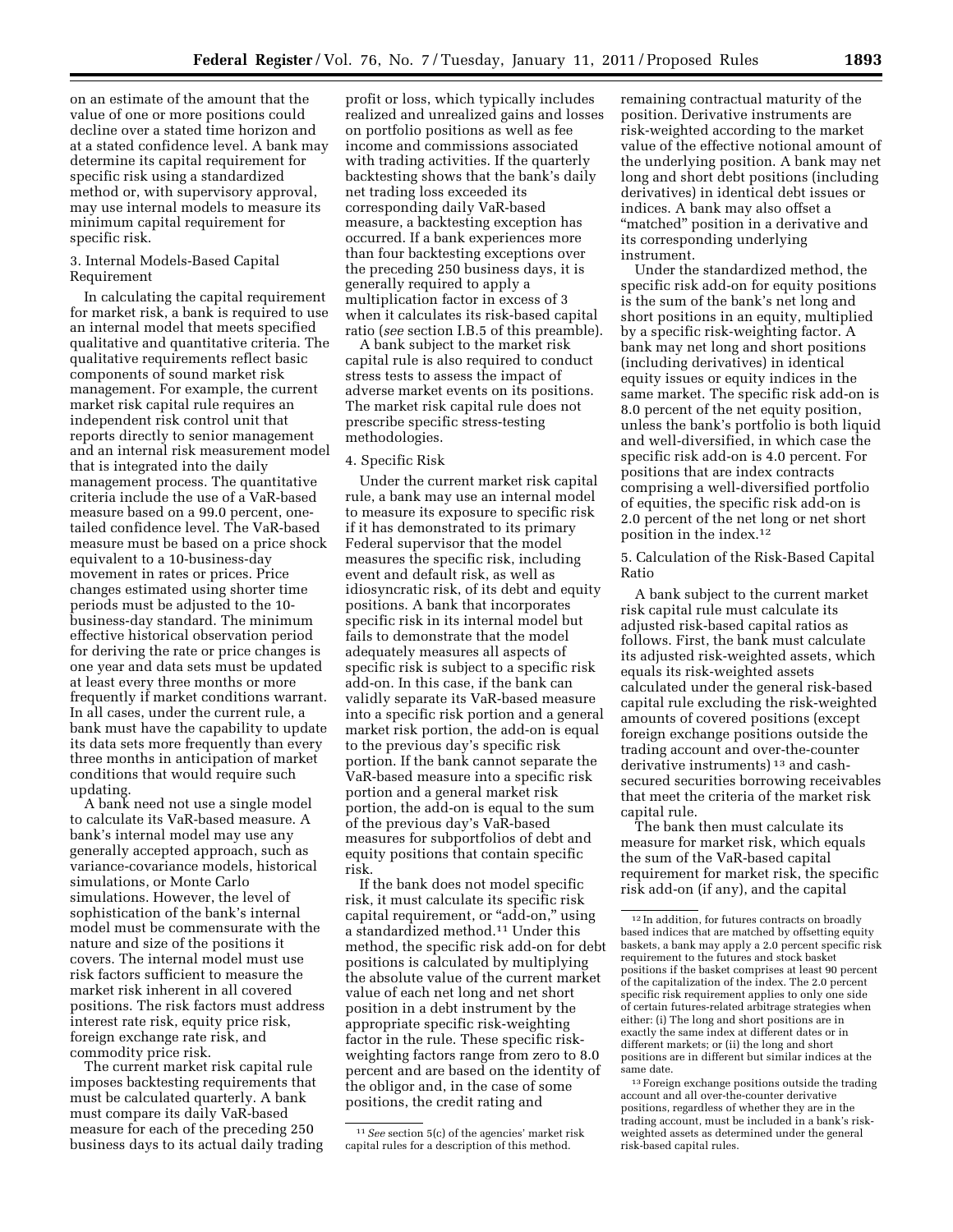requirement for *de minimis* exposures (if any). The VaR-based capital requirement equals the greater of (i) the previous day's VaR-based measure; or (ii) the average of the daily VaR-based measures for each of the preceding 60 business days multiplied by three, or such higher multiplier as may be required under the backtesting requirements of the market risk capital rule. The measure for market risk is multiplied by 12.5 to calculate marketrisk-equivalent assets. The market-riskequivalent assets are added to adjusted risk-weighted assets to compute the denominator of the bank's risk-based capital ratio.

To calculate the numerator, the bank must allocate tier 1 and tier 2 capital equal to 8.0 percent of adjusted riskweighted assets, and further allocate excess tier 1, excess tier 2, and tier 3 14 capital equal to the measure for market risk. The sum of tier 2 and tier 3 capital allocated for market risk may not exceed 250 percent of tier 1 capital. As a result, tier 1 capital must equal at least 28.6 percent of the measure for market risk. The sum of tier 2 (both allocated and excess) and allocated tier 3 capital may not exceed 100 percent of tier 1 capital (both allocated and excess). Term subordinated debt and intermediateterm preferred stock and related surplus included in tier 2 capital (both allocated and excess) may not exceed 50 percent of tier 1 capital (both allocated and excess). The sum of tier 1 and tier 2 capital (both allocated and excess) and allocated tier 3 capital is the numerator of the bank's total risk-based capital ratio.

# **II. Proposed Revisions to the Market Risk Capital Rule**

# *A. Objectives of the Proposed Revisions*

The key objectives of the proposed revisions to the current market risk capital rule are to enhance the rule's sensitivity to risks that are not adequately captured by the current rule; to enhance modeling requirements in a manner that is consistent with advances in risk management since the initial implementation of the rule; to modify the definition of covered position to

better capture positions for which treatment under the rule is appropriate; to address shortcomings in the modeling of certain risks; to address certain procyclicality concerns; and to increase transparency through enhanced disclosures. The objective of enhancing the risk sensitivity of the rule is particularly important because of banks' increased exposure to traded credit products, such as credit default swaps (CDSs) and asset-backed securities, in other structured products, and in less liquid products. The risks of these products are generally not fully captured in current VaR models, which rely on a 10-business-day, one-tail, 99.0 percent confidence level soundness standard.

For example, the growth in traded credit products has increased default and credit migration risks that should be captured in a regulatory capital requirement for specific risk but have proved difficult to capture adequately within current specific risk models. The agencies did not contemplate risks associated with less liquid credit products when the market risk capital rule was first adopted. Therefore, the agencies propose to implement an incremental risk capital requirement that would apply to a bank that models specific risk for one or more portfolios of debt or, if applicable, equity positions, and to incorporate explicit measures of liquidity.

In addition, to address the agencies' concerns about the appropriate treatment of covered positions that have limited price transparency, the agencies propose to require banks to have a welldefined valuation process for all covered positions. The specific proposals are discussed below.

## *B. Description of the Proposed Revisions to the Market Risk Capital Rule*

# 1. Scope

The proposed market risk capital rule does not change the set of banks to which the rule applies. That is, the proposed rule continues to apply to any bank with aggregate trading assets and trading liabilities equal to 10 percent or more of total assets, or \$1 billion or more. The proposed rule applies to a bank that meets the market risk capital rule applicability threshold regardless of whether the bank uses the general riskbased capital rules or the advanced approaches rules.

The primary Federal supervisor of a bank that does not meet the threshold criteria may apply the market risk capital rule to the bank if the supervisor deems it necessary or appropriate given the level of market risk of the bank or

to ensure safe and sound banking practices. The primary Federal supervisor may also exclude a bank that meets the threshold criteria from application of the rule if the supervisor determines that the exclusion is appropriate based on the level of market risk of the bank and is consistent with safe and sound banking practices.

*Question 2: The agencies seek comment on the appropriateness of the proposed applicability thresholds. What, if any, alternative thresholds should the agencies consider and why?* 

# 2. Reservation of Authority

The proposed rule contains a reservation of authority that affirms the authority of a bank's primary Federal supervisor to require the bank to hold an overall amount of capital greater than would otherwise be required under the rule if the supervisor determines that the bank's risk-based capital requirements under the rule are not commensurate with the market risk of the bank's covered positions. In addition, the agencies anticipate that there may be instances when the proposed rule would generate a riskbased capital requirement for a specific covered position or portfolio of covered positions that is not commensurate with the risks of the covered position or portfolio. In these cases, a bank's primary Federal supervisor may require the bank to assign a different risk-based capital requirement to the covered position or portfolio of covered positions that better reflects the risk of the position or portfolio. The proposed rule also provides authority for a bank's primary Federal supervisor to require the bank to calculate capital requirements for specific positions or portfolios under the market risk capital rule or under either the general riskbased capital rules or advanced approaches rules, as appropriate, to more appropriately reflect the risks of the positions.

# 3. Modification of the Definition of Covered Position

The proposed rule modifies the definition of a covered position to include trading assets and trading liabilities (as reported on schedule RC– D of the Call Report or Schedule HC–D of the Consolidated Financial Statements for Bank Holding Companies) that are trading positions. Under the proposal, a trading position is defined as a position that is held by the bank for the purpose of short-term resale or with the intent of benefiting from actual or expected short-term price movements, or to lock in arbitrage profits. Thus, the characterization of an

<sup>14</sup>Tier 1 and tier 2 capital are defined in the general risk-based capital rules. Tier 3 capital is subordinated debt that is unsecured, is fully paid up, has an original maturity of at least two years, is not redeemable before maturity without prior approval by the primary Federal supervisor, includes a lock-in clause precluding payment of either interest or principal (even at maturity) if the payment would cause the issuing bank's risk-based capital ratio to fall or remain below the minimum required under the credit risk capital rules, and does not contain and is not covered by any covenants, terms, or restrictions that are inconsistent with safe and sound banking practices.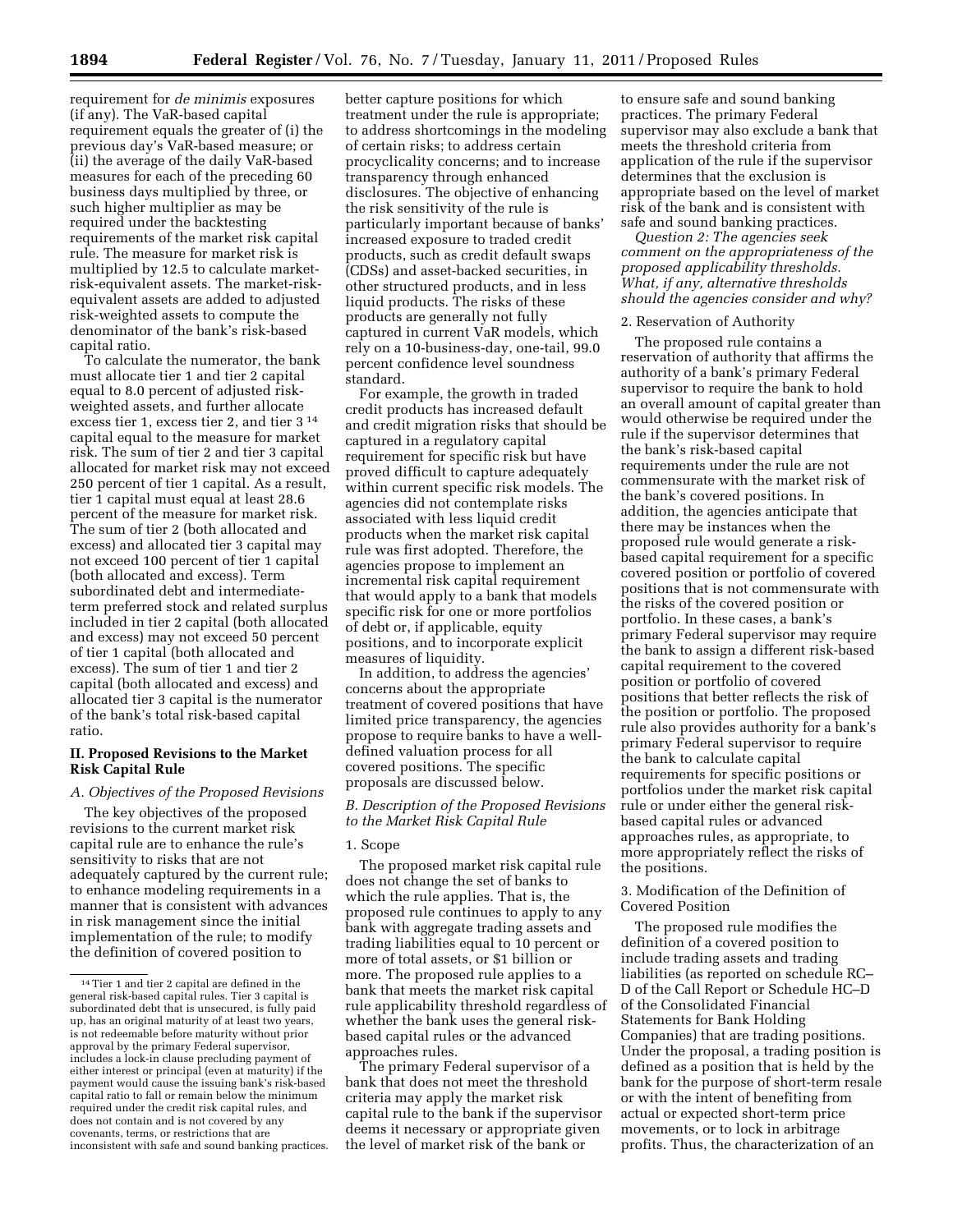asset or liability as ''trading'' for purposes of U.S. Generally Accepted Accounting Principles (GAAP) will not necessarily determine whether the asset or liability is a "trading position" for purposes of the proposed rule. Commenters on the 2006 proposal expressed concerns that the proposed covered position definition would create inconsistencies between the regulatory capital treatment of certain trading assets and trading liabilities and the treatment of those positions under GAAP. The agencies, however, continue to believe that relying on the accounting definition of trading assets and trading liabilities, without modification, would not be appropriate because it includes positions that are not held with the intent or ability to trade.

The proposed covered position definition includes trading assets and trading liabilities that hedge covered positions. In addition, the trading asset or trading liability must be free of any restrictive covenants on its tradability or the bank must be able to hedge its material risk elements in a two-way market. A trading asset or trading liability that hedges a trading position is a covered position only if the hedge is within the scope of the bank's hedging strategy (discussed below). The agencies encourage the sound risk management of trading positions. Therefore, the agencies include in the definition of a covered position any hedges that offset the risk of trading positions. The agencies are concerned, however, that a bank could craft its hedging strategies in order to bring non-trading positions that are more appropriately treated under the credit risk capital rules into the bank's covered positions. The agencies will review a bank's hedging strategies to ensure that they are not being manipulated in this manner. For example, mortgage-backed securities that are not held with the intent to trade, but that are hedged with interest rate swaps to mitigate interest rate risk, would be subject to the credit risk capital rules.

Consistent with the current definition of covered position, under the proposed rule, a covered position also includes any foreign exchange or commodity position, whether or not it is a trading asset or trading liability. With prior supervisory approval, a bank may exclude from its covered positions any structural position in a foreign currency, which is defined as a position that is not a trading position and that is (i) a subordinated debt, equity, or minority interest in a consolidated subsidiary that is denominated in a foreign currency; (ii) capital assigned to foreign branches that is denominated in a

foreign currency; (iii) a position related to an unconsolidated subsidiary or another item that is denominated in a foreign currency and that is deducted from the bank's tier 1 and tier 2 capital; or (iv) a position designed to hedge a bank's capital ratios or earnings against the effect of adverse exchange rate movements on (i), (ii), or (iii).

Also consistent with the current rule, the proposed definition of a covered position explicitly excludes any position that, in form or substance, acts as a liquidity facility that provides support to asset-backed commercial paper. In addition, the definition of covered position excludes all intangible assets, including servicing assets. Intangible assets are excluded because their risks are explicitly addressed in the credit risk capital rules, often through a deduction from capital.

The proposed covered position definition excludes any equity position that is not publicly traded, other than a derivative that references a publicly traded equity; any direct real estate holding; and any position that a bank holds with the intent to securitize. Equity positions that are not publicly traded would include private equity investments, most hedge fund investments, and other such closelyheld and non-liquid investments that are not easily marketable. Direct real estate holdings include real estate for which the bank holds title, such as ''other real estate owned'' held from foreclosure activities, and bank premises used by a bank as part of its ongoing business activities. With such real estate holdings, marketability and liquidity are uncertain or even impractical as the assets are an integral part of the bank's ongoing business. Indirect investments in real estate, such as through real estate investment trusts or special purpose vehicles, must meet the definition of a trading position in order to be a covered position. Positions that a bank holds with the intent to securitize include a ''pipeline'' or ''warehouse'' of loans being held for securitization; the agencies do not view the intent to securitize these positions as synonymous with the intent to trade them. Consistent with the 2009 revisions, the agencies believe all of these excluded positions have significant constraints in terms of a bank's ability to liquidate them readily and value them reliably on a daily basis.

The proposed covered position definition excludes a credit derivative that the bank recognizes as a guarantee for purposes of calculating the amount of risk-weighted assets under the credit

risk capital rules 15 if it is used to hedge a position that is not a covered position (for example, a credit derivative hedge of a loan that is not a covered position). This requires the bank to include the credit derivative in its risk-weighted assets for credit risk and exclude it from its VaR-based measure for market risk. This proposed treatment of a credit derivative hedge avoids the mismatch that arises when the hedged position (for example, a loan) is not a covered position and the credit derivative hedge is a covered position. This mismatch has the potential to overstate the VaRbased measure of market risk if only one side of the transaction were reflected in that measure.

*Question 3: The agencies request comment on all aspects of the proposed definition of covered position.* 

Under the proposed rule, in addition to commodities and foreign exchange positions, covered positions include debt positions, equity positions and securitization positions. The proposal defines a debt position as a covered position that is not a securitization position or a correlation trading position and that has a value that reacts primarily to changes in interest rates or credit spreads. Examples of debt positions include corporate and government bonds, certain nonconvertible preferred stock, certain convertible bonds, and derivatives (including written and purchased options) for which the underlying instrument is a debt position.

The proposal defines an equity position as a covered position that is not a securitization position or a correlation trading position and that has a value that reacts primarily to changes in equity prices. Examples of equity positions include voting or nonvoting common stock, certain convertible bonds, commitments to buy or sell equity instruments, equity indices, and a derivative for which the underlying instrument is an equity position.

Under the proposal, a securitization is a transaction in which: (i) All or a portion of the credit risk of one or more underlying exposures is transferred to one or more third parties; (ii) the credit risk associated with the underlying exposures has been separated into at least two tranches that reflect different levels of seniority; (iii) performance of the securitization exposures depends upon the performance of the underlying exposures; (iv) all or substantially all of

<sup>15</sup>See 12 CFR part 3, section 3 (OCC); 12 CFR part 208, Appendix A, section II.B and 12 CFR part 225, Appendix A, section II.B (Board); and 12 CFR part 325, Appendix A, section II.B.3 (FDIC). The treatment of guarantees is described in sections 33 and 34 of the advanced approaches rules.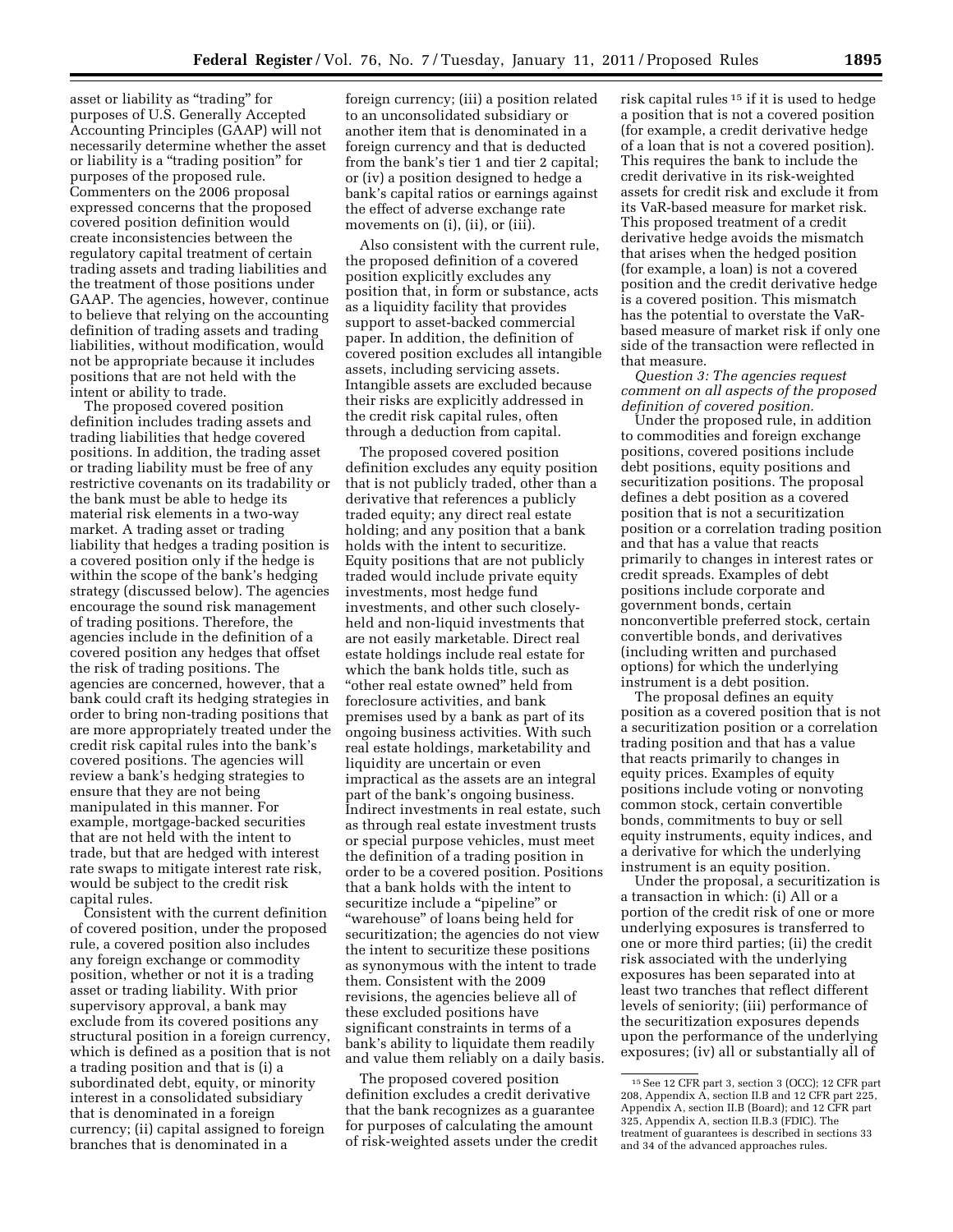the underlying exposures are financial exposures (such as loans, commitments, credit derivatives, guarantees, receivables, asset-backed securities, mortgage-backed securities, other debt securities, or equity securities); (v) for non-synthetic securitizations, the underlying exposures are not owned by an operating company; 16 (vi) the underlying exposures are not owned by a small business investment company described in section 302 of the Small Business Investment Act of 1958 (15 U.S.C. 682); and (vii) the underlying exposures are not owned by a firm an investment in which qualifies as a community development investment under 12 U.S.C. 24 (Eleventh). Further, a bank's primary Federal supervisor may determine that a transaction in which the underlying exposures are owned by an investment firm that exercises substantially unfettered control over the size and composition of its assets, liabilities, and off-balance sheet exposures is not a securitization based on the transaction's leverage, risk profile, or economic substance. Generally, the agencies would consider investment firms that can easily change the size and composition of their capital structure, as well as the size and composition of their assets and offbalance sheet exposures as eligible for exclusion from the securitization definition under this provision. Based on a particular transaction's leverage, risk profile, or economic substance, a bank's primary Federal supervisor may deem an exposure to a transaction to be a securitization exposure, even if the exposure does not meet the criteria in provisions (v), (vi), or (vii) above. A securitization position is a covered position that is (i) an on-balance sheet or off-balance sheet credit exposure (including credit-enhancing representations and warranties) that arises from a securitization (including a resecuritization); or (ii) an exposure that directly or indirectly references a securitization exposure described in (i) above.

A securitization position includes nth-to-default credit derivatives and resecuritization positions. The proposal defines an nth-to-default credit derivative as a credit derivative that provides credit protection only for the nth-defaulting reference exposure in a group of reference exposures. In addition, under the proposal, a resecuritization is a securitization in

which one or more of the underlying exposures is a securitization exposure. A resecuritization position is (i) an onor off-balance sheet exposure to a resecuritization; or (ii) an exposure that directly or indirectly references a resecuritization exposure described in (i).

The proposal defines a correlation trading position as (i) a securitization position for which all or substantially all of the value of the underlying exposures is based on the credit quality of a single company for which a twoway market exists, or on commonly traded indices based on such exposures for which a two-way market exists on the indices; or (ii) a position that is not a securitization position and that hedges a position described in clause (i) above. Under the proposed definition, a correlation trading position does not include a resecuritization position, a derivative of a securitization position that does not provide a pro rata share in the proceeds of a securitization tranche, or a securitization position for which the underlying assets or reference exposures are retail exposures, residential mortgage exposures, or commercial mortgage exposures. Correlation trading positions are typically not rated by external credit rating agencies and may include CDO index tranches, bespoke CDO tranches, and nth-to-default credit derivatives. Standardized CDS indices and singlename CDSs are examples of instruments used to hedge these positions. While banks typically hedge correlation trading positions, hedging frequently does not reduce a bank's net exposure to a position because the hedges often do not perfectly match the position.

4. Requirements for the Identification of Trading Positions and Management of Covered Positions

Section 3 of the proposal introduces new requirements for the identification of trading positions and the management of covered positions. The agencies believe that these new requirements are warranted based on the inclusion of more credit risk-related, less liquid, and less actively traded products in banks' covered positions. The risks of these positions may not be fully reflected in the requirements of the market risk capital rule and may be more appropriately captured under credit risk capital rules.

The proposed rule requires a bank to have clearly defined policies and procedures for determining which of its trading assets and trading liabilities are trading positions as well as which of its trading positions are correlation trading positions. In determining the scope of

trading positions, the bank must consider (i) the extent to which a position (or a hedge of its material risks) can be marked-to-market daily by reference to a two-way market; and (ii) possible impairments to the liquidity of a position or its hedge.

In addition, the bank must have clearly defined trading and hedging strategies. The bank's trading and hedging strategies for its trading positions must be approved by senior management. The trading strategy must articulate the expected holding period of, and the market risk associated with, each portfolio of trading positions. The hedging strategy must articulate for each portfolio the level of market risk the bank is willing to accept and must detail the instruments, techniques, and strategies the bank will use to hedge the risk of the portfolio. The hedging strategy should be applied at the level at which trading positions are risk managed at the bank (for example, trading desk, portfolio levels).

The proposed rule requires a bank to have clearly defined policies and procedures for actively managing all covered positions. In the context of nontraded commodities and foreign exchange positions, active management includes managing the risks of those positions within the bank's risk limits. For all covered positions, these policies and procedures, at a minimum, must require (i) marking positions to market or model on a daily basis; (ii) assessing on a daily basis the bank's ability to hedge position and portfolio risks and the extent of market liquidity; (iii) establishment and daily monitoring of limits on positions by a risk control unit independent of the trading business unit; (iv) daily monitoring by senior management of the information described in (i) through (iii) above; (v) at least annual reassessment by senior management of established limits on positions; and (vi) at least annual assessments by qualified personnel of the quality of market inputs to the valuation process, the soundness of key assumptions, the reliability of parameter estimation in pricing models, and the stability and accuracy of model calibration under alternative market scenarios.

The proposed rule introduces new requirements for the prudent valuation of covered positions that include maintaining policies and procedures for valuation, marking positions to market or to model, independent price verification, and valuation adjustments or reserves. The valuation process must consider, as appropriate, unearned credit spreads, close-out costs, early termination costs, investing and funding

<sup>16</sup> In a synthetic securitization, a company uses credit derivatives or guarantees to transfer a portion of the credit risk of one or more underlying exposures to third-party protection providers. The credit derivative or guarantee may be collateralized or uncollateralized.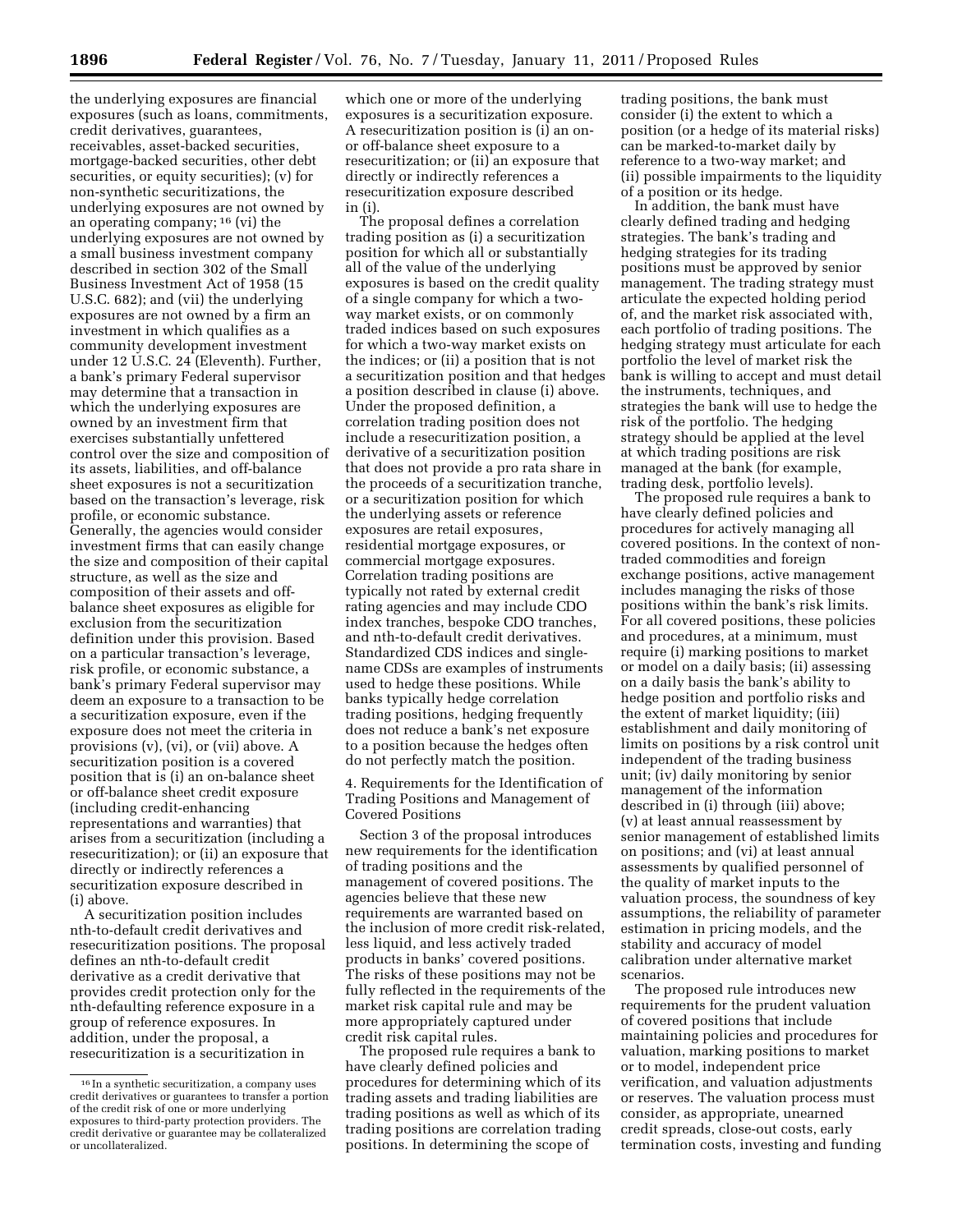costs, future administrative costs, liquidity, and model risk. These new valuation requirements reflect the agencies' concerns about deficiencies in banks' valuation of less liquid trading positions, especially in light of the historical focus of the market risk capital rule on a 10-business-day time horizon and a one-tail, 99.0 percent confidence level, which has proved to be inadequate at times to reflect the full extent of the risks of less liquid positions.

5. General Requirements for Internal Models

*Model Approval and Ongoing Use Requirements.* Under the proposed rule, a bank must receive the prior written approval of its primary Federal supervisor before using any internal model to calculate its market risk capital requirement. The 2006 proposal included a requirement that a bank receive prior written approval from its primary Federal supervisor before extending the use of an approved model to an additional business line or product type. Some commenters raised concerns that this requirement might unduly impede a new product launch pending regulatory approval. The agencies have not included this requirement in the proposed rule. Instead, the proposal requires that a bank promptly notify its primary Federal supervisor when the bank plans to extend the use of a model that the primary Federal supervisor has approved to an additional business line or product type.

The proposed rule also requires a bank to notify its primary Federal supervisor promptly if it makes any change to its internal models that would result in a material change in the bank's amount of risk-weighted assets for a portfolio of covered positions or when the bank makes any material change to its modeling assumptions. The bank's primary Federal supervisor may rescind its approval, in whole or in part, of the use of any internal model, and determine an appropriate regulatory capital requirement for the covered positions to which the model would apply, if it determines that the model no longer complies with the market risk capital rule or fails to reflect accurately the risks of the bank's covered positions. For example, if adverse market events or other developments reveal that a material assumption in a bank's approved model is flawed, the bank's primary Federal supervisor may require the bank to revise its model assumptions and resubmit the model specifications for review by the supervisor.

Financial markets evolve rapidly, and internal models that were state-of-theart at the time they were approved for use in risk-based capital calculations can become less relevant as the risks of covered positions evolve and as the industry develops more sophisticated modeling techniques that better capture material risks. The proposed rule therefore requires a bank to review its internal models periodically, but no less frequently than annually, in light of developments in financial markets and modeling technologies, and to enhance those models as appropriate to ensure that they continue to meet the agencies' standards for model approval and employ risk measurement methodologies that are most appropriate for the bank's covered positions. It is essential that a bank continually improve its models to ensure that its market risk capital requirement reflects the risk of the bank's covered positions. A bank's primary Federal supervisor will closely scrutinize the bank's model review practices as a matter of safety and soundness.

To support the model review and enhancement requirement discussed above, the agencies are considering imposing a capital supplement in circumstances in which a bank's internal model continues to meet the qualification requirements of the rule, but develops specific shortcomings in risk identification, risk aggregation and representation, or validation. The regulatory capital supplement would reflect the materiality of these shortcomings associated with the bank's current model and could result in a riskweighted assets surcharge that would apply until such time that the bank enhances its model to the satisfaction of its primary Federal supervisor. For example, the capital supplement could take the form of a model risk multiplier similar to the backtesting multiplier for VaR-type models in section 4 of the proposed rule. Depending on the materiality of the shortcomings, the supervisor could increase the multiplier on any model above three, generally subject to the restriction that the resulting capital requirement not exceed the capital requirement that would apply under the proposed rule's standardized measurement method for specific risk.

*Question 4: Under what circumstances should the agencies require a model-specific capital supplement? What criteria could the agencies use to apply capital supplements consistently across banks? Aside from a capital supplement or withdrawal of model approval, how else*  *could the agencies address concerns about outdated models?* 

*Risks Reflected in Models.* Under the proposed rule, a bank must incorporate its internal models into its risk management process and integrate the internal models used for calculating its VaR-based measure into its daily risk management process. The level of sophistication of a bank's models must be commensurate with the complexity and amount of its covered positions. To measure market risk, a bank's internal models may use any generally accepted modeling approach, including but not limited to variance-covariance models, historical simulations, or Monte Carlo simulations. A bank's internal models must properly measure all material risks in the covered positions to which they are applied. The proposed rule requires that risks arising from less liquid positions and positions with limited price transparency be modeled conservatively under realistic market scenarios. The proposed rule also requires a bank to have a rigorous process for reestimating, reevaluating and updating its models to ensure continued applicability and relevance.

*Control, Oversight, and Validation Mechanisms.* The proposed rule maintains the current requirement that a bank have a risk control unit that reports directly to senior management and is independent of its business trading units. In addition, the proposed rule provides specific model validation standards that are similar to those in the advanced approaches rules. Specifically, the proposal requires a bank to validate its internal models initially and on an ongoing basis. The validation process must be independent of the internal models' development, implementation, and operation, or the validation process must be subjected to an independent review of its adequacy and effectiveness. The review personnel do not necessarily have to be external to the bank in order to achieve the required independence. A bank should ensure that individuals who perform the review are not biased in their assessment due to their involvement in the development, implementation, or operation of the models.

Under the proposed rule, validation must include an evaluation of the conceptual soundness of the internal models. This evaluation should include evaluation of empirical evidence and documentation supporting the methodologies used; important model assumptions and their limitations; adequacy and robustness of empirical data used in parameter estimation and model calibration; and evidence of a model's strengths and weaknesses.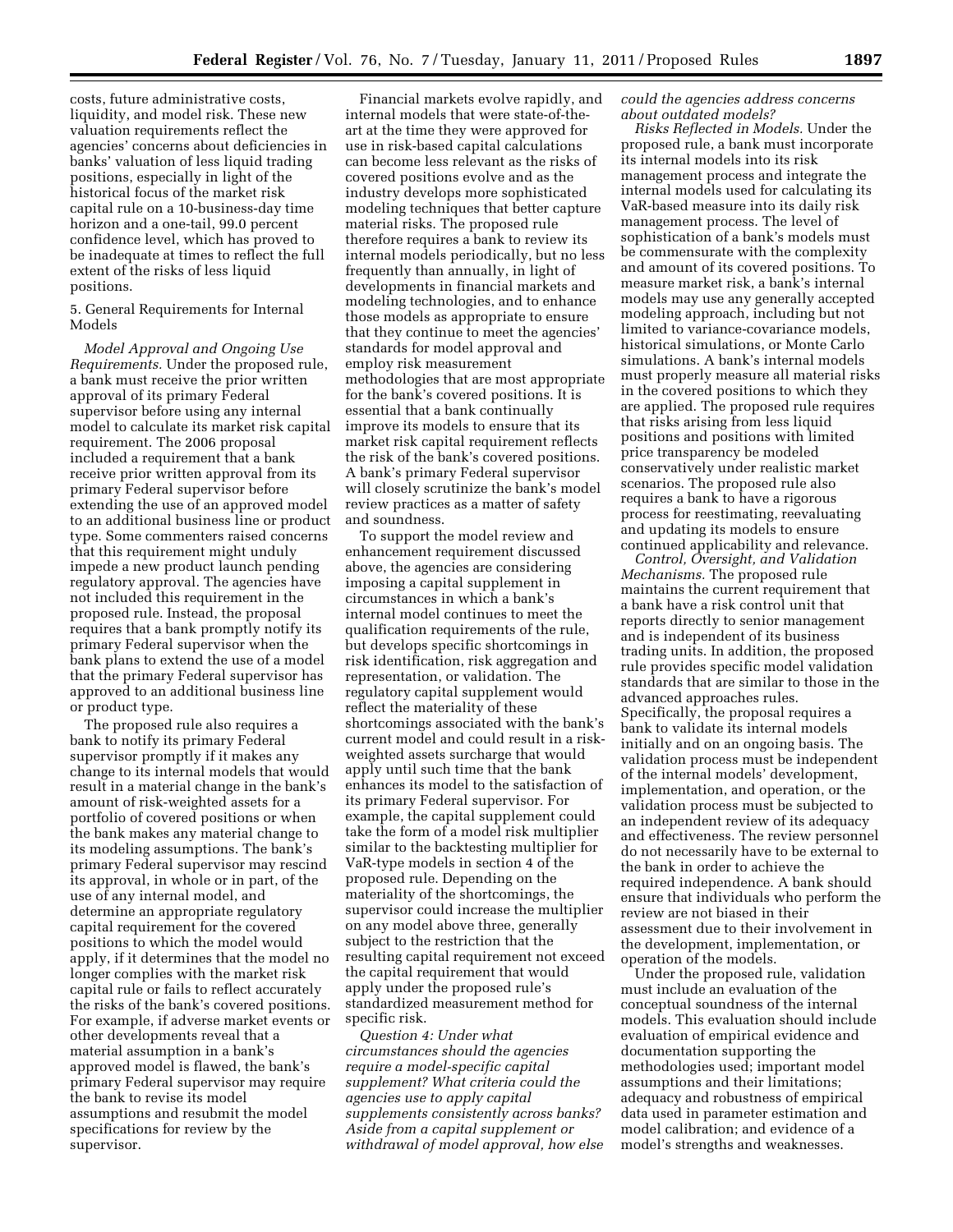Validation also must include an ongoing monitoring process that includes a review and verification of processes and the comparison of the bank's model outputs with relevant internal and external data sources or estimation techniques. The results of this comparison provide a valuable diagnostic tool for identifying potential weaknesses in a bank's models. As part of this comparison, the bank should investigate the source of any differences between the model estimates and the relevant internal or external data or estimation techniques and whether the extent of the differences is appropriate.

Validation of internal models must include an outcomes analysis process that includes backtesting. Consistent with the 2009 revisions, the proposed rule requires a bank's validation process for internal models used to calculate its VaR-based measure to include an outcomes analysis process that includes a comparison of the changes in the bank's portfolio value that would have occurred were end-of-day positions to remain unchanged (therefore, excluding fees, commissions, reserves, net interest income, and intraday trading) with VaRbased measures during a sample period not used in model development.

The proposed rule expands upon the current market risk rule's stress-testing requirement. Specifically, the proposal requires a bank to stress test the market risk of its covered positions at a frequency appropriate to each portfolio, and in no case less frequently than quarterly. The stress tests must take into account concentration risk, illiquidity under stressed market conditions, and other risks arising from the bank's trading activities that may not be captured adequately in the bank's internal models. For example, it may be appropriate for a bank to include in its stress testing the gapping of prices, oneway markets, nonlinear or deep out-ofthe-money products, jumps-to-default, and significant changes in correlation. Relevant types of concentration risk include concentration by name, industry, sector, country, and market. Market concentration occurs when a bank holds a position that represents a concentrated share of the market for a security, and thus requires a longer than usual liquidity horizon to liquidate the position without impacting the market. A bank's primary Federal supervisor would evaluate the robustness and appropriateness of a bank's stress tests through the supervisory review process.

The proposed rule requires a bank to have an internal audit function independent of business-line management that at least annually assesses the effectiveness of the controls supporting the bank's market risk measurement systems, including the activities of the business trading units and independent risk control unit, compliance with policies and procedures, and the calculation of the bank's measure for market risk. The internal audit function should review the bank's validation processes, including validation procedures, responsibilities, results, timeliness, and responsiveness to findings. Further, the internal audit function should evaluate the depth, scope, and quality of the risk management system review process and conduct appropriate testing to ensure that the conclusions of these reviews are well-founded. At least annually, the internal audit function must report its findings to the bank's board of directors (or a committee thereof).

*Internal Assessment of Capital Adequacy.* The proposed rule requires that a bank have a rigorous process for assessing its overall capital adequacy in relation to its market risk. The assessment must take into account market concentration and liquidity risks under stressed market conditions, as well as other risks that may not be captured fully in the VaR-based measure.

*Documentation.* Under the proposal, a bank must document adequately all material aspects of its internal models, the management and valuation of covered positions, its control, oversight, validation and review processes and results, and its internal assessment of capital adequacy. This documentation would facilitate the supervisory review process as well as the bank's internal audit or other review procedures.

#### 6. Capital Requirement for Market Risk

As under the current rule, the proposed rule requires a bank to calculate its risk-based capital ratio denominator as the sum of its adjusted risk-weighted assets and market risk equivalent assets. To calculate market risk equivalent assets, a bank must multiply its measure for market risk by 12.5. Under the proposed rule, a bank's measure for market risk equals the sum of its VaR-based capital requirement, its stressed VaR-based capital requirement, any specific risk add-ons, any incremental risk capital requirement, any comprehensive risk capital requirement, and any capital requirement for *de minimis* exposures, each calculated according to the requirements of the proposed rule as discussed further below. No adjustments are permitted to address potential double counting among any of these components of a bank's measure for market risk.

Also, consistent with the current rule, under the proposed rule a bank's VaRbased capital requirement equals the greater of (i) the previous day's VaRbased measure, or (ii) the average of the daily VaR-based measures for each of the preceding 60 business days multiplied by three, or such higher multiplication factor required based on backtesting results determined according to section 4 of the proposed rule and discussed further below. Similarly, under the proposed rule, a bank's stressed VaR-based capital requirement equals the greater of (i) the most recent stressed VaR-based measure; or (ii) the average of the weekly VaR-based measures for each of the preceding 12 weeks multiplied by three, or such higher multiplication factor as required based on backtesting results determined according to section 4 of the proposed rule. The multiplication factor applicable to the stressed-VaR based measure for purposes of this calculation is based on the backtesting results for its VaR-based measure; there is no separate backtesting requirement for the stressed VaR-based measure for purposes of calculating a bank's measure for market risk.

The proposed rule requires a bank to include in its measure for market risk any specific risk add-on as required under section 7(c) of the proposed rule, determined using the standardized measurement method described in section 10 of the proposed rule. The proposed rule also requires a bank to include in its measure for market risk any capital requirement for *de minimis*  exposures. Specifically, a bank must add to its measure for market risk the absolute value of the market value of those *de minimis* exposures that are not captured in the bank's VaR-based measure unless the bank has obtained prior written approval from its primary Federal supervisor to calculate a capital requirement for the *de minimis*  exposures using alternative techniques that appropriately measure the market risk associated with those exposures. With regard to a bank's total risk-based capital numerator, the proposed rule eliminates tier 3 capital and the associated allocation methodologies.

*Determination of the Multiplication Factor.* The proposed rule modifies the current rule's regulatory backtesting framework for determining the multiplication factor based on the number of backtesting exceptions. Under the current market risk capital rule, a bank must compare its daily VaRbased measure to its actual daily trading profit or loss, which typically includes realized and unrealized gains and losses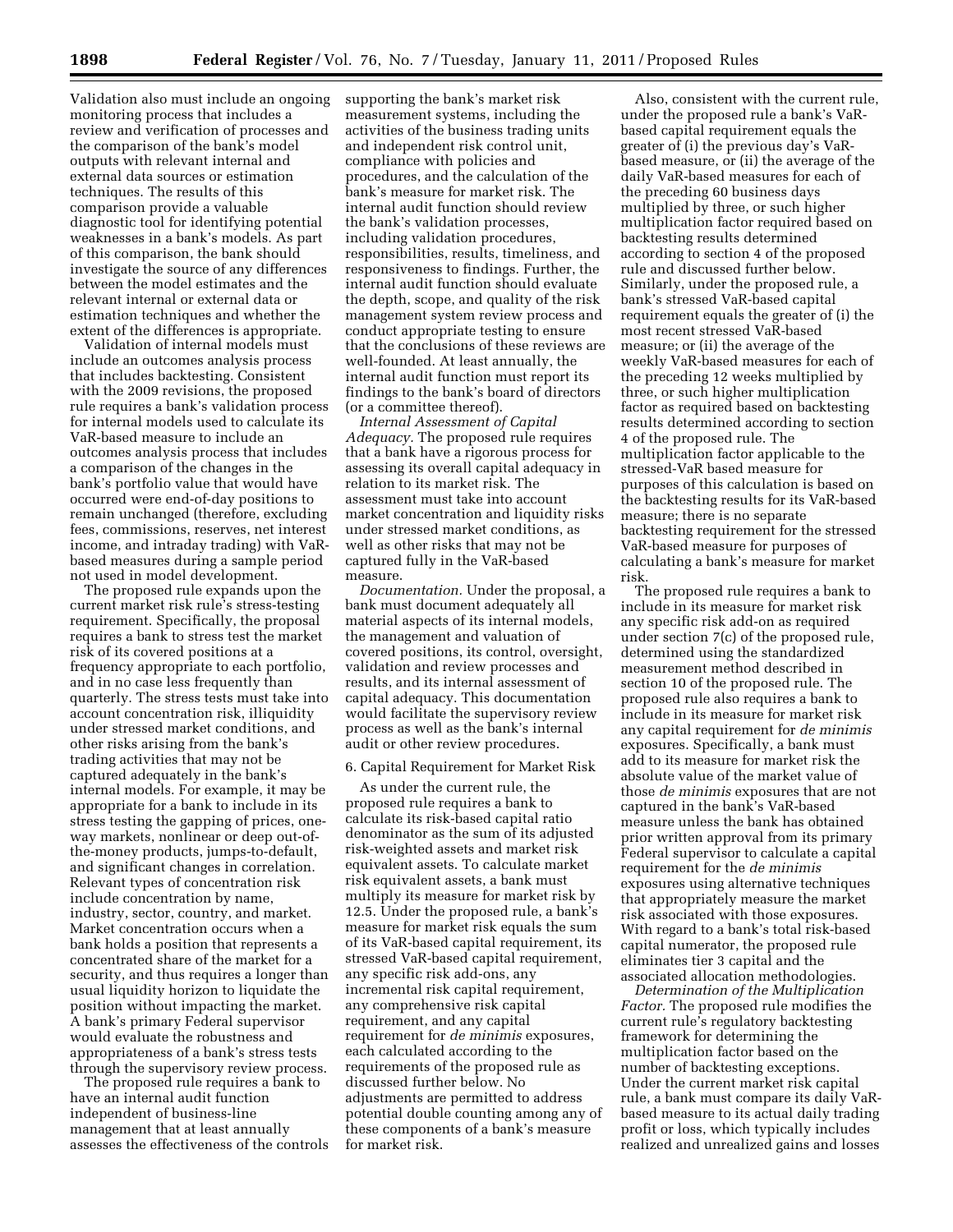on portfolio positions as well as fee income and commissions associated with trading activities. Under the proposed rule, each quarter, a bank must compare each of its most recent 250 business days' trading losses (excluding fees, commissions, reserves, intra-day trading, and net interest income) with the corresponding daily VaR-based measure calibrated to a oneday holding period and at a one-tail, 99.0 percent confidence level. The excluded components of trading profit and loss are not modeled as part of the VaR-based measure. Therefore, excluding them from the regulatory backtesting framework will improve the accuracy of the backtesting and provide a better assessment of the bank's internal model. Some commenters on the 2006 proposal raised concerns with this requirement; however, the agencies continue to believe that banks' trading and reporting systems are sufficiently sophisticated to allow this type of backtesting.

*Question 5: The agencies request comment on any challenges banks may face in formulating the measure of trading loss as proposed, particularly for smaller portfolios. More specifically, which, if any, of the items to be excluded from a bank's measure of trading loss (fees, commissions, reserves, intra-day trading, or net interest income) present difficulties and what is the nature of such difficulties?* 

#### 7. VaR-Based Capital Requirement

Consistent with the current rule, section 5 of the proposed rule requires a bank to use one or more internal models to calculate a daily VaR-based measure that reflects general market risk for all covered positions. The daily VaRbased measure also may reflect the bank's specific risk for one or more portfolios of debt or equity positions and must reflect the specific risk for any portfolios of correlation trading positions that are modeled under section 9 of the proposed rule.

The proposal adds credit spread risk to the list of risk categories required to be captured in a bank's VaR-based measure (that is, in addition to interest rate risk, equity price risk, foreign exchange rate risk, and commodity price risk). The VaR-based measure may incorporate empirical correlations within and across risk categories, provided the bank validates and justifies the reasonableness of its process for measuring correlations. If the VaR-based measure does not incorporate empirical correlations across risk categories, the bank must add the separate measures from its internal models used to calculate the VaR-based measure for the

appropriate market risk categories to determine the bank's aggregate VaRbased measure. The proposed rule continues to require models to include risks arising from the nonlinear price characteristics of option positions or positions with embedded optionality.

Consistent with the 2009 revisions, under the proposed rule, a bank must be able to justify to the satisfaction of its primary Federal supervisor the omission of any risk factors from the calculation of its VaR-based measure that the bank includes in its pricing models. In addition, a bank must demonstrate to the satisfaction of its primary Federal supervisor the appropriateness of any proxies it uses to capture the risks of the bank's actual positions for which such proxies are used.

*Quantitative Requirements for VaRbased Measure.* The proposed rule includes the same quantitative requirements for the daily VaR-based measure as the current market risk capital rule. These include the one-tail, 99.0 percent confidence level, a tenbusiness-day holding period, and a historical observation period of at least one year.

To calculate VaR-based measures using a 10-day holding period, the bank may calculate 10-business-day measures directly, or may convert VaR-based measures using holding periods other than 10 business days to the equivalent of a 10-business-day holding period. A bank that converts its VaR-based measure in this manner must be able to justify the reasonableness of its approach to the satisfaction of its primary Federal supervisor. For example, a bank that computes its VaRbased measure by multiplying a daily VaR amount by the square root of 10 (that is, using the square root of time) should demonstrate that daily changes in portfolio value do not exhibit significant mean reversion, autocorrelation, or volatility clustering.17

The proposed rule requires a bank's VaR-based measure to be based on data relevant to the bank's actual exposures and of sufficient quality to support the calculation of risk-based capital requirements. The bank must update data sets at least monthly, or more frequently as changes in market conditions or portfolio composition warrant. For banks that use a weighting scheme or other method for identifying the historical observation period, the bank must either: (i) Use an effective

observation period of at least one year in which the average time lag of the observations is at least six months; or (ii) demonstrate to its primary Federal supervisor that the method used is more effective than that described in (i) at representing the volatility of the bank's trading portfolio over a full business cycle. In the latter case, a bank must update its data more frequently than monthly and in a manner appropriate for the type of weighting scheme. In general, a bank using a weighting scheme should update its data daily. Because the most recent observations typically are the most heavily weighted it is important to include these observations in the bank's VaR-based measure.

The proposed rule requires a bank to retain and make available to its primary Federal supervisor model performance information on significant subportfolios. Taking into account the value and composition of a bank's covered positions, the subportfolios must be sufficiently granular to inform a bank and its supervisor about the ability of the bank's VaR model to reflect risk factors appropriately. A bank's primary Federal supervisor must approve the number of subportfolios it uses for subportfolio backtesting. While the proposed rule does not prescribe the basis for determining significant subportfolios, the primary Federal supervisor may consider the bank's evaluation of certain factors such as trading volume, product types and number of distinct traded products, business lines, and number of traders or trading desks.

The proposed rule requires a bank to retain and make available to its primary Federal supervisor, with no less than a 60 day lag, information for each subportfolio for each business day over the previous two years (500 business days) that includes (i) A daily VaRbased measure for the subportfolio calibrated to a one-tail, 99.0 percent confidence level; (ii) the daily profit or loss for the subportfolio (that is, the net change in price of the positions held in the portfolio at the end of the previous business day); and (iii) the p-value of the profit or loss on each day (that is, the probability of observing a loss greater than reported in (ii) above, based on the model used to calculate the VaRbased measure described in (i) above).

Daily information on the probability of observing a loss greater than that which occurred on any day is a useful metric for banks and supervisors to assess the quality of a bank's VaR model. For example, if a bank that used a historical simulation VaR model using the most recent 500 business days

<sup>&</sup>lt;sup>17</sup> Using the square root of time assumes that daily portfolio returns are independent and identically distributed (IID). When the IID assumption is violated, the square root of time approximation is not appropriate.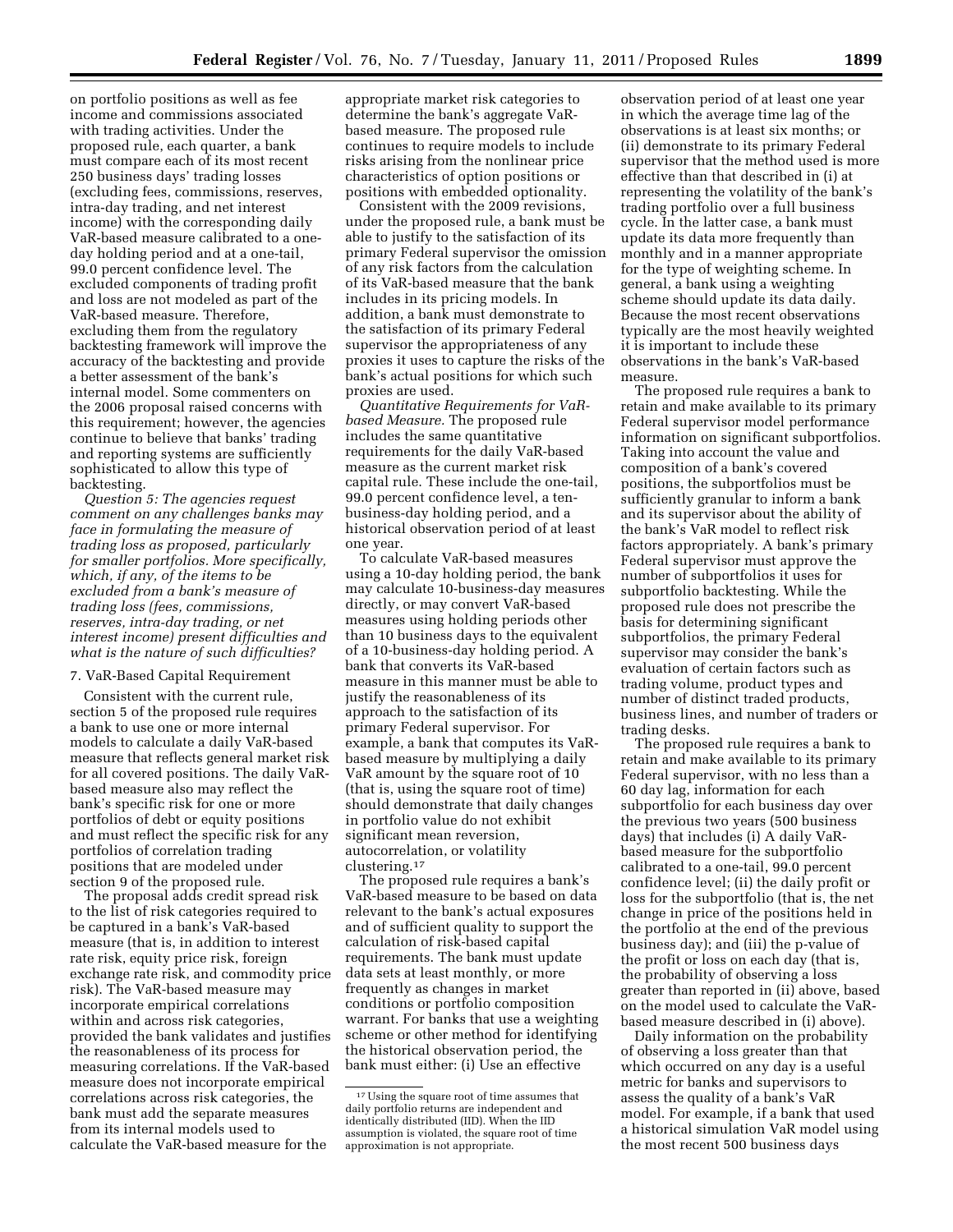experienced a loss equal to the second worst day of the 500, it would assign a probability of 0.004 (2/500) to that loss based on its VaR model. Applying this process over a given period provides information about the adequacy of the VaR model's ability to characterize the whole distribution of losses, including information on the size and number of backtesting exceptions. The requirement to create and retain this information at the subportfolio level may help identify particular products or business lines for which the model is not adequately measuring risk.

*Question 6: The agencies request comment on what, if any, challenges exist with the proposed subportfolio backtesting requirements described above. How might banks determine significant subportfolios of covered positions that would be subject to these requirements? What basis could be used to determine an appropriate number of subportfolios? Is the p-value a useful statistic for evaluating the efficacy of a bank's VaR model in gauging market risk? What, if any, other statistics should the agencies consider and why?* 

The current market risk capital rule requires a bank to include in its VaRbased measure only covered positions. In contrast, the proposed rule allows a bank to include term repo-style transactions in its VaR-based measure even though these positions may not meet the definition of a covered position, provided the bank includes all such term repo-style transactions consistently over time. Under the proposed rule, a term repo-style transaction is a repurchase or reverse repurchase transaction, or a securities borrowing or securities lending transaction, including a transaction in which the bank acts as agent for a customer and indemnifies the customer against loss, that has an original maturity in excess of one business day, provided that it meets certain requirements, including being based solely on liquid and readily marketable securities or cash and subject to daily marking-to-market and daily margin maintenance requirements.18 While repo-style transactions typically are close adjuncts to trading activities, GAAP traditionally has not permitted companies to report them as trading assets or trading liabilities. Repo-style transactions included in the VaR-based measure will continue to be subject to the requirements of the credit risk

capital rules for calculating capital for counterparty credit risk.

#### 8. Stressed VaR-based Capital Requirement

Under section 6 of the proposed rule, a bank must calculate at least weekly a stressed VaR-based measure using the same internal model(s) used to calculate its VaR-based measure. The stressed VaR-based measure supplements the VaR-based measure, which, due to inherent limitations, proved inadequate in producing capital requirements appropriate to the level of losses incurred at many banks during the financial market crisis that began in mid-2007. The stressed VaR-based measure mitigates the procyclicality of the minimum capital requirements for market risk and contributes to a more appropriate measure of the risks of a bank's covered positions.

*Quantitative Requirements for Stressed VaR-based Measure.* To determine the stressed VaR-based measure, a bank must use the same model(s) used to calculate its VaR-based measure, but with model inputs calibrated to reflect historical data from a continuous 12-month period that reflects a period of significant financial stress appropriate to the bank's current portfolio. The stressed VaR-based measure must be calculated at least weekly and be no less than the bank's VaR-based measure. The agencies generally expect that a bank's stressed VaR-based measure will be substantially greater than its VaR-based measure.

The proposed rule requires a bank to have policies and procedures that describe how it determines the period of significant financial stress used to calculate the bank's stressed VaR-based measure, and to be able to provide empirical support for the period used. These policies and procedures must address (i) how the bank links the period of significant financial stress used to calculate the stressed VaR-based measure to the composition and directional bias of the bank's current portfolio; and (ii) the bank's process for selecting, reviewing, and updating the period of significant financial stress used to calculate the stressed VaR-based measure and for monitoring the appropriateness of the 12-month period in light of the bank's current portfolio. The bank must obtain the prior approval of its primary Federal supervisor for, and notify its primary Federal supervisor if the bank makes any material changes to, these policies and procedures. A bank's primary Federal supervisor may require it to use a different period of significant financial

stress in the calculation of the bank's stressed VaR-based measure.

9. Revised Modeling Standards for Specific Risk

The proposed rule more clearly specifies the modeling standards for specific risk and eliminates the current option for a bank to model some but not all material aspects of specific risk for an individual portfolio of debt or equity positions. As under the current market risk capital rule, a bank may use one or more internal models to measure the specific risk of a portfolio of debt or equity positions with specific risk. A bank must also use one or more internal models to measure the specific risk of a portfolio of correlation trading positions with specific risk that are modeled under section 9 of the proposed rule. A bank may not, however, model the specific risk of securitization positions that are not modeled under section 9 of the proposed rule. This treatment addresses regulatory arbitrage opportunities as well as deficiencies in the modeling of securitization positions that became more evident during the course of the financial market crisis that began in mid-2007.

Under the proposed rule, the internal models must explain the historical price variation in the portfolio, be responsive to changes in market conditions, be robust to an adverse environment, and capture all material aspects of specific risk for the debt and equity positions. Specifically, the proposed revisions require that a bank's internal models capture event risk and idiosyncratic risk; capture and demonstrate sensitivity to material differences between positions that are similar but not identical; and capture and demonstrate sensitivity to changes in portfolio composition and concentrations. If a bank calculates an incremental risk measure for a portfolio of debt or equity positions under section 8 of the proposed rule, the bank is not required to capture default and credit migration risks in its internal models used to measure the specific risk of those portfolios.

Under the current market risk capital rule, if a bank incorporates specific risk in its internal model but fails to demonstrate to its primary Federal supervisor that its internal model adequately measures all aspects of specific risk for a portfolio of debt and equity positions, the bank is subject to an internal models-based specific risk add-on for that portfolio. In contrast, the proposed rule requires a bank that does not have an approved internal model that captures all material aspects of specific risk for a particular portfolio of

<sup>&</sup>lt;sup>18</sup> See Section 2, "Definitions," of the proposed rule for a full definition of a term repo-style transaction.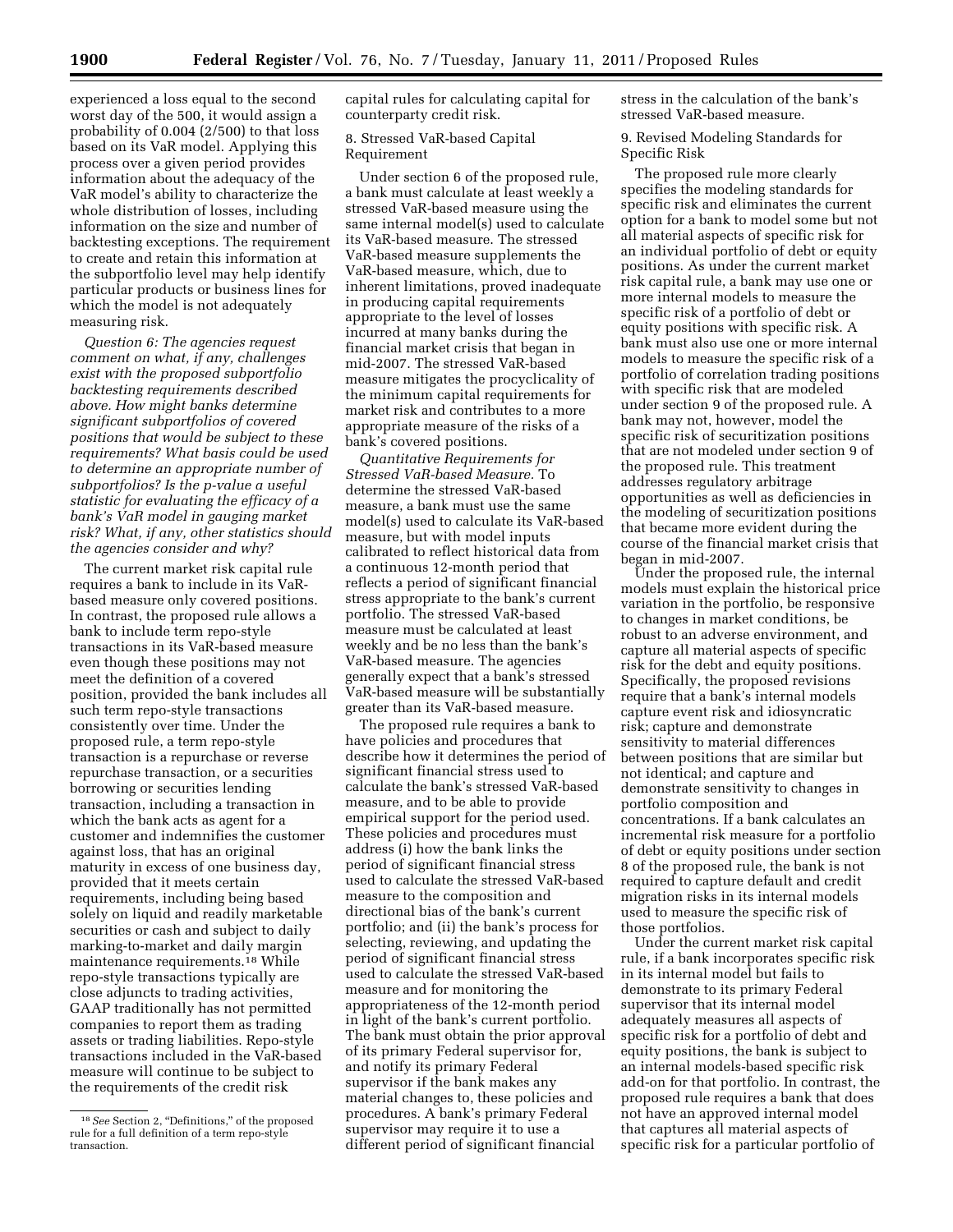debt, equity, or correlation trading positions to use the standardized measurement method (described in section 10 of the proposed rule) to calculate a specific risk add-on for that portfolio. This proposed change reflects the agencies' interest in creating incentives for more robust specific risk modeling. Due to concerns about the ability of a bank to model the specific risk of certain securitization positions, the proposed rule requires a bank to calculate a specific risk add-on under the standardized measurement method for all of its securitization positions that are not correlation trading positions modeled under section 9 of the proposed rule. The agencies note that not all debt, equity, or securitization positions have specific risk (for example, certain interest rate swaps). Under the proposed rule, there is no specific risk capital requirement for positions without specific risk. A bank should have clear policies and procedures for determining whether a position has specific risk.

While the proposed rule continues to provide for flexibility and a combination of approaches to measure market risk, including the use of different models to measure the general market risk and the specific risk of one or more portfolios of debt and equity positions, the agencies strongly encourage banks to develop and implement models that integrate the measurement of VaR for general market risk and specific risk. A bank's use of a combination of approaches would be subject to supervisory review to ensure that the overall capital requirement for market risk is commensurate with the risks of the bank's covered positions.

10. Standardized Specific Risk Capital Requirement

The proposed rule requires a bank to calculate a total specific risk add-on for each portfolio of debt and equity positions for which the bank's VaRbased measure does not capture all material aspects of specific risk and for each of its securitization positions that is not modeled under section 9 of the proposed rule. A bank must calculate each specific risk add-on in accordance with the requirements of the proposed rule. The bank must add the total specific risk add-on for each portfolio of positions to the bank's measure for market risk. The specific risk add-on for an individual debt or securitization position that represents purchased credit protection is capped at the market value of the protection.

For debt, equity, and securitization positions that are derivatives with linear

payoffs (for example, futures, equity swaps), a bank must apply a risk weighting factor to the market value of the effective notional amount of the underlying instrument or index portfolio. For debt, equity, and securitization positions that are derivatives with nonlinear payoffs (for example, options, interest rate caps, tranched positions), a bank must apply a risk weighting factor to the market value of the effective notional amount of the underlying instrument or portfolio multiplied by the derivative's delta (that is, the change of the derivative's value relative to changes in the price of the reference exposure). For a standard interest rate derivative, the effective notional amount refers to the apparent or stated notional principal amount. If the contract contains a multiplier or other leverage enhancement, the apparent or stated notional principal amount must be adjusted to reflect the effect of the multiplier or leverage enhancement in order to determine the effective notional amount. A swap must be included as an effective notional position in the underlying debt, equity, or securitization instrument or portfolio, with the receiving side treated as a long position and the paying side treated as a short position. Consistent with the current rules, a bank may net long and short positions (including derivatives) in identical issues or identical indices. A bank may also net positions in depositary receipts against an opposite position in an identical equity in different markets, provided that the bank includes the costs of conversion.

The proposed rule also expands the recognition of hedging effects for debt and securitization positions. A set of transactions consisting of either a debt position and its credit derivative hedge or a securitization position and its credit derivative hedge has a specific risk addon of zero if the debt or securitization position is fully hedged by a total return swap (or similar instrument where there is a matching of payments and changes in market value of the position) and there is an exact match between the reference obligation, the maturity, and the currency of the swap and the debt or securitization position.

If a set of transactions consisting of either a debt position and its credit derivative hedge or a securitization position and its credit derivative hedge does not meet the criteria for no specific risk add-on, the specific risk add-on for the set of transactions is equal to 20.0 percent of the specific risk add-on for the side of the transaction with the higher specific risk add-on, provided

that the credit risk of the position is fully hedged by a credit default swap (or similar instrument), and there is an exact match between the reference obligation of the credit derivative hedge and the debt or securitization position, the maturity of the credit derivative hedge and the debt or securitization position, and the currency of the credit derivative hedge and the debt or securitization position. For a set of transactions that consists of either a debt position and its credit derivative hedge or a securitization position and its credit derivative hedge that does not meet the criteria for full offset or the 80.0 percent offset described above (for example, there is mismatch in the maturity of the credit derivative hedge and that of the debt or securitization position), but in which all or substantially all of the price risk has been hedged, the specific risk add-on is equal to the specific risk add-on for the side of the transaction with the larger specific risk add-on.

*Debt and Securitization Positions.*  While most securitization positions are considered debt positions under the current market risk capital rule, the agencies distinguish between securitization positions and debt positions in the proposed rule because of new proposed requirements that are uniquely applicable to securitization positions. Under the proposed rule, the total specific risk add-on for a portfolio of debt or securitization positions is the sum of the specific risk add-ons for individual debt or securitization positions, which are determined by multiplying the absolute value of the current market value of each net long or net short debt or securitization position by an appropriate risk-weighting factor for the position.

The 2005 revisions to the market risk framework incorporated changes to the standardized measurement method used for calculating the specific risk add-ons for debt positions. For example, the ''government'' category was expanded to include all sovereign debt, and the specific risk-weighting factor for sovereign debt was changed from zero percent to a range from zero to 12.0 percent based on the external rating of the obligor and the remaining contractual maturity of the debt position. Table 1 below provides an illustrative representation of the specific risk-weighting factors applicable to debt positions in the "government," "qualifying," and "other" categories under the market risk framework.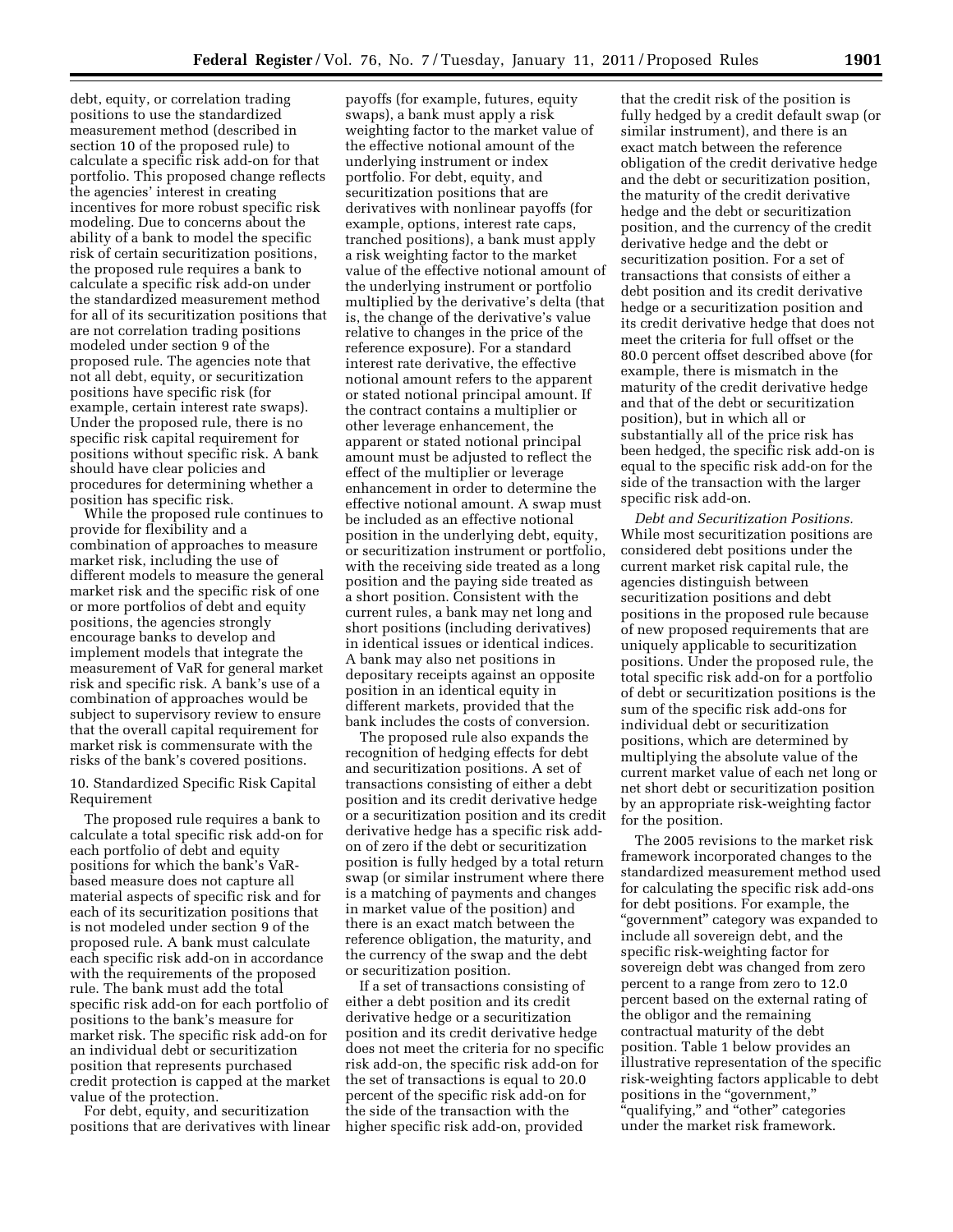| Category   | Illustrative external rating description                                                                            | Remaining contractual maturity                                                                                                           | Specific risk<br>$(\%)$ weight<br>factor |
|------------|---------------------------------------------------------------------------------------------------------------------|------------------------------------------------------------------------------------------------------------------------------------------|------------------------------------------|
| Government | Highest investment grade to second highest in-<br>vestment grade (for example, AAA to $AA -$ ).                     |                                                                                                                                          | 0.00                                     |
|            | Third highest investment grade to lowest invest-<br>ment grade (for example, $A+$ to $BBB-$ ).                      | Residual term to final maturity 6 months or less                                                                                         | 0.25                                     |
|            |                                                                                                                     | Residual term to final maturity greater than 6 and<br>up to and including 24 months.                                                     | 1.00                                     |
|            |                                                                                                                     | Residual term to final maturity exceeding 24<br>months.                                                                                  | 1.60                                     |
|            | One category below investment grade to two cat-<br>egories below investment grade (for example,<br>$BB+$ to $B-$ ). |                                                                                                                                          | 8.00                                     |
|            | More than two categories below investment grade                                                                     |                                                                                                                                          | 12.00<br>8.00                            |
| Qualifying |                                                                                                                     | Residual term to final maturity 6 months or less<br>Residual term to final maturity greater than 6 and<br>up to and including 24 months. | 0.25<br>1.00                             |
|            |                                                                                                                     | Residual term to final maturity exceeding 24<br>months.                                                                                  | 1.60                                     |
| Other      | One category below investment grade to two cat-<br>egories below investment grade (for example,<br>$BB+$ to $B-$ ). |                                                                                                                                          | 8.00                                     |
|            | More than two categories below investment<br>grade, or equivalent based on a bank's internal<br>ratings.            |                                                                                                                                          | 12.00                                    |
|            | Unrated.                                                                                                            |                                                                                                                                          | 8.00                                     |

TABLE 1—SPECIFIC RISK-WEIGHTING FACTORS FOR DEBT POSITIONS

The 2009 revisions to the market risk framework also incorporated changes to the specific risk-weighting factors under the standardized measurement method for rated securitization and resecuritization positions as well as other treatments for unrated securitization and re-securitization positions. For rated positions, the revisions apply risk weights according to whether the positions' external rating represents a

long-term credit rating or a short-term credit rating and generally apply higher risk weights to rated re-securitization positions than to other rated securitization positions. Tables 2 and 3 below provide illustrative representations of the specific riskweighting factors applicable to rated securitization and re-securitization position under the market risk framework. This treatment was designed to address regulatory arbitrage opportunities as well as deficiencies in the modeling of securitization positions that became more evident during the course of the financial market crisis that began in mid-2007. This revised treatment also assigns a more risksensitive capital requirement to securitization positions than applied previously.

# TABLE 2—LONG-TERM CREDIT RATING SPECIFIC RISK-WEIGHTING FACTORS FOR SECURITIZATION AND RE-SECURITIZATION POSITIONS

| Illustrative external rating description | Example   | Securitization expo-<br>sure (that is not a<br>resecuritization<br>exposure) risk-<br>weighting factor<br>(% ) | Resecuritization<br>exposure risk-<br>weighting factor<br>(% ) |
|------------------------------------------|-----------|----------------------------------------------------------------------------------------------------------------|----------------------------------------------------------------|
|                                          |           | 1.60                                                                                                           | 3.20                                                           |
|                                          |           | 1.60                                                                                                           | 3.20                                                           |
|                                          |           | 4.00                                                                                                           | 8.00                                                           |
|                                          |           | 8.00                                                                                                           | 18.00                                                          |
|                                          | <b>BB</b> | 28.00                                                                                                          | 52.00                                                          |
|                                          |           | 100.00                                                                                                         | 100.00                                                         |
|                                          |           | 100.00                                                                                                         | 100.00                                                         |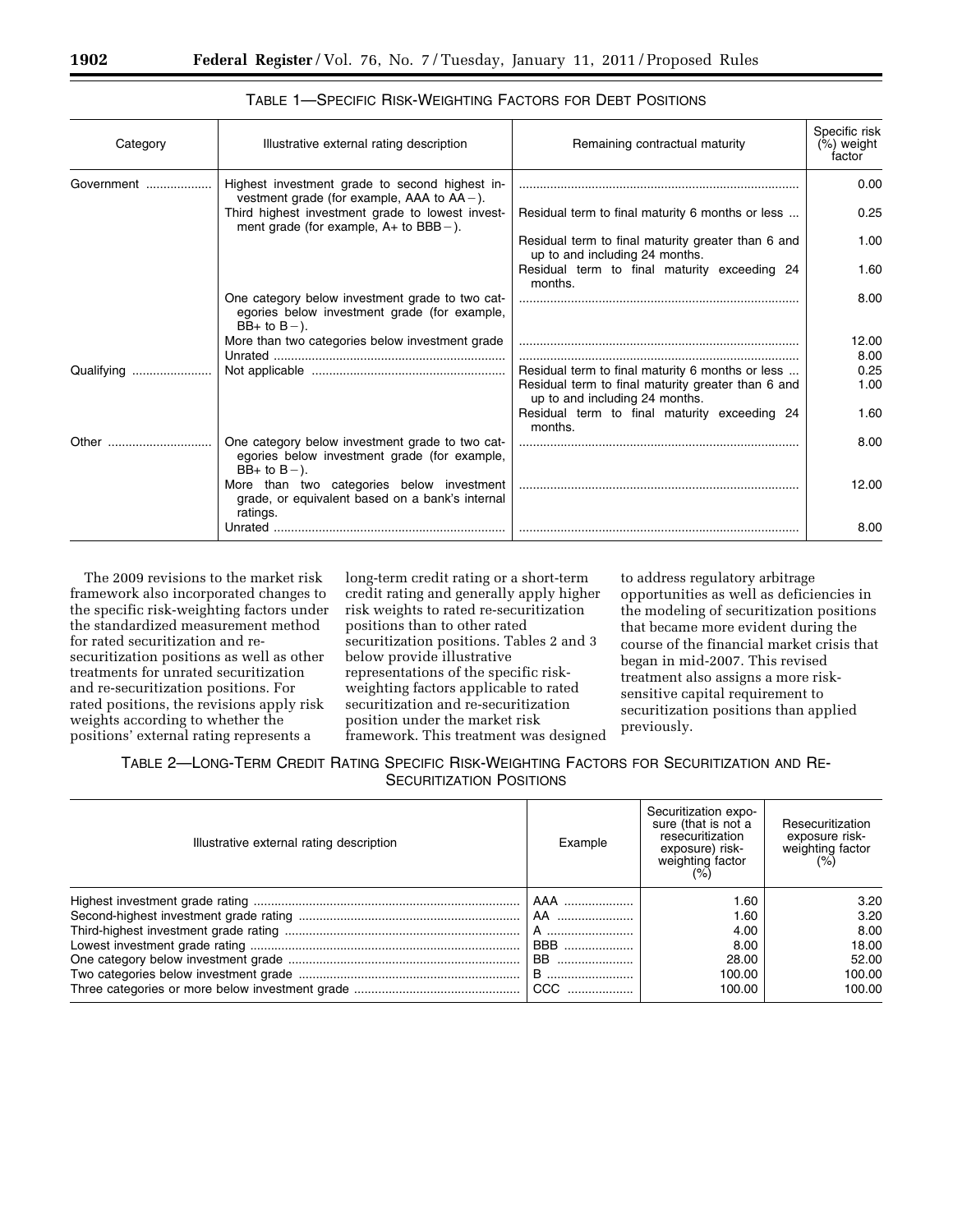TABLE 3—SHORT-TERM CREDIT RATING SPECIFIC RISK-WEIGHTING FACTORS FOR SECURITIZATION AND RE-SECURITIZATION POSITIONS

| Illustrative external rating description | Example       | Securitization expo-<br>sure (that is not a<br>resecuritization<br>xposure) risk-<br>weighting factor<br>(%) | Resecuritization<br>exposure risk-<br>weighting factor<br>(%) |
|------------------------------------------|---------------|--------------------------------------------------------------------------------------------------------------|---------------------------------------------------------------|
|                                          | $A-1/P-1$     | 1.60                                                                                                         | 3.20                                                          |
|                                          | $A-2/P-2$     | 4.00                                                                                                         | 8.00                                                          |
|                                          | $A - 3/P - 3$ | 8.00                                                                                                         | 18.00                                                         |
|                                          | N/A           | 100.00                                                                                                       | 100.00                                                        |

As a result of the recent enactment in the United States of the Dodd-Frank Wall Street Reform and Consumer Protection Act 19 (the Act), the agencies may not reference or require reliance on credit ratings in the assessment of the creditworthiness of a security or money market instrument. The Act provides that each Federal agency, after a required review of its regulations, must remove from each of its regulations any reference to or requirement of reliance on credit ratings and substitute a standard of creditworthiness the agency determines is appropriate for the regulation.20

The 2005 and 2009 BCBS revisions include provisions that rely on credit ratings for determining the specific riskweighting factors for debt, securitization, and re-securitization positions. These provisions would need to be revised when implemented in the U.S. in order to conform to the Act. The agencies acknowledge that the specific risk treatment for debt, securitization and re-securitization positions outlined in Tables 1 through 3 would provide a more risk-sensitive treatment for these positions than exists under the current rule; however, pending the agencies' development of appropriate standards of creditworthiness to replace use of credit ratings as required by the Act, the proposed rule retains as a placeholder the current rule's method for determining specific risk add-ons applicable to debt and securitization positions. More specifically, the ''government,'' ''qualifying,'' and ''other'' categories as described in the current market risk capital rule and associated risk-weighting factors would continue to apply to a bank's debt and securitization positions until the agencies develop a substitute standard of creditworthiness to replace reliance on credit ratings. For completeness and to ensure uniformity of regulatory text across the agencies' rules, the proposed rule includes in section 10(b) the current standardized

19*See* Public Law 111–203 (July 21, 2010). 20*See* section 939A of the Act.

measurement method for these positions. The agencies acknowledge the shortcomings of the current treatment and recognize that it will have to be amended in accordance with the requirements of the Act. To the extent possible, the amended treatment would seek to establish comparable capital requirements for the affected positions in order to ensure international consistency and competitive equity. At the same time, the agencies believe it is important to move forward with the revisions to the market risk rules contained in this proposal.21

When the agencies determine a substitute standard of creditworthiness for external ratings as required by the Act, they intend to incorporate the new standard into their capital rules, including the market risk rule. The agencies are currently reviewing alternative approaches to the use of credit ratings across all of the agencies' regulations and requirements with the goal of establishing a uniform alternative credit-worthiness standard. The agencies have asked for public input on this process through an advance notice of proposed rulemaking (ANPR).22 The agencies noted in the ANPR that in evaluating any standard of creditworthiness for purpose of determining risk-based capital requirements, the agencies will, to the extent practicable and consistent with the other objectives, consider whether the standard would:

• Appropriately distinguish the credit risk associated with a particular exposure within an asset class;

• Be sufficiently transparent, unbiased, replicable, and defined to allow banking organizations of varying size and complexity to arrive at the same assessment of creditworthiness for similar exposures and to allow for appropriate supervisory review;

• Provide for the timely and accurate measurement of negative and positive changes in creditworthiness;

• Minimize opportunities for regulatory capital arbitrage;

• Be reasonably simple to implement and not add undue burden on banking organizations; and

• Foster prudent risk management. *Question 7: What specific standards of creditworthiness that meet the agencies' suggested criteria for a creditworthiness standard outlined above should the agencies consider for these positions?* 

Under the proposed rule, the total specific risk add-on for a portfolio of nth-to-default credit derivatives is the sum of the specific risk add-ons for individual nth-to-default credit derivatives, as computed therein. A bank must calculate a specific risk addon for each nth-to-default credit derivative position regardless of whether the bank is a net protection buyer or net protection seller.

For first-to-default credit derivatives, the specific risk add-on is the lesser of (i) the sum of the specific risk add-ons for the individual reference credit exposures in the group of reference exposures, and (ii) the maximum possible credit event payment under the credit derivative contract. Where a bank has a risk position in one of the reference credit exposures underlying a first-to-default credit derivative and this credit derivative hedges the bank's risk position, the bank is allowed to reduce both the specific risk add-on for the reference credit exposure and that part of the specific risk add-on for the credit derivative that relates to this particular reference credit exposure such that its specific risk add-on for the pair reflects the bank's net position in the reference credit exposure. Where a bank has multiple risk positions in reference credit exposures underlying a first-todefault credit derivative, this offset is allowed only for the underlying

<sup>21</sup>The agencies also note that certain other provisions of the Act may affect the market risk capital rules. For example, the credit risk retention requirements of the Act may affect whether a securitization position retained by a bank pursuant to the requirements meets the definition of a trading position or a covered position.

<sup>22</sup> 75 FR 52283 (August 25, 2010).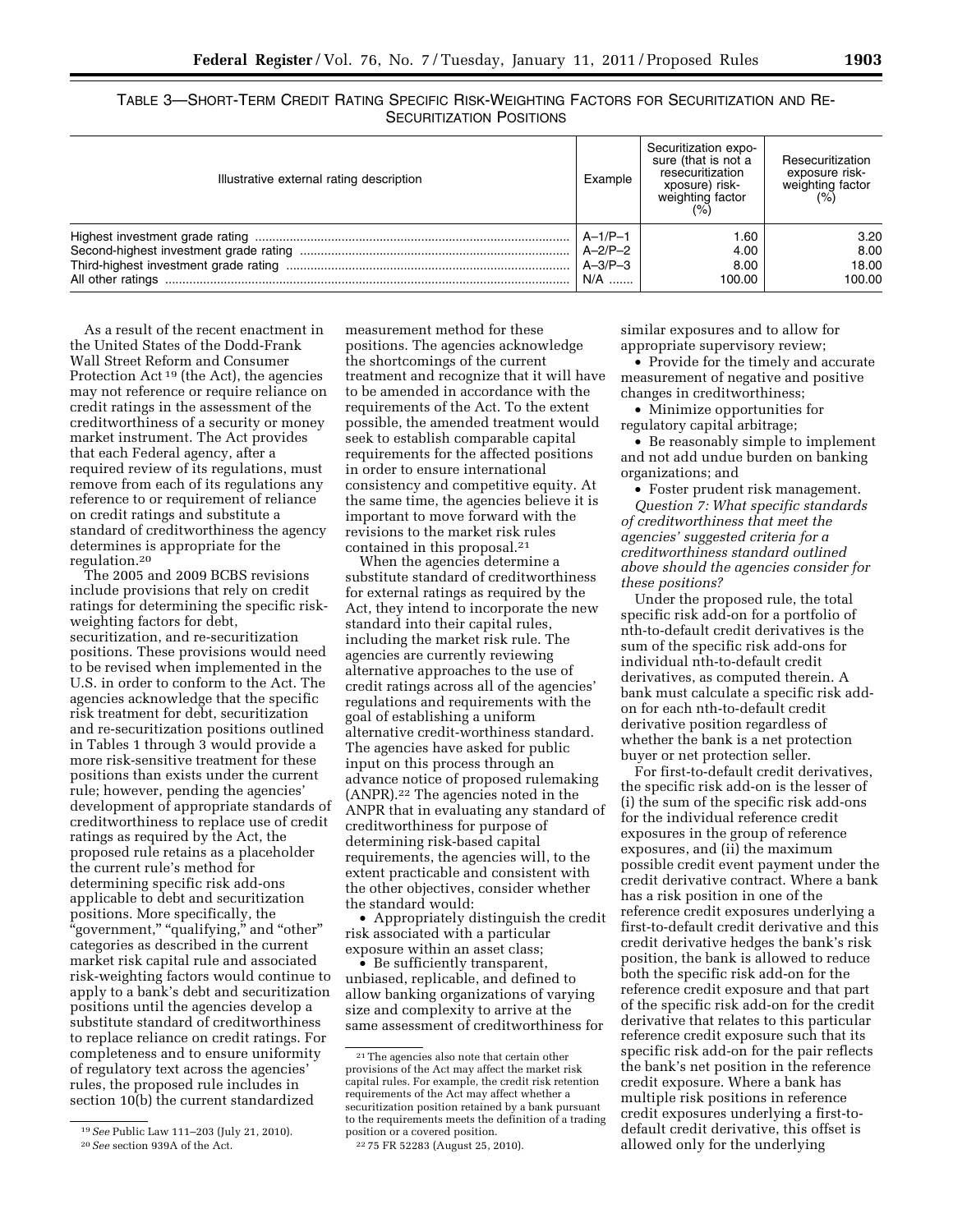reference credit exposure having the lowest specific risk add-on.

For second-or-subsequent-to-default credit derivatives, the specific risk addon is the lesser of: (i) The sum of the specific risk add-ons for the individual reference credit exposures in the group of reference exposures, but disregarding the (n–1) obligations with the lowest specific risk add-ons; or (ii) the maximum possible credit event payment under the credit derivative contract. For second-or-subsequent-todefault credit derivatives, no offset of the specific risk add-on with an underlying reference credit exposure is allowed under the proposed rule.

*Equity Positions.* Under the proposed rule, the total specific risk add-on for a portfolio of equity positions is the sum of the specific risk add-ons of the individual equity positions, which are determined by multiplying the absolute value of the current market value of each net long or short equity position by an appropriate risk-weighting factor.

The proposed rule retains the specific risk add-ons applicable to equity positions under the current market risk capital rule, with one exception. Consistent with the 2009 revisions, the proposed rule eliminates the provision that allows a bank to apply a specific risk-weighting factor of 4.0 to an equity position held in a portfolio that is both liquid and well-diversified. Instead, a bank must multiply the absolute value of the current market value of each net long or short equity position by a riskweighting factor of 8.0 percent. For equity positions that are index contracts comprising a well-diversified portfolio of equity instruments, the absolute value of the current market value of each net long or short position is multiplied by a risk-weighting factor of 2.0 percent. A portfolio is welldiversified if it contains a large number of individual equity positions, with no single position representing a substantial portion of the portfolio's total market value.

The proposed rule retains the specific risk treatment in the current market risk capital rule for equity positions arising from futures-related arbitrage strategies where long and short positions are in exactly the same index at different dates or in different market centers, or where long and short positions are in index contracts at the same date in different but similar indices. The proposed rule also retains the current treatment for futures contracts on main indices that are matched by offsetting positions in a basket of stocks comprising the index.

*Due Diligence Requirements for Securitization Positions.* The proposed rule incorporates requirements from the

2009 revisions that banks perform due diligence on securitization positions. The due diligence requirements apply to all securitization positions and emphasize the need for banks to conduct their own due diligence of borrower creditworthiness, in addition to any use of third-party assessments, and not place undue reliance on external credit ratings.

In order to meet the proposed due diligence requirements, a bank must be able to demonstrate, to the satisfaction of its primary Federal supervisor, a comprehensive understanding of the features of a securitization position that would materially affect the performance of the bank's securitization position. The bank's analysis must be commensurate with the complexity of the securitization position and the materiality of the position in relation to capital.

To support the demonstration of its comprehensive understanding, for each securitization position, the bank must conduct and document an analysis of the risk characteristics of a securitization position prior to acquiring the position, considering: (i) Structural features of the securitization that would materially impact the performance of the position, for example, the contractual cash flow waterfall, waterfall-related triggers, credit enhancements, liquidity enhancements, market value triggers, the performance of organizations that service the position, and deal-specific definitions of default; (ii) relevant information regarding the performance of the underlying credit exposure(s), for example, the percentage of loans 30, 60, and 90 days past due; default rates; prepayment rates; loans in foreclosure; property types; occupancy; average credit score or other measures of creditworthiness; average LTV ratio; and industry and geographic diversification data on the underlying exposure(s); (iii) relevant market data of the securitization, for example, bid-ask spreads, most recent sales price and historical price volatility, trading volume, implied market rating, and size, depth and concentration level of the market for the securitization; and (iii) for resecuritization positions, performance information on the underlying securitization exposures, for example, the issuer name and credit quality, and the characteristics and performance of the exposures underlying the securitization exposures. On an on-going basis, but no less frequently than quarterly, the bank must also evaluate, review, and update as appropriate the analysis required above for each securitization position.

*Question 8: What, if any, specific challenges are involved with meeting the proposed due diligence requirements and for what types of securitization positions? How might the agencies address these challenges while still ensuring that a bank conducts an appropriate level of due diligence commensurate with the risks of its covered positions? For example, would it be appropriate to scale the requirements according to a position's expected holding period? How would such scaling affect a bank's ability to demonstrate a comprehensive understanding of the risk characteristics of a securitization position? What are the benefits and drawbacks of requiring public disclosures regarding a bank's processes for performing due diligence on its securitization positions?* 

The agencies are considering alternative methodologies to the standardized measurement method for determining the specific risk capital requirement for securitization positions to better recognize the risk reduction benefits of hedging. Conceptually, such a methodology could recognize some degree of offsetting between positions that reference the same pool of assets but have different levels of seniority, or between positions that reference similar but not identical assets. For example, it could use a formulaic approach to determine a degree of offset between securitization positions that are similar to an index. Inputs to the formula could include factors such as the attachment and detachment points of an individual securitization position, the aggregate capital requirement of its underlying exposures, and the percentage of underlying obligors common to the securitization exposure and the index.

*Question 9: What alternative nonmodels-based methodologies could the agencies use to determine the specific risk add-ons for securitization positions? Please provide specific details on the mechanics of and rationale for any suggested methodology. Please also describe how the methodology conservatively recognizes some degree of hedging benefits, yet captures the basis risk between non-identical positions. To what types of securitization positions would such a methodology apply and why?* 

#### 11. Incremental Risk Capital Requirement

Under section 8 of the proposed rule, a bank that measures the specific risk of a portfolio of debt positions using internal models must calculate an incremental risk measure for that portfolio using an internal model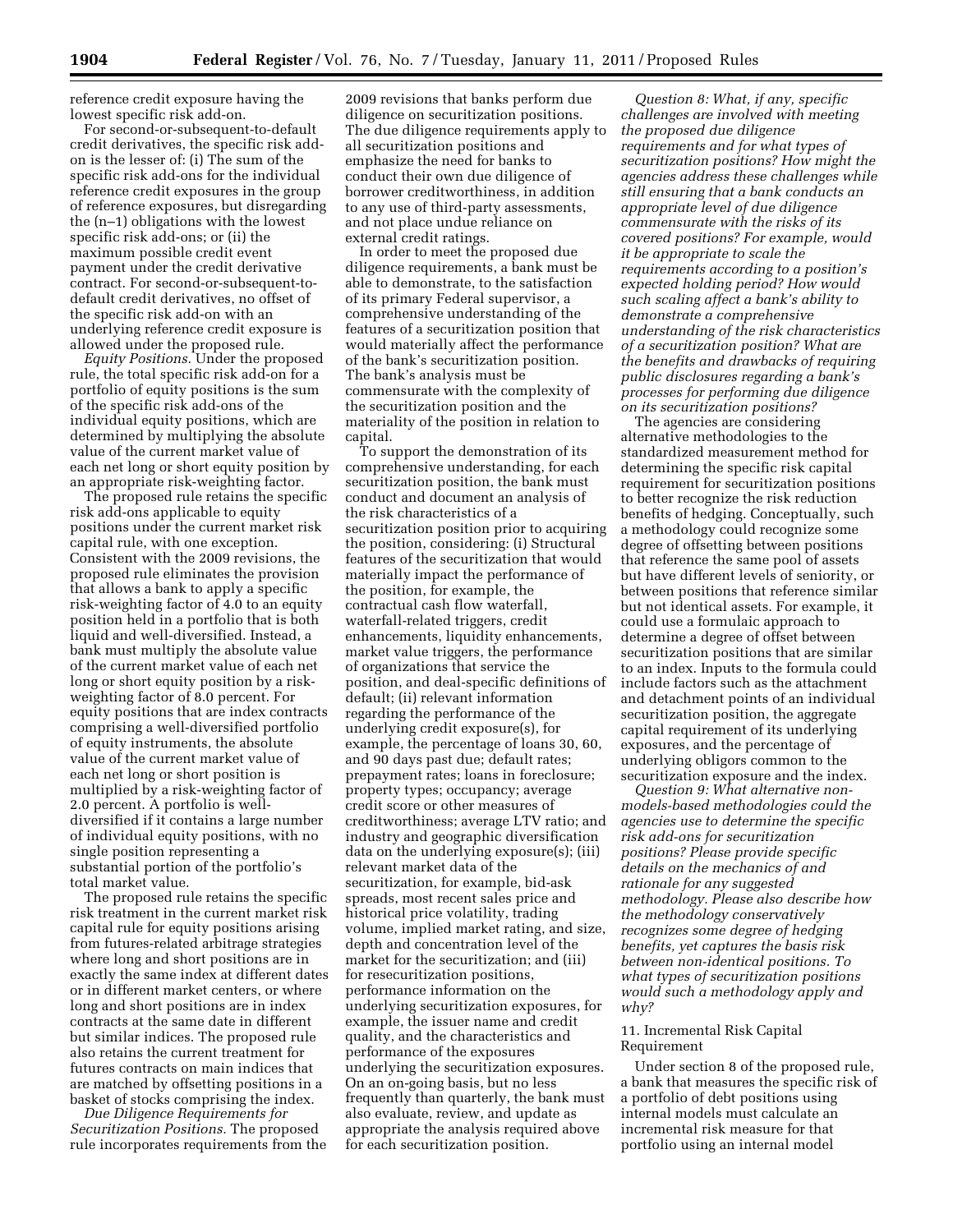(incremental risk model). Incremental risk consists of the default risk of a position (that is, the risk of loss on the position upon an event of default (for example, the failure of the obligor to make timely payments of principal or interest), including bankruptcy, insolvency, or similar proceeding) and the credit migration risk of a position (that is, price risk that arises from significant changes in the underlying credit quality of the position).

With the prior approval of its primary Federal supervisor, a bank may also include portfolios of equity positions in its incremental risk model, provided that it consistently includes such equity positions in a manner that is consistent with how the bank internally measures and manages the incremental risk for such positions at the portfolio level. Default is deemed to occur with respect to any equity position that is included in the bank's incremental risk model upon the default of any debt of the issuer of the equity position. A bank may not include correlation trading positions or securitization positions in its incremental risk model.

Under the proposed rule, a bank's model to measure the incremental risk of a portfolio of debt positions (and equity positions, if applicable) must meet certain requirements and be approved by the bank's primary Federal supervisor before the bank may use it to calculate its risk-based capital requirement. The model must measure incremental risk over a one-year time horizon and at a one-tail, 99.9 percent confidence level, either under the assumption of a constant level of risk, or under the assumption of constant positions.

The liquidity horizon of a position is the time that would be required for a bank to reduce its exposure to, or hedge all of the material risks of, the position(s) in a stressed market. The liquidity horizon for a position may not be less than the lower of three months or the contractual maturity of the position.

A position's liquidity horizon is a key risk attribute for purposes of calculating the incremental risk measure because it puts a bank's overall risk exposure to an actively managed portfolio into context. Positions with longer (that is, less liquid) liquidity horizons are more difficult to hedge and result in more exposure to both default and credit migration risk over any fixed time horizon. In particular, two positions with differing liquidity horizons but exactly the same amount of default risk if held in a static portfolio over a oneyear horizon may exhibit significantly different amounts of default risk if held

in a dynamic portfolio in which hedging can occur in response to observable changes in credit quality. The position with the shorter liquidity horizon can be hedged more rapidly and with less cost in the event of a change in credit quality, which leads to a different exposure to default risk over a one-year horizon than the position with the longer liquidity horizon.

A constant level of risk assumption assumes that the bank rebalances, or rolls over, its trading positions at the beginning of each liquidity horizon over a one-year horizon in a manner that maintains the bank's initial risk level. The bank must determine the frequency of rebalancing in a manner consistent with the liquidity horizons of the positions in the portfolio. A constant position assumption assumes that a bank maintains the same set of positions throughout the one-year horizon. If a bank uses this assumption, it must do so consistently across all portfolios for which it models incremental risk. A bank has flexibility in whether it chooses to use a constant risk or constant position assumption in its incremental risk model; however, the agencies expect that the assumption will remain fairly constant once selected. As with any material change to modeling assumptions, the proposed rule requires a bank must promptly notify its primary Federal supervisor if the bank changes from a constant risk to a constant position assumption or vice versa. Further, to the extent a bank estimates a comprehensive risk measure under section 9 of the proposed rule, the bank's selection of a constant position or a constant risk assumption must be consistent between the bank's incremental risk model and comprehensive risk model. Similarly, the bank's treatment of liquidity horizons must be consistent between a bank's incremental risk model and comprehensive risk model.

The proposed rule requires a bank's incremental risk model to meet the conditions described below. The model must recognize the impact of correlations between default and credit migration events among obligors. In particular, the existence of an aggregate, economy-wide credit cycle implies some degree of correlation between the default and credit migration events across different issuers. The degree of correlation between default and credit migration events of different issuers may also depend on other issuer attributes such as industry sector or region of domicile. The model must also reflect the effect of issuer and market concentrations, as well as concentrations that can arise within and

across product classes during stressed conditions.

The bank's incremental risk model must reflect netting only of long and short positions that reference the same financial instrument and must also reflect any material mismatch between a position and its hedge. Examples of such mismatches include maturity mismatches as well as mismatches between an underlying position and its hedge, (for example, the use of an index position to hedge a single name security).

The bank's incremental risk model must also recognize the effect that liquidity horizons have on hedging strategies. When a bank's hedging strategy requires continual rebalancing of the hedge position, the constraints on rebalancing imposed by the liquidity horizon of the hedge must be recognized. As an example, if a position is being hedged with an instrument with a liquidity horizon of three months, no rebalancing of the hedge can occur within a three month period. Accordingly, any divergence in the value of the position and its hedge that occurs because the hedge cannot be rebalanced within the three month liquidity horizon must be recognized. Moreover, in order to reflect the effect of hedging in the incremental risk measure, the bank must (i) Choose to model the rebalancing of the hedge consistently over the relevant set of trading positions; (ii) demonstrate that the inclusion of rebalancing results in a more appropriate risk measurement; (iii) demonstrate that the market for the hedge is sufficiently liquid to permit rebalancing during periods of stress; and (iv) capture in the incremental risk model any residual risks arising from such hedging strategies.

The incremental risk model must reflect the nonlinear impact of options and other positions with material nonlinear behavior with respect to default and credit migration changes. In light of the one-year horizon of the incremental risk measure and the extremely high confidence level required, it is important that nonlinearities be explicitly recognized. Price changes resulting from defaults or credit migrations can be large and the resulting nonlinear behavior of the position can be material. The bank's incremental risk model must also maintain consistency with the bank's internal risk management methodologies for identifying, measuring, and managing risk.

A bank that calculates an incremental risk measure under section 8 of the proposed rule must calculate its incremental risk capital requirement at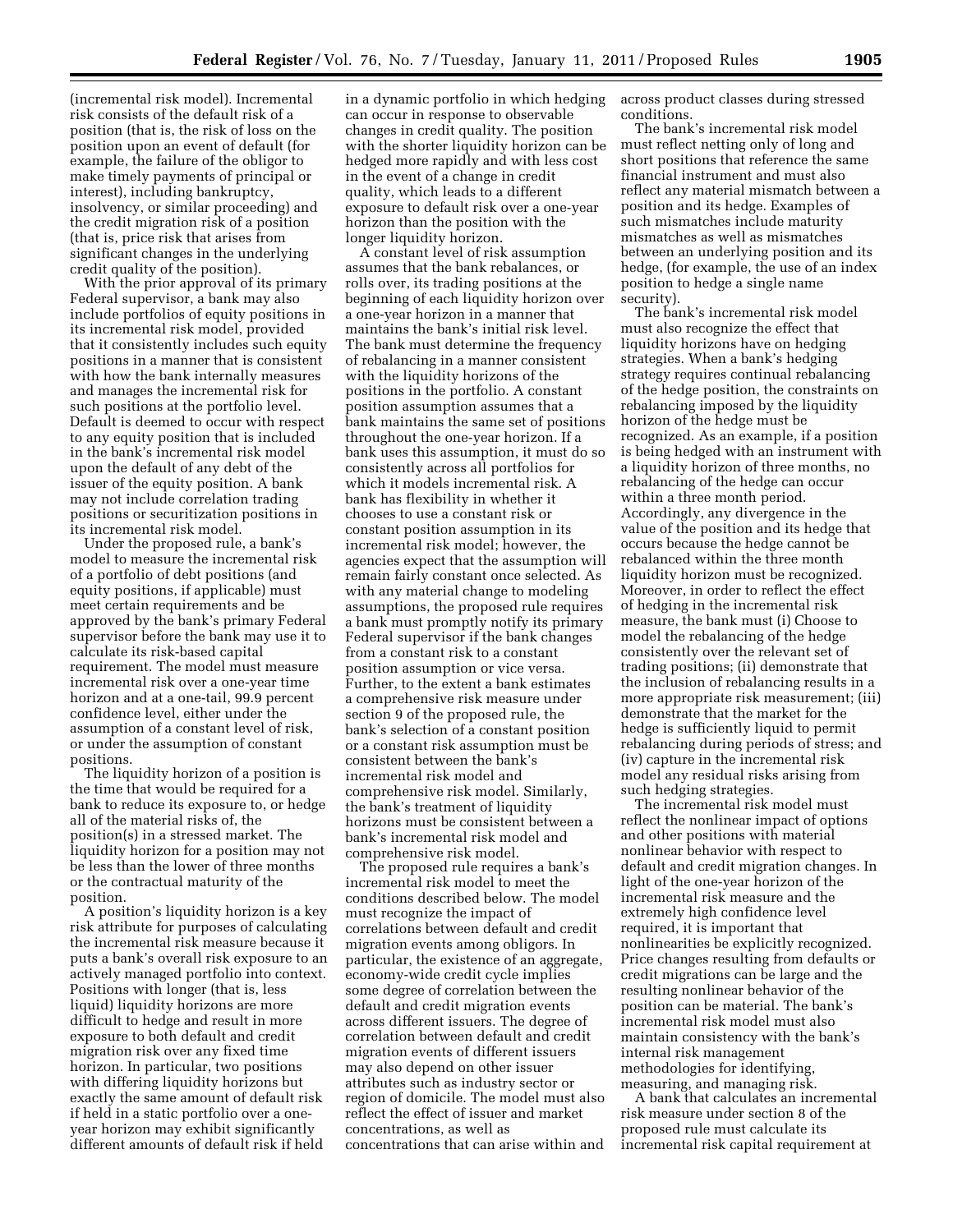least weekly. This capital requirement is the greater of: (i) The average of the incremental risk measures over the previous 12 weeks; or (ii) the most recent incremental risk measure.

## 12. Comprehensive Risk Capital Requirement

Under section 9 of the proposed rule, with its primary Federal supervisor's prior approval, a bank may measure all material price risks of one or more portfolios of correlation trading positions (comprehensive risk measure) using a model (comprehensive risk model). If the bank uses a comprehensive risk model for a portfolio of correlation trading positions, the bank must also measure the specific risk of that portfolio using internal models that meet the requirements in section 7(b) of the proposed rule. If the bank does not use a comprehensive risk model to calculate the price risk of a portfolio of correlation trading positions, it must calculate a specific risk add-on for the portfolio under section 7(c) of the proposed rule, determined using the standardized measurement method for specific risk described in section 10 of the proposed rule.

A bank's comprehensive risk model must meet several requirements under the proposed rule. The model must measure comprehensive risk (that is, all price risk) consistent with a one-year time horizon and at a one-tail, 99.9 percent confidence level, under the assumption of either a constant level of risk or constant positions. As mentioned under the incremental risk measure discussion, while a bank has flexibility in whether it chooses to use a constant risk or constant position assumption, the agencies expect that the assumption will remain fairly constant once selected. The bank's selection of a constant position assumption or a constant risk assumption must be consistent between the bank's comprehensive risk model and its incremental risk model. Similarly, the bank's treatment of liquidity horizons must be consistent between the bank's comprehensive risk model and its incremental risk model.

The proposed rule requires that a bank's comprehensive risk model capture all material price risk of included positions, including, but not limited to: (i) The risk associated with the contractual structure of cash flows of the position, its issuer, and its underlying exposures (for example, the risk arising from multiple defaults, including the ordering of defaults, in tranched products); (ii) credit spread risk, including nonlinear price risks;

(iii) volatility of implied correlations, including nonlinear price risks such as the cross-effect between spreads and correlations; (iv) basis risks (for example, the basis between the spread of an index and the spread on its constituents and the basis between implied correlation of an index tranche and that of a bespoke tranche); (v) recovery rate volatility as it relates to the propensity for recovery rates to affect tranche prices; and (vi) to the extent the comprehensive risk measure incorporates benefits from dynamic hedging, the static nature of the hedge over the liquidity horizon.

The risks above have been identified as risks that are particularly important for correlation trading positions; however, the comprehensive risk model is intended to capture all material price risks related to those correlation trading positions that are included in the comprehensive risk model. Accordingly, additional risks that are not explicitly discussed above but are a material source of price risk must be included in the comprehensive risk model.

The proposed rule also requires that a bank have sufficient market data to ensure that it fully captures the material price risks of the correlation trading positions in its comprehensive risk measure. Moreover, the bank must be able to demonstrate that its model is an appropriate representation of comprehensive risk in light of the historical price variation of its correlation trading positions. The agencies will scrutinize the positions a bank identifies as correlation trading positions and will also review whether the correlation trading positions have sufficient market data available to support reliable modeling of material risks. If there is insufficient market data to support reliable modeling for certain positions (such as new products), the agencies may require the bank to exclude these positions from the comprehensive risk model and, instead, require the bank to calculate specific risk add-ons for these positions under the standardized measurement method for specific risk. Again, the proposed rule requires a bank to promptly notify its primary Federal supervisor if the bank plans to extend the use of a model that has been approved by the supervisor to an additional business line or product type.

In addition to these requirements, a bank must at least weekly apply to its portfolio of correlation trading positions a set of specific, supervisory stress scenarios that capture changes in default rates, recovery rates, and credit spreads; correlations of underlying exposures; and correlations of a

correlation trading position and its hedge. A bank must retain and make available to its primary supervisor the results of the supervisory stress testing, including comparisons with the capital requirements generated by the bank's comprehensive risk model. A bank also must promptly report to its primary Federal supervisor any instances where the stress tests indicate any material deficiencies in the comprehensive risk model.

The agencies are evaluating the appropriate bases for supervisory stress scenarios to be applied to a bank's portfolio of correlation trading positions. There are inherent difficulties in prescribing stress scenarios that would be universally applicable and relevant across all banks and across all products contained in banks' correlation trading portfolios. The agencies believe a level of comparability is important for assessing the sufficiency and appropriateness of banks' comprehensive risk models, but also recognize that specific scenarios may not be relevant for certain products or for certain modeling approaches. The agencies are considering various options for stress scenarios, including an approach that would involve specifying stress scenarios based on credit spread shocks to certain correlation trading positions (for example, single-name CDSs, CDS indexes, index tranches), which may replicate historically observed spreads. Another approach would require a bank to calibrate its existing valuation model to certain specified stress periods by adjusting credit-related risk factors to reflect a given stress period. The credit-related risk factors, as adjusted, would then be used to revalue the bank's correlation trading portfolio under one or more stress scenarios.

*Question 10: What are the benefits and drawbacks of the supervisory stress scenario requirements described above and what other specific stress scenario approaches for the correlation trading portfolio should the agencies consider? For which products and model types are widely applicable stress scenarios most appropriate, and for which product and model types is a more tailored stress scenario most appropriate? What other stress scenario approaches could consistently reflect the risks of the entire portfolio of correlation trading positions?* 

The agencies have identified prudential challenges associated with relying solely on banks' comprehensive risk models for determining risk-based capital requirements for correlation trading positions. For example, a bank's ability to perform robust validation of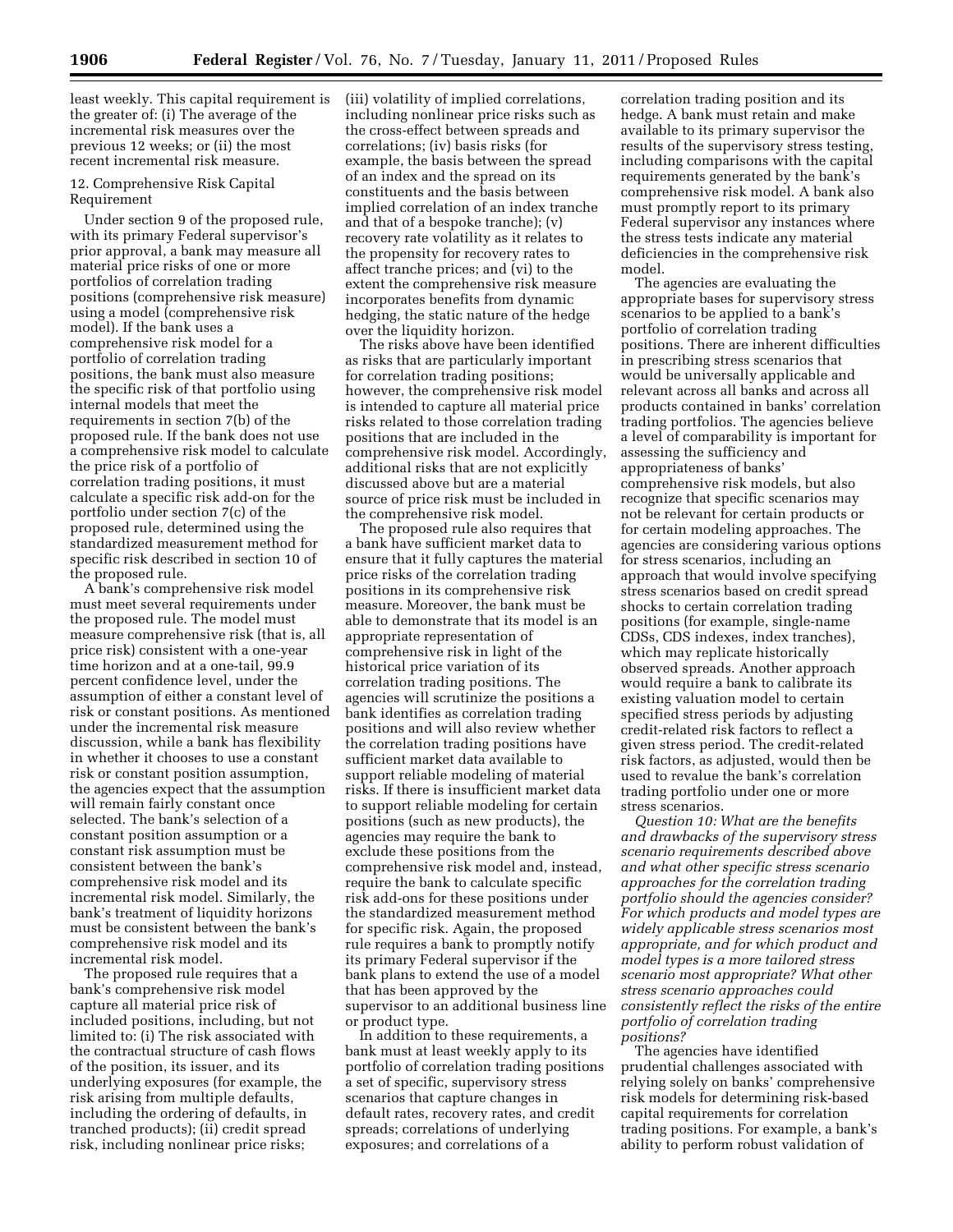its comprehensive risk model using standard backtesting methods is limited in light of the proposed requirements for the model to measure potential losses on correlation trading positions due to all price risk at a one-year time horizon and high-percentile confidence level. As a result, banks will need to use indirect model validation methods, such as stress tests, scenario analysis or other methods to assess their models. The agencies anticipate that banks' comprehensive risk model validation approaches will evolve over time; however, to address near-term modeling challenges while still giving consideration to sound risk management practices, the agencies are proposing a floor on the modeled correlation trading position capital requirements in the form of a capital surcharge as described below.

A bank approved to measure comprehensive risk for one or more portfolios of correlation trading positions must calculate at least weekly a comprehensive risk measure. The comprehensive risk measure equals the sum of the output from the bank's approved comprehensive risk model plus a surcharge on the bank's modeled correlation trading positions. The agencies propose setting the surcharge equal to 15.0 percent of the total specific risk add-on that would apply to the bank's modeled correlation trading positions under the standardized measurement method for specific risk in section 10 of the proposed rule.

The agencies propose that banks initially be required to calculate the comprehensive risk measure under the surcharge approach while banks and supervisors gain experience with the banks' comprehensive risk models. Over time, with approval from its primary Federal supervisor, a bank may be permitted to use a floor approach to calculate its comprehensive risk measure as the greater of: (1) The output from the bank's approved comprehensive risk model; or (2) 8.0 percent of the total specific risk add-on that would apply to the bank's modeled correlation trading positions under the standardized measurement method for specific risk, provided the bank has met the comprehensive risk modeling requirements in the proposed rule for a period of at least one year and can demonstrate the effectiveness of its comprehensive risk model through the results of ongoing validation efforts, including robust benchmarking. Such results may incorporate a comparison of the banks' internal model results to those from an alternative model for certain portfolios and other relevant data. The agencies may also consider a

benchmarking approach that uses banks' internal models to determine capital requirements for a portfolio specified by the supervisors to allow for a relative assessment of models across banks. A bank's primary Federal supervisor will monitor the appropriateness of the floor approach on an ongoing basis and may rescind its approval of this approach if it determines that the bank's comprehensive risk model may not sufficiently reflect the risks of the bank's modeled correlation trading positions.

The agencies believe the proposed approach provides a prudential backstop on modeled capital requirements as well as appropriate incentives for ongoing model improvement. Another potential approach would be a stress-test based floor that would, for instance, require a bank to value its correlation trading positions using prescribed instantaneous price and correlation shocks in the models it uses to price its correlation trading positions. For example, such a floor could require a bank's comprehensive risk capital requirement to be at least as great as the largest loss the bank would experience for its correlation trading positions under a scenario of instantaneous price changes for the underlying positions within a range of plus and minus 15.0 percent combined with instantaneous correlation changes within a range of plus or minus 5.0 percent.

*Question 11: What, if any, specific challenges exist with respect to the proposed modeling requirements for correlation trading positions? What additional criteria and benchmarking methods should the agencies consider that would provide an objective basis for evaluating whether to allow a bank to apply a lower surcharge percentage in calculating its comprehensive risk measure? What are the advantages and disadvantages of the proposed floor approach and the other potential floor approaches described above? What other alternatives should the agencies consider to address the uncertainties identified above while ensuring safe and sound risk-based capital requirements for correlation trading positions?* 

A bank that calculates a comprehensive risk measure under section 9 of the proposed rule must calculate its comprehensive risk capital requirement at least weekly. This capital requirement is the greater of (i) the average of the comprehensive risk measures over the previous 12 weeks; or (ii) the most recent comprehensive risk measure. Separate from the proposed requirements for calculating a comprehensive risk measure, as discussed previously, the proposed rule

contains an explicit reservation of authority providing that a bank's primary Federal supervisor may require a bank to assign a different risk-based capital requirement than would otherwise apply to a covered position or portfolio of covered positions that better reflects the risk of the position or portfolio. For example, regardless of a modeled capital requirement, a primary Federal supervisor may require a bank to increase its risk-weighted asset amount for correlation trading positions to ensure that it reflects the risk to which the bank is exposed. Because banks' comprehensive risk models use many different methodologies, there is no uniform appropriate supervisory adjustment to risk-weighted assets. An adjustment may take the form of a multiplier, a floor, a fixed add-on, or another adjustment consistent with the risk of the portfolio and the bank's modeling practices.

#### 13. Disclosure Requirements

The proposed rule imposes disclosure requirements designed to increase transparency and improve market discipline on the top-tier consolidated legal entity that is subject to the market risk capital rule. The disclosure requirements, discussed further below, include a breakdown of certain components of a bank's market risk capital requirement, information on a bank's modeling approaches, and qualitative and quantitative disclosures relating to a bank's securitization activities.

The agencies recognize the importance of market discipline in encouraging sound risk management practices and fostering financial stability. With enhanced information, market participants can better evaluate a bank's risk management performance, earnings potential, and financial strength. Many of the proposed disclosure requirements reflect information already disclosed publicly by the banking industry. A bank is encouraged, but not required, to make these disclosures in a central location on its web site.

Consistent with the advanced approaches rules, the proposed rule requires a bank to comply with the disclosure requirements of section 11 of the proposed rule unless it is a consolidated subsidiary of another depository institution or bank holding company that is subject to the disclosure requirements. A bank subject to section 11 is required to adopt a formal disclosure policy approved by its board of directors that addresses the bank's approach for determining the disclosures it makes. The policy must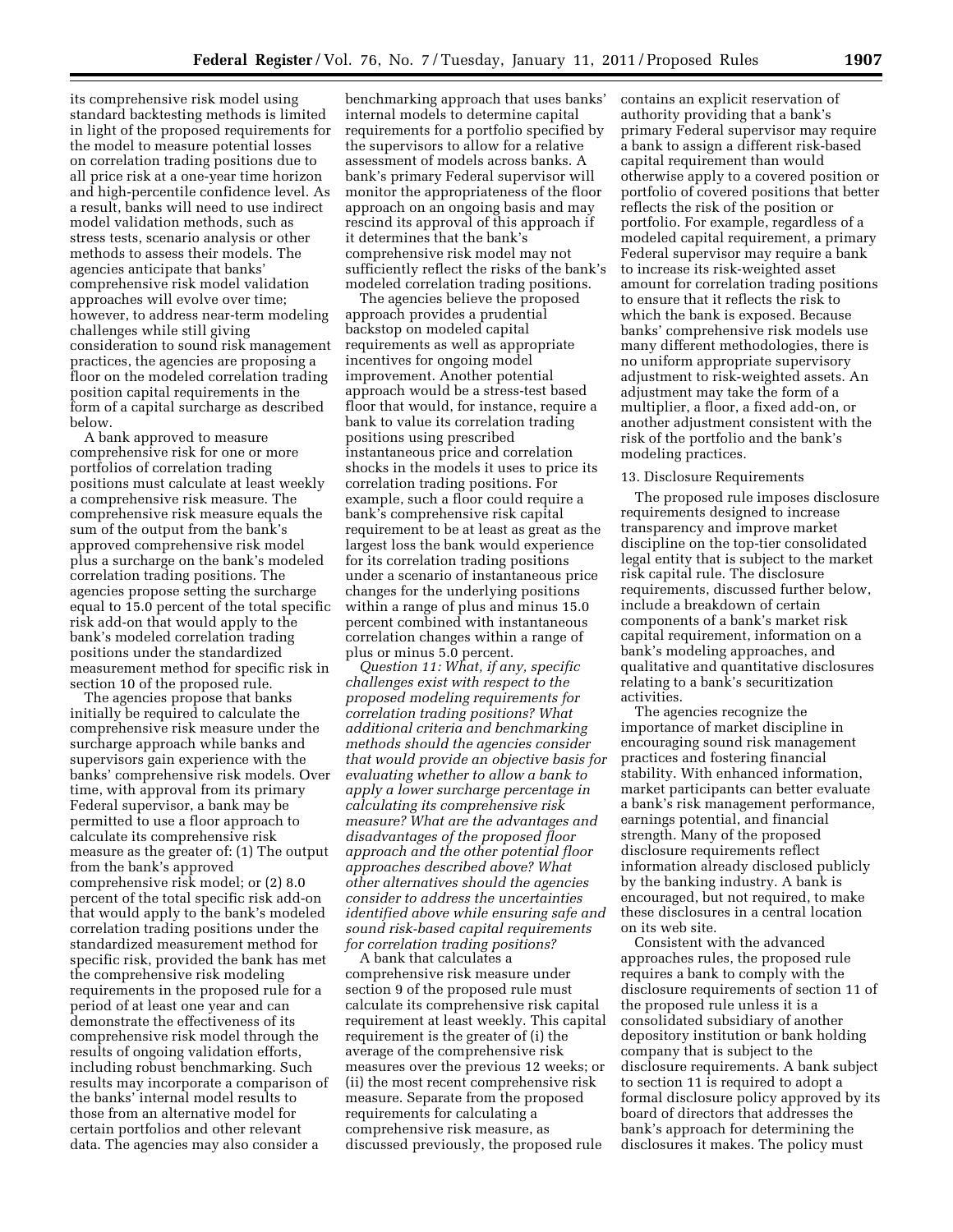address the associated internal controls and disclosure controls and procedures. The board of directors and senior management must ensure that appropriate verification of the bank's disclosures takes place and that effective internal controls and disclosure controls and procedures are maintained. One or more senior officers is required to attest that the disclosures meet the requirements of the proposed rule, and the board of directors and senior management are responsible for establishing and maintaining an effective internal control structure over financial reporting, including the information required under section 11 of the proposed rule.

The proposed rule requires a bank, at least quarterly, to disclose publicly for each portfolio of covered positions (i) The high, low, median, and mean VaRbased measures over the reporting period and the VaR-based measure at period-end; (ii) the high, low, median, and mean stressed VaR-based measures over the reporting period and the stressed VaR-based measure at periodend; (iii) the high, low, median, and mean incremental risk capital requirements over the reporting period and the incremental risk capital requirement at period-end; (iv) the high, low, median, and mean comprehensive risk capital requirements over the reporting period and the comprehensive risk capital requirement at period-end; (v) separate measures for interest rate risk, credit spread risk, equity price risk, foreign exchange rate risk, and commodity price risk used to calculate the VaR-based measure; and (vi) a comparison of VaR-based measures with actual results and an analysis of important outliers. In addition, the bank must publicly disclose the following information at least quarterly: (i) The aggregate amount of on-balance sheet and off-balance sheet securitization positions by exposure type; and (ii) the aggregate amount of correlation trading positions.

A bank is required to make qualitative disclosures at least annually, or more frequently in the event of material changes, of the following information for each portfolio of covered positions: (i) The composition of material portfolios of covered positions; (ii) the bank's valuation policies, procedures, and methodologies for covered positions including, for securitization positions, the methods and key assumptions used for valuing such positions, any significant changes since the last reporting period, and the impact of such change; (iii) the characteristics of its internal models, including, for the bank's incremental risk capital

requirement and the comprehensive risk capital requirement, the approach used by the bank to determine liquidity horizons; the methodologies used to achieve a capital assessment that is consistent with the required soundness standard; and the specific approaches used in the validation of these models; (iv) a description of its approaches for validating the accuracy of its internal models and modeling processes; (v) a description of the stress tests applied to each market risk category; (vi) the results of a comparison of the bank's internal estimates with actual outcomes during a sample period not used in model development; (vii) the soundness standard on which its internal capital adequacy assessment is based, including a description of the methodologies used to achieve a capital adequacy assessment that is consistent with the soundness standard and the requirements of the market risk capital rule; and (viii) a description of the bank's processes for monitoring changes in the credit and market risk of securitization positions, including how those processes differ for resecuritization positions; and (ix) a description of the bank's policy governing the use of credit risk mitigation to mitigate the risks of securitization and resecuritization positions.

*Question 12: The agencies seek comment on the effectiveness of the proposed disclosure requirements. What, if any, changes to these requirements would make the proposed disclosures more effective in promoting market discipline?* 

# **III. Regulatory Flexibility Act Analysis**

The Regulatory Flexibility Act, 5 U.S.C. 601 *et seq.* (RFA), generally requires that, in connection with a notice of proposed rulemaking, an agency prepare and make available for public comment an initial regulatory flexibility analysis that describes the impact of a proposed rule on small entities.23 Under regulations issued by the Small Business Administration,<sup>24</sup> a small entity includes a commercial bank or bank holding company with assets of \$175 million or less (a small banking organization). As of June 30, 2010, there were approximately 2,561 small bank holding companies, 690 small national banks, 400 small state member banks, and 2,706 small state nonmember banks.

The proposed rule would apply only if the bank holding company or bank has aggregated trading assets and trading liabilities equal to 10 percent or more of quarter-end total assets, or \$1 billion or more. No small banking organizations satisfy these criteria. Therefore, no small entities would be subject to this rule.

#### **IV. OCC Unfunded Mandates Reform Act of 1995 Determination**

The Unfunded Mandates Reform Act of 1995 (UMRA) requires Federal agencies to prepare a budgetary impact statement before promulgating a rule that includes a Federal mandate that may result in the expenditure by state, local, and tribal governments, in the aggregate, or by the private sector of \$100 million or more (adjusted annually for inflation) in any one year. The current inflation-adjusted expenditure threshold is \$126.4 million. If a budgetary impact statement is required, section 205 of the UMRA also requires an agency to identify and consider a reasonable number of regulatory alternatives before promulgating a rule.

In conducting the regulatory analysis, UMRA requires each Federal agency to provide:

• The text of the draft regulatory action, together with a reasonably detailed description of the need for the regulatory action and an explanation of how the regulatory action will meet that need;

• An assessment of the potential costs and benefits of the regulatory action, including an explanation of the manner in which the regulatory action is consistent with a statutory mandate and, to the extent permitted by law, promotes the President's priorities and avoids undue interference with State, local, and tribal governments in the exercise of their governmental functions;

• An assessment, including the underlying analysis, of benefits anticipated from the regulatory action (such as, but not limited to, the promotion of the efficient functioning of the economy and private markets, the enhancement of health and safety, the protection of the natural environment, and the elimination or reduction of discrimination or bias) together with, to the extent feasible, a quantification of those benefits;

• An assessment, including the underlying analysis, of costs anticipated from the regulatory action (such as, but not limited to, the direct cost both to the government in administering the regulation and to businesses and others in complying with the regulation, and any adverse effects on the efficient functioning of the economy, private markets (including productivity, employment, and competitiveness), health, safety, and the natural environment), together with, to the

<sup>23</sup>*See* 5 U.S.C. 603(a).

<sup>24</sup>*See* 13 CFR 121.201.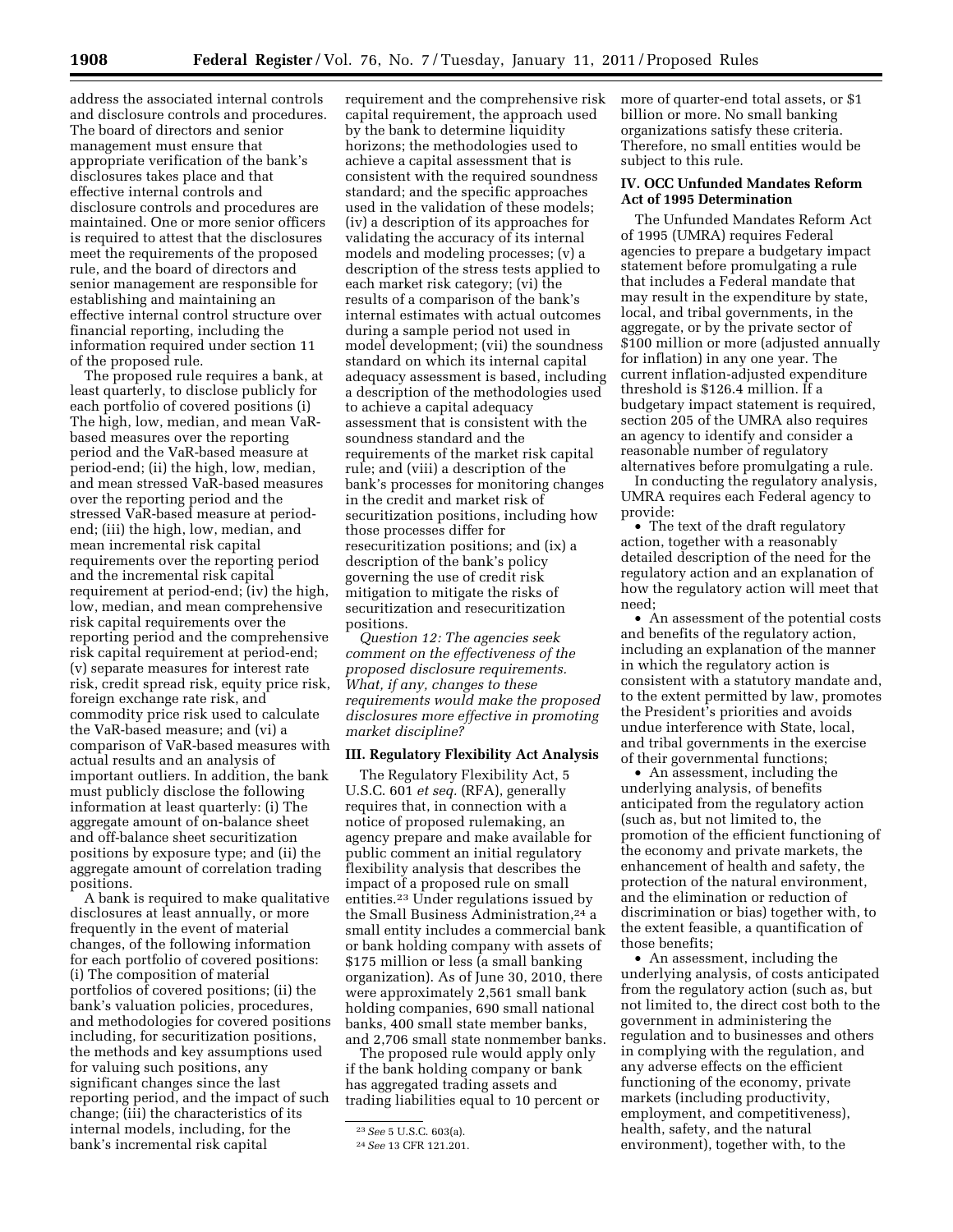extent feasible, a quantification of those costs; and

• An assessment, including the underlying analysis, of costs and benefits of potentially effective and reasonably feasible alternatives to the planned regulation, identified by the agencies or the public (including improving the current regulation and reasonably viable nonregulatory actions), and an explanation why the planned regulatory action is preferable to the identified potential alternatives.

• An estimate of any disproportionate budgetary effects of the Federal mandate upon any particular regions of the nation or particular State, local, or tribal governments, urban or rural or other types of communities, or particular segments of the private sector.

• An estimate of the effect the rulemaking action may have on the national economy, if the OCC determines that such estimates are reasonably feasible and that such effect is relevant and material.

#### *A. The Need for the Regulatory Action*

The proposed rule would modify the current market risk capital rule by adjusting the minimum risk-based capital calculation and adding public disclosure requirements. The proposed rule would also (1) modify the definition of covered positions to include assets that are in the trading book and held with the intent to trade; (2) introduce new requirements for the identification of trading positions and the management of covered positions; and (3) require banks to have clearly defined policies and procedures for actively managing all covered positions, for the prudent valuation of covered positions and for specific internal model validation standards. The proposed rule will generally apply to any bank with aggregate trading assets and liabilities that are at least 10 percent of total assets or at least \$1 billion. These thresholds are the same as those currently used to determine applicability of the market risk rule.

Under current rules, the measure for market risk is as follows: 25

Market Risk Measure = (Value-at-Risk based capital requirement) + (Specific risk capital requirement) + (Capital requirement for *de minimis*  exposures)

Under the proposed rule, the new market risk measure would be as follows (new risk measure components are underlined):

New Market Risk Measure = (Value-at-

Risk based capital requirement) + (*Stressed Value-at-Risk based capital requirement*) + (Specific risk capital charge) + (*Incremental risk capital requirement*) + (*Comprehensive risk capital requirement*) + (Capital charge for *de minimis* exposures)

The Basel Committee and the Federal banking agencies designed the new components of the market risk measure to capture key risks overlooked by the current market risk measure.

*B. Cost-Benefit Analysis of the Proposed Rule* 

1. Organizations Affected by the Proposed Rule 26

According to September 30, 2010, Call Report data, 16 national banking organizations 27 had trading assets and liabilities that are at least 10 percent of total assets or at least \$1 billion.

# 2. Impact of the Proposed Rule

The key benefits of the proposed rule are the following qualitative benefits:

• Enhances sensitivity to market risk,

• Enhances modeling requirements consistent with advances in risk management,

• Better captures trading positions for which market risk capital treatment is appropriate,

• Increases transparency through enhanced market disclosures.

• Increased market risk capital should lower the probability of catastrophic losses to the bank occurring because of market risk.

• Modified requirements should reduce the procyclicality of market risk capital.

We derive our estimates of the proposed rule's effect on the market risk measure from the third trading book impact study conducted by the Basel Committee on Banking Supervision in 2009 and additional estimates of the capital requirement for standardized securitization exposures and correlation trading positions.28 Based on these two

assessments, we estimate that the market risk measure will increase 300 percent on average. The market risk measure itself acts as an estimate of the minimum regulatory capital requirement for an adequately capitalized bank. Thus, quadrupling the market risk measure suggests that minimum required capital will increase by approximately \$50.7 billion under the proposed rule. These new capital requirements would lead banks to deleverage and lose the tax advantage of debt. We estimate that the loss of these tax benefits would be approximately \$334 million per year.

We estimate that new disclosure requirements and the implementation of calculations for the new market risk measures may involve some additional system costs, but because the proposed rule will only affect institutions already subject to the current market risk rule we expect these additional system costs to be *de minimis.* We do not anticipate that the proposed rule will create significant additional administrative costs for the OCC. Based on our assessment of the capital costs of the proposed rule; we estimate that the total cost of the proposed rule will be approximately \$334 million in 2010 dollars over one year.

#### *C. Comparison Between Proposed Rule and Baseline*

Under the baseline scenario, the current market risk rule would continue to apply. Thus, in the baseline scenario, required market risk capital would remain at current levels and there would be no additional cost associated with adding capital. However, the benefits of increased sensitivity to market risk, increased transparency, the improved targeting of trading positions, reduced procyclicality of market risk capital, and the protective advantages of additional capital would be lost under the baseline scenario.

# *D. Comparison Between Proposed Rule and Alternatives*

The Unfunded Mandates Reform Act of 1995 (UMRA) requires a comparison between the proposed rule and reasonable alternatives. In this regulatory impact analysis, we compare the proposed rule with two alternatives that modify the size thresholds for the rule.

#### Assessment of Alternative A

Under Alternative A, we consider a rule that has the same provisions as the

<sup>25</sup>The following are the components of the current Market Risk Measure. *Value-at-Risk (VaR)*  is an estimate of the maximum amount that the value of one or more positions could decline due to market price or rate movements during a fixed holding period within a stated confidence interval. Specific risk is the risk of loss on a position that could result from factors other than broad market movements and includes event risk, default risk, and idiosyncratic risk. There may also be a capital requirement for *de minimis* exposures, if any, that are not included in the bank's VaR models.

<sup>26</sup>Unless otherwise noted, the population of banks used in this analysis consists of all FDICinsured national banks and uninsured national bank and trust companies. Banking organizations are aggregated to the top holding company level.

<sup>27</sup>A national banking organization is any bank holding company with a subsidiary national bank.

<sup>&</sup>lt;sup>28</sup> The report, "Analysis of the third trading book impact study'', is available at *[http://www.bis.org/](http://www.bis.org/publ/bcbs163.htm)* 

*[publ/bcbs163.htm](http://www.bis.org/publ/bcbs163.htm)*. The study gathered data from 43 banks in 10 countries, including six banks from the United States.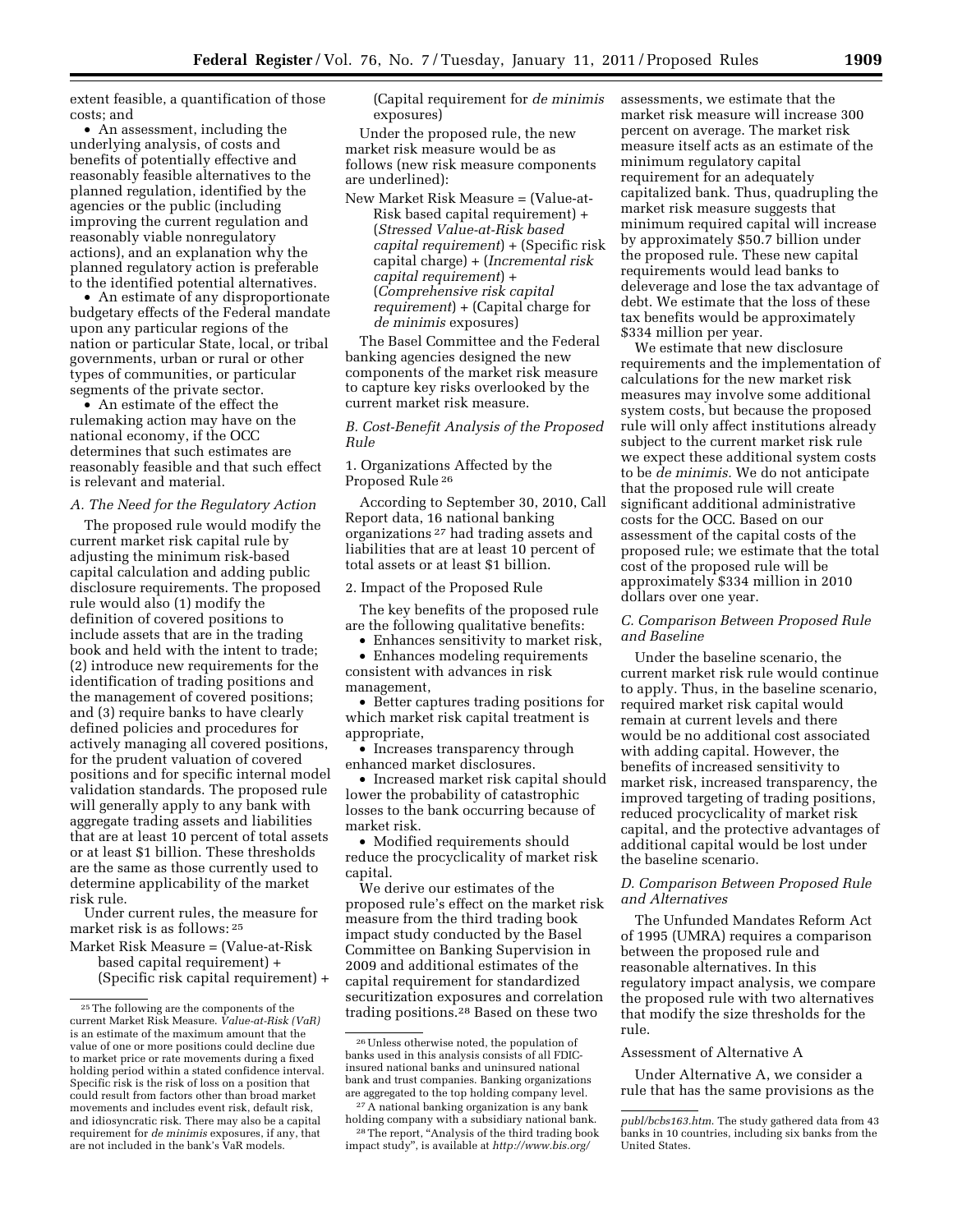proposed rule, but we alter the rule's trading book size threshold. Because trading assets and liabilities are concentrated in six or seven institutions, modest changes in the size thresholds have little impact on the dollar volume of trading assets affected by the market risk rule and thus little impact on the estimated cost of the rule. Changing the size threshold does affect the number of institutions affected by the rule, which suggests that the banking agencies' systemic concerns could play a role in determining the appropriate size threshold for applicability of the market risk rule.

#### Assessment of Alternative B

Under Alternative B, we consider a rule that has the same provisions as the proposed rule, but we change the condition of the size thresholds from "or" to "and". With this change, the proposed rule would apply to institutions that have \$1 billion or more in trading assets and liabilities *and* a trading book to asset ratio of at least 10 percent. Making the applicability of the market risk rule contingent on meeting both size thresholds would reduce the number of banks affected by the rule to four using the current thresholds of \$1 billion and 10 percent. In order for the alternative B rule to apply to the same number of institutions as the current rule, the alternative's joint condition would have to be comparable to thresholds of between \$500 million and \$1 billion in the trading book and a 1 percent trading-book-to-assets ratio. However, under this alternative the list of the 16 institutions subject to the rule would change slightly. Not surprisingly, as this joint threshold alternative could excuse some institutions with larger trading books, the estimated cost of the alternative rule does decrease with the number of institutions affected by the rule.

## *E. Overall Impact of Proposed Rule, Baseline and Alternatives*

Under our baseline scenario, which reflects the current application of the market risk rule, a market risk capital charge of approximately \$16.9 billion applies to 16 national banks. Under the proposed rule, this capital charge would continue to apply to the same 16 banks but the capital charge would likely quadruple. We estimate that the cost of this additional capital would be approximately \$334 million per year in 2010 dollars.

Our alternatives examine the impact of a market risk rule that uses different size thresholds in order to determine which institutions are subject to the rule. With alternative A we consider

altering the \$1 billion trading book threshold used currently and maintained under the proposed rule. Although varying the size threshold changed the number of institutions affected by the rule, the overall capital cost of the rule did not significantly change. This reflects the high concentration of trading assets and liabilities in seven banks with over \$15 billion in their trading books as of September 30, 2010. As long as the proposed rule applies to these seven institutions, the additional required capital and its corresponding cost will not change considerably.

Alternative B did affect both the number of institutions subject to the proposed rule and the cost of the proposed rule by limiting the market risk rule to institutions that meet both size criteria, *i.e.,* a \$1 billion trading book and a trading-book-to-assets ratio of at least 10 percent. Only four national banks currently meet both of these criteria, and applying the proposed rule to these institutions would require an additional \$36.0 billion in market risk capital at a cost of approximately \$237 million. Clearly, the estimated cost of the proposed rule would fall if the size thresholds determining applicability of the market risk rule were to increase. However, the current size thresholds, which continue to apply under the proposed rule, capture those institutions that the regulatory agencies believe should be subject to market risk capital rules. The proposed rule changes covered positions, disclosure requirements, and methods relating to calculating the market risk measure. These changes achieve the important objectives of enhancing the banking system's sensitivity to market risk, increases transparency of the trading book and market risk, and better captures trading positions for which market risk capital treatment is appropriate. The proposed rule carries over the current thresholds used to determine the applicability of the market risk rule. The banking agencies have determined that these size thresholds capture the appropriate institutions; those most exposed to market risk.

The large increase in required market risk capital, which we estimate to be approximately \$51 billion under the proposed rule, will provide a considerable buttress to the capital position of institutions subject to the market risk rule. This additional capital should dramatically lower the likelihood of catastrophic losses from market risk occurring at these institutions, which will enhance the safety and soundness of these

institutions, the banking system, and world financial markets. Although there is some concern regarding the burden of the proposed increase in market risk capital and the effect this could have on bank lending, in the OCC's opinion, the proposed rule offers a better balance between costs and benefits than either the baseline or the alternatives.

The OCC does not expect the revised risk-based capital guidelines to have any disproportionate budgetary effect on any particular regions of the nation or particular State, local, or tribal governments, urban or rural or other types of communities, or particular segments of the private sector.

#### **V. Paperwork Reduction Act**

# *A. Request for Comment on Proposed Information Collection*

In accordance with the requirements of the Paperwork Reduction Act of 1995 (44 U.S.C. 3501–3521), the agencies may not conduct or sponsor, and the respondent is not required to respond to, an information collection unless it displays a currently valid Office of Management and Budget (OMB) control number. The information collection requirements contained in this joint notice of proposed rulemaking have been submitted by the OCC and FDIC to OMB for review and approval under section 3506 of the PRA and section 1320.11 of OMB's implementing regulations (5 CFR part 1320). The Board reviewed the proposed rule under the authority delegated to the Board by OMB.

Comments are invited on: (a) Whether the collection of information is necessary for the proper performance of the agencies' functions, including whether the information has practical utility;

(b) The accuracy of the estimates of the burden of the information collection, including the validity of the methodology and assumptions used;

(c) Ways to enhance the quality, utility, and clarity of the information to be collected;

(d) Ways to minimize the burden of the information collection on respondents, including through the use of automated collection techniques or other forms of information technology; and

(e) Estimates of capital or start up costs and costs of operation, maintenance, and purchase of services to provide information.

Comments should be addressed to: *OCC:* Communications Division, Office of the Comptroller of the Currency, Public Information Room, Mail stop 1–5, Attention: 1557–NEW,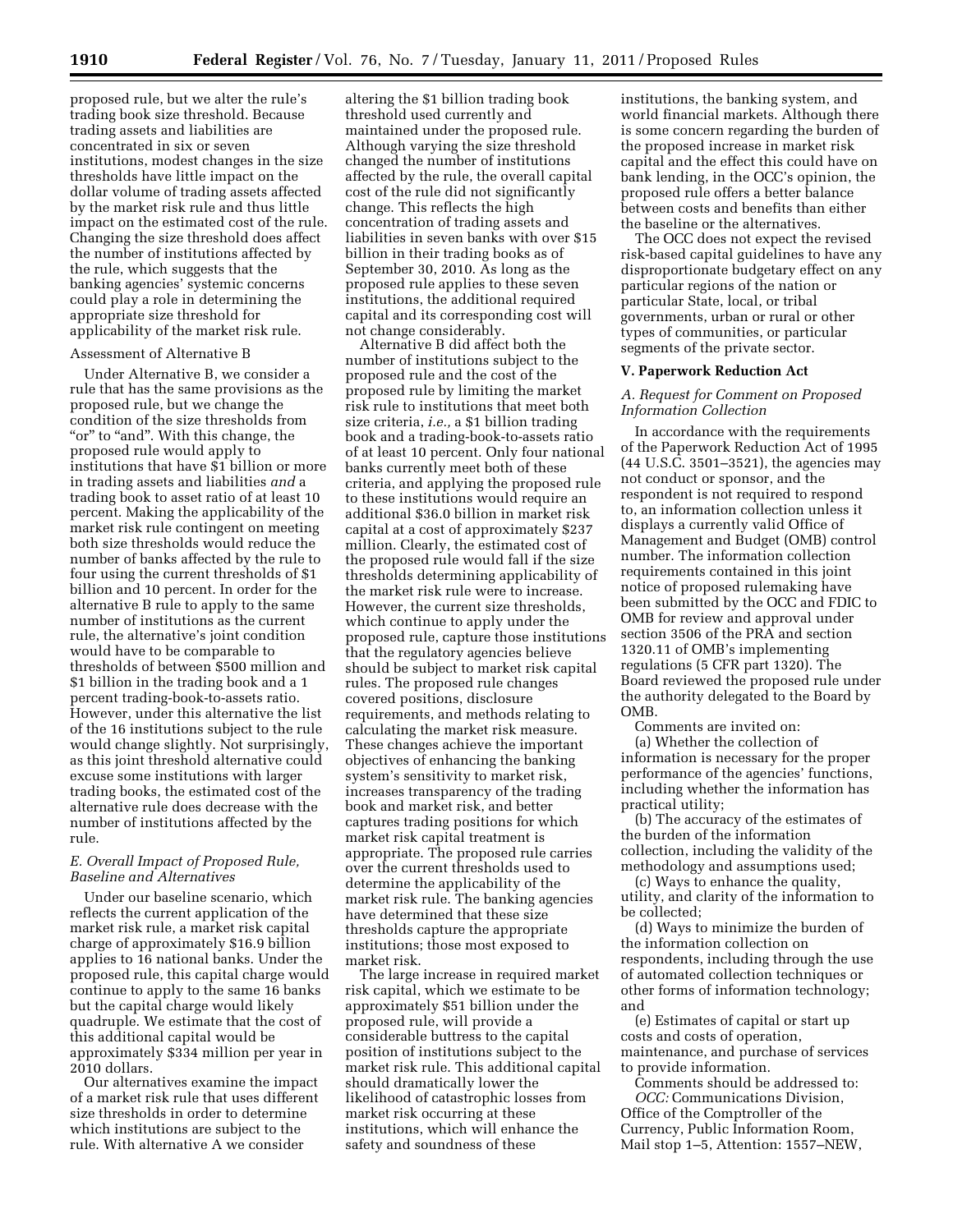250 E Street, SW., Washington, DC 20219. In addition, comments may be sent by fax to 202–874–5274, or by electronic mail to

*[regs.comments@occ.treas.gov.](mailto:regs.comments@occ.treas.gov)* You can inspect and photocopy the comments at the OCC's Public Information Room, 250 E Street, SW., Washington, DC 20219. For security reasons, OCC requires that visitors make an appointment to inspect the comments. You may do so by calling 202–874–4700. Upon arrival, visitors will be required to present valid government-issued photo identification and submit to security screening in order to inspect and photocopy comments.

*Board:* You may submit comments, identified by the Docket number, by any of the following methods:

• *Agency Web Site*: *[http://](http://www.federalreserve.gov)  [www.federalreserve.gov](http://www.federalreserve.gov)*. Follow the instructions for submitting comments on the *[http://www.federalreserve.gov/](http://www.federalreserve.gov/generalinfo/foia/ProposedRegs.cfm) [generalinfo/foia/ProposedRegs.cfm.](http://www.federalreserve.gov/generalinfo/foia/ProposedRegs.cfm)* 

• *Federal eRulemaking Portal: [http://](http://www.regulations.gov)  [www.regulations.gov.](http://www.regulations.gov)* Follow the instructions for submitting comments.

• *E-mail: [regs.comments@federalreserve.gov.](mailto:regs.comments@federalreserve.gov)*  Include docket number in the subject line of the message.

• *FAX:* 202–452–3819 or 202–452– 3102.

• *Mail:* Jennifer J. Johnson, Secretary, Board of Governors of the Federal Reserve System, 20th Street and Constitution Avenue, NW., Washington, DC 20551.

All public comments are available from the Board's Web site at *[http://](http://www.federalreserve.gov/generalinfo/foia/ProposedRegs.cfm) [www.federalreserve.gov/generalinfo/](http://www.federalreserve.gov/generalinfo/foia/ProposedRegs.cfm) [foia/ProposedRegs.cfm](http://www.federalreserve.gov/generalinfo/foia/ProposedRegs.cfm)* as submitted, unless modified for technical reasons. Accordingly, your comments will not be edited to remove any identifying or contact information. Public comments may also be viewed electronically or in paper form in Room MP–500 of the Board's Martin Building (20th and C Streets, NW) between 9 a.m. and 5 p.m. on weekdays.

*FDIC:* You may submit written comments, which should refer to 3064– \_\_\_\_, by any of the following methods:

• *Agency Web Site: [http://](http://www.fdic.gov/regulations/laws/federal/propose.html)  [www.fdic.gov/regulations/laws/federal/](http://www.fdic.gov/regulations/laws/federal/propose.html) [propose.html.](http://www.fdic.gov/regulations/laws/federal/propose.html)* Follow the instructions for submitting comments on the FDIC Web site.

• *Federal eRulemaking Portal: [http://](http://www.regulations.gov)  [www.regulations.gov.](http://www.regulations.gov)* Follow the instructions for submitting comments.

• *E-mail: [Comments@FDIC.gov.](mailto:Comments@FDIC.gov)*  Include RIN on the subject line of the message.

• *Mail:* Robert E. Feldman, Executive Secretary, Attention: Comments, FDIC,

550 17th Street, NW., Washington, DC 20429.

• *Hand Delivery/Courier:* Guard station at the rear of the 550 17th Street Building (located on F Street) on business days between 7 a.m. and 5 p.m.

*Public Inspection:* All comments received will be posted without change to *[http://www.fdic.gov/regulations/laws/](http://www.fdic.gov/regulations/laws/federal/propose/html)  [federal/propose/html](http://www.fdic.gov/regulations/laws/federal/propose/html)* including any personal information provided. Comments may be inspected at the FDIC Public Information Center, Room 100, 801 17th Street, NW., Washington, DC, between 9 a.m. and 4:30 p.m. on business days.

A copy of the comments may also be submitted to the OMB desk officer for the agencies: By mail to U.S. Office of Management and Budget, 725 17th Street, NW., #10235, Washington, DC 20503 or by facsimile to 202–395–6974, Attention: Federal Banking Agency Desk Officer.

# *B. Proposed Information Collection*

*Title of Information Collection:* Risk-Based Capital Standards: Market Risk

*Frequency of Response:* Varied—some requirements are done at least quarterly and some at least annually.

*Affected Public:* 

*OCC:* National banks and Federal branches and agencies of foreign banks. *Board:* State member banks and bank

holding companies.

*FDIC:* Insured non-member banks, insured state branches of foreign banks, and certain subsidiaries of these entities.

*Abstract:* The information collection requirements are found in sections 3, 4, 5, 6, 7, 8, 9, 10, and 11 of the proposed rule. They will enhance risk sensitivity and introduce requirements for public disclosure of certain qualitative and quantitative information about a bank's or bank holding companies' market risk. The collection of information is necessary to ensure capital adequacy according to the level of market risk.

#### Section-by-Section Analysis

Section 3 sets forth the requirements for applying the market risk framework. Section 3(a)(1) requires clearly defined policies and procedures for determining which trading assets and trading liabilities are trading positions, which of its trading positions are correlation trading positions, and specifies what must be taken into account. Section 3(a)(2) requires a clearly defined trading and hedging strategy for trading positions approved by senior management and specifies what each strategy must articulate. Section 3(b)(1) requires clearly defined policies and procedures for actively managing all

covered positions and specifies the minimum that they must require. Sections  $3(c)(4)$  through  $3(c)(10)$  require the annual review of internal models and include certain requirements that the models must meet. Section 3(d)(4) requires an annual report to the board of directors on the effectiveness of controls supporting market risk measurement systems.

Section 4(b) requires quarterly backtesting. Section 5(a)(5) requires institutions to demonstrate to the agencies the appropriateness of proxies used to capture risks within value-atrisk models. Section 5(c) requires institutions to retain value-at-risk and profit and loss information on subportfolios for two years. Section 6(b)(3) requires policies and procedures for stressed value-at-risk models and prior approvals on determining periods of significant financial stress.

Section 7(b)(1) specifies what internal models for specific risk must include and address. Section 8(a) requires prior written approval for incremental risk. Section 9(a) requires prior approval for comprehensive risk models. Section 9(c)(2) requires retaining and making available the results of supervisory stress testing on a quarterly basis. Section 10(d) requires documentation quarterly for analysis of risk characteristics of each securitization position it holds. Section 11 requires quarterly quantitative disclosures, annual qualitative disclosures, and a formal disclosure policy approved by the board of directors that addresses the bank's approach for determining the market risk disclosures it makes.

#### Estimated Burden

The burden associated with this collection of information may be summarized as follows:

#### OCC

*Number of Respondents:* 15. *Estimated Burden Per Respondent:*  1,964 hours.

*Total Estimated Annual Burden:*  29,460 hours.

#### Board

*Number of Respondents:* 26. *Estimated Burden Per Respondent:*  2,204 hours.

*Total Estimated Annual Burden:*  51,064 hours.

## FDIC

*Number of Respondents:* 2. *Estimated Burden Per Respondent:*  1,964.

*Total Estimated Annual Burden:*  3,928.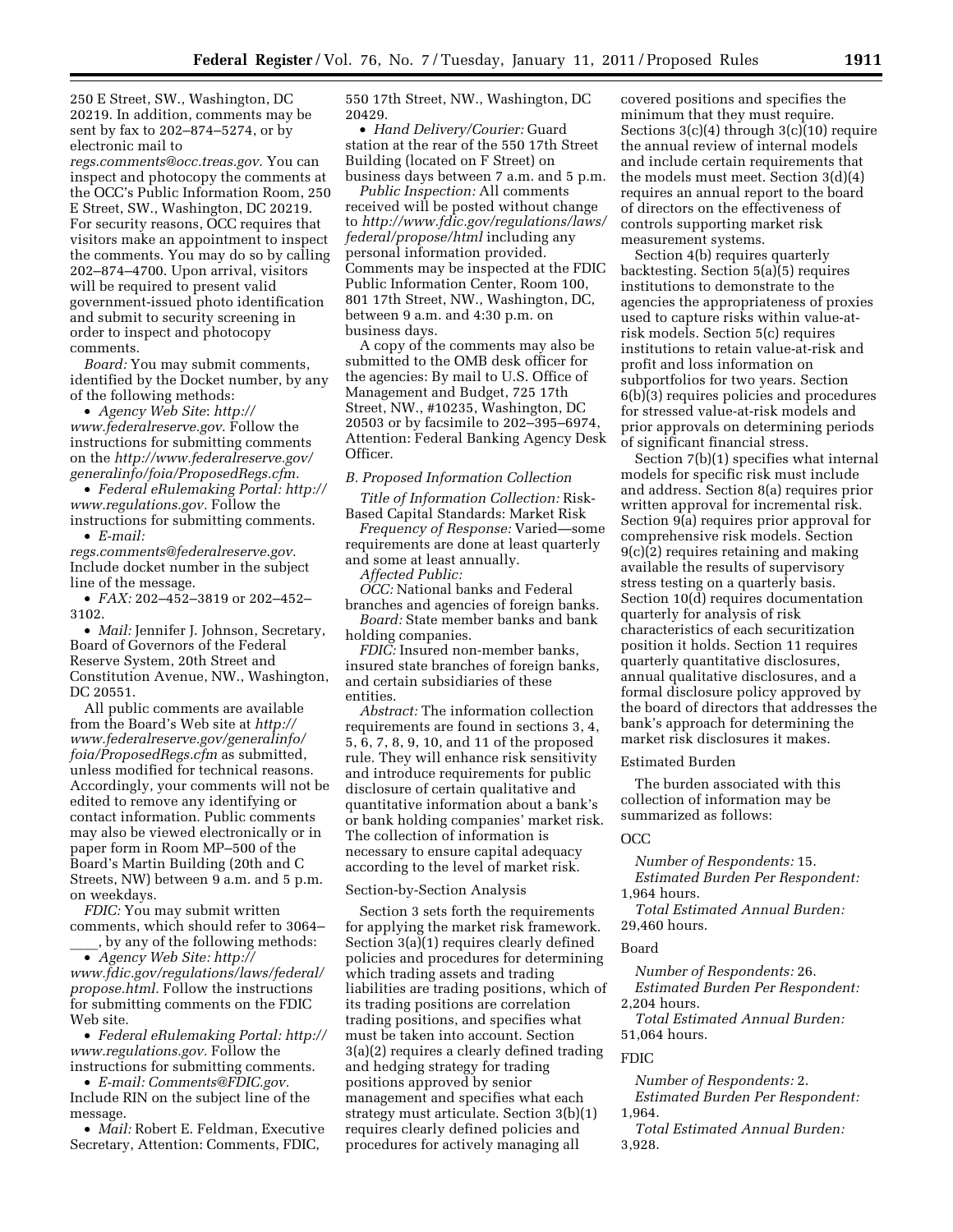# **VI. Plain Language**

Section 722 of the GLBA required the agencies to use plain language in all proposed and final rules published after January 1, 2000. The agencies invite comment on how to make this proposed rule easier to understand. For example:

• Have the agencies organized the material to suit your needs? If not, how could they present the rule more clearly?

• Are the requirements in the rule clearly stated? If not, how could the rule be more clearly stated?

• Do the regulations contain technical language or jargon that is not clear? If so, which language requires clarification?

• Would a different format (grouping and order of sections, use of headings, paragraphing) make the regulation easier to understand? If so, what changes would achieve that?

• Is this section format adequate? If not, which of the sections should be changed and how?

• What other changes can the agencies incorporate to make the regulation easier to understand?

# **Text of the Proposed Common Rules (All Agencies)**

The text of the proposed common rules appears below:

# **Appendix** \_\_ **to Part** \_\_**—Risk-Based Capital Guidelines; Market Risk Adjustment**

Section 1 Purpose, Applicability, and Reservation of Authority

Section 2 Definitions

- Section 3 Requirements for Application of the Market Risk Capital Rule
- Section 4 Adjustments to the Risk-Based Capital Ratio Calculations
- Section 5 VaR-based Measure
- Section 6 Stressed VaR-Based Measure
- Section 7 Specific Risk
- Section 8 Incremental Risk
- Section 9 Comprehensive Risk
- Section 10 Standardized Measurement
- Method for Specific Risk Section 11 Market Risk Disclosures

#### **Section 1. Purpose, Applicability, and Reservation of Authority**

(a) *Purpose.* This appendix establishes riskbased capital requirements for [banking organizations] with significant exposure to market risk and provides methods for these [banking organizations] to calculate their risk-based capital requirements for market risk. This appendix supplements and adjusts the risk-based capital calculations under [the general risk-based capital rules] and [the advanced capital adequacy framework] and establishes public disclosure requirements.

(b) *Applicability*—(1) This appendix applies to any [banking organization] with aggregate trading assets and trading liabilities (as reported in the [banking organization]'s most recent quarterly [regulatory report]), equal to:

(i) 10 percent or more of quarter-end total assets as reported on the most recent quarterly [Call Report or FR Y–9C]; or (ii) \$1 billion or more.

(2) The [Agency] may apply this appendix to any [banking organization] if the [Agency] deems it necessary or appropriate because of the level of market risk of the [banking organization] or to ensure safe and sound banking practices.

(3) The [Agency] may exclude a [banking organization] that meets the criteria of paragraph (b)(1) of this appendix from application of this appendix if the [Agency] determines that the exclusion is appropriate based on the level of market risk of the [banking organization] and is consistent with safe and sound banking practices.

(c) *Reservation of authority*—(1) The [Agency] may require a [banking organization] to hold an amount of capital greater than otherwise required under this appendix if the [Agency] determines that the [banking organization]'s capital requirement for market risk as calculated under this appendix is not commensurate with the market risk of the [banking organization]'s covered positions. In making determinations under this paragraph, the [Agency] will apply notice and response procedures generally in the same manner as the notice and response procedures described in [12 CFR 3.12, 12 CFR 263.202, 12 CFR 325.6(c), 12 CFR 567.3(d)].

(2) If the [Agency] determines that the riskbased capital requirement calculated under this appendix by the [banking organization] for one or more covered positions or portfolios of covered positions is not commensurate with the risks associated with those positions or portfolios, the [Agency] may require the [banking organization] to assign a different risk-based capital requirement to the positions or portfolios that more accurately reflects the risk of the positions or portfolios.

(3) The [Agency] may also require a [banking organization] to calculate risk-based capital requirements for specific positions or portfolios under this appendix, or under [the advanced capital adequacy framework] or [the general risk-based capital rules], as appropriate, to more accurately reflect the risks of the positions.

(4) Nothing in this appendix limits the authority of the [Agency] under any other provision of law or regulation to take supervisory or enforcement action, including action to address unsafe or unsound practices or conditions, deficient capital levels, or violations of law.

#### **Section 2. Definitions**

For purposes of this appendix, the following definitions apply:

*Backtesting* means the comparison of a [banking organization]'s internal estimates with actual outcomes during a sample period not used in model development. For purposes of this appendix, backtesting is one form of out-of-sample testing.

*Bank holding company* is defined in section 2(a) of the Bank Holding Company Act of 1956 (12 U.S.C. 1841(a)).

*Commodity position* means a position for which price risk arises from changes in the price of a commodity.

*Company* means a corporation, partnership, limited liability company, depository institution, business trust, special purpose entity, association, or similar organization.

*Correlation trading position* means: (1) A securitization position for which all or substantially all of the value of the underlying exposures is based on the credit quality of a single company for which a twoway market exists, or on commonly traded indices based on such exposures for which a two-way market exists on the indices; or

(2) A position that is not a securitization position and that hedges a position described in paragraph (1) of this definition; and

(3) A correlation trading position does not include:

(i) A resecuritization position;

(ii) A derivative of a securitization position that does not provide a pro rata share in the proceeds of a securitization tranche; or

(iii) A securitization position for which the underlying assets or reference exposures are retail exposures, residential mortgage exposures, or commercial mortgage exposures.

*Covered position* means the following positions:

(1) A trading asset or trading liability (whether on- or off-balance sheet), $1$  as reported on Schedule RC–D of the Call Report or Schedule HC–D of the FR Y–9C, that meets the following conditions:

(i) The position is a trading position or hedges another covered position 2 and

(ii) The position is free of any restrictive covenants on its tradability or the [banking organization] is able to hedge the material risk elements of the position in a two-way market.

(2) A foreign exchange or commodity position, regardless of whether the position is a trading asset or trading liability (excluding any structural foreign currency positions that the [banking organization] chooses to exclude with prior supervisory approval).

(3) Notwithstanding paragraphs (1) and (2) of this definition, a covered position does not include:

(i) An intangible asset, including any servicing asset;

(ii) Any hedge of a trading position that the [Agency] determines to be outside the scope of the [banking organization]'s hedging strategy required in paragraph (a)(2) of section 3 of this appendix;

(iii) Any position that, in form or substance, acts as a liquidity facility that provides support to asset-backed commercial paper;

(iv) A credit derivative the [banking organization] recognizes as a guarantee for risk-weighted asset amount calculation purposes under [the advanced capital adequacy framework] or [the general riskbased capital rules];

 $^{\rm 1}\!\!$  Securities subject to repurchase and lending agreements are included as if they are still owned by the lender.

<sup>2</sup>A position that hedges a trading position must be within the scope of the bank's hedging strategy as described in paragraph (a)(2) of section (3) of this appendix.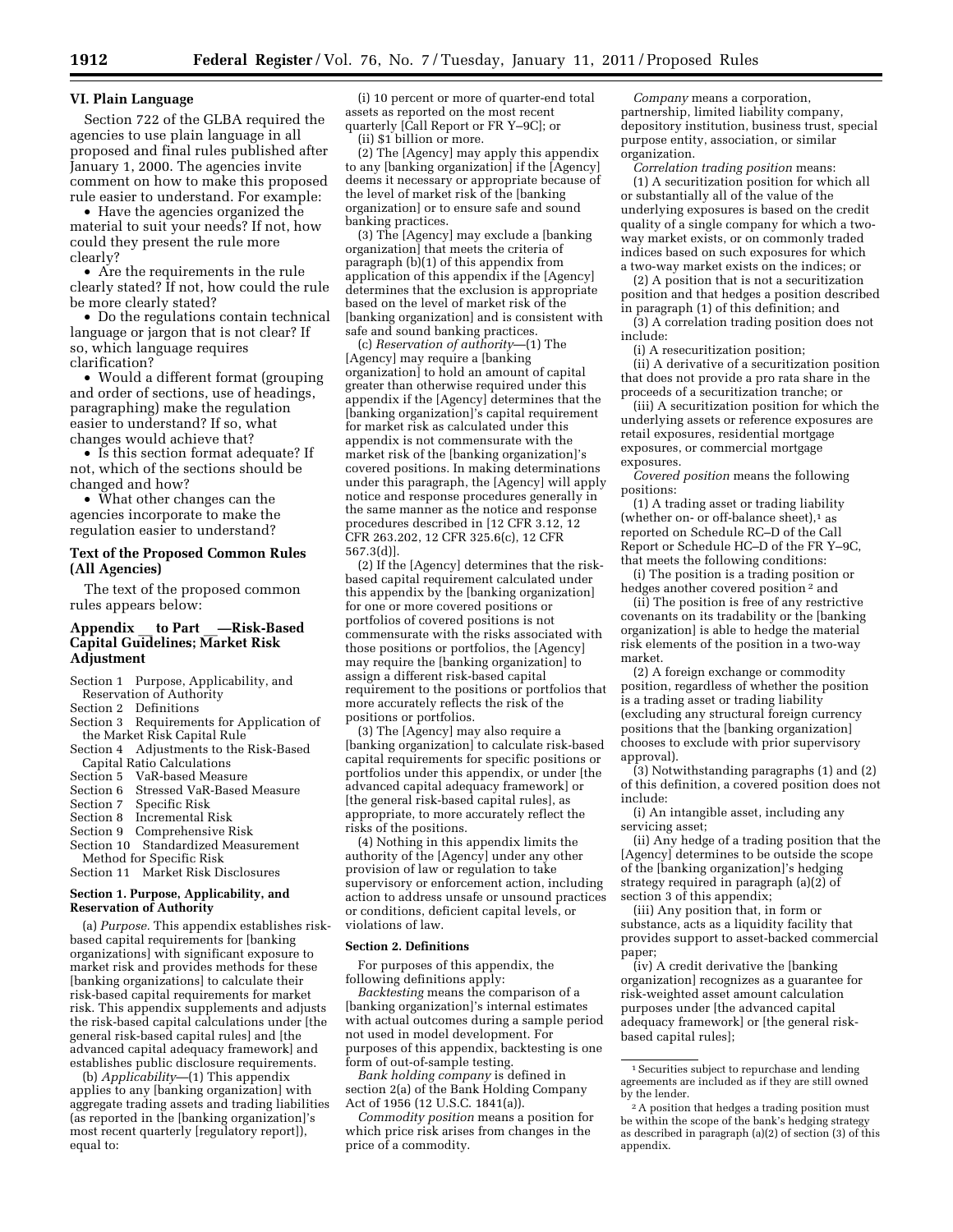(v) Any equity position that is not publicly traded other than a derivative that references a publicly traded equity;

(vi) Any position a [banking organization] holds with the intent to securitize; or (vii) Any direct real estate holding.

*Credit derivative* means a financial contract executed under standard industry documentation that allows one party (the protection purchaser) to transfer the credit risk of one or more exposures (reference exposure(s)) to another party (the protection provider).

*Debt position* means a covered position that is not a securitization position or a correlation trading position and that has a value that reacts primarily to changes in interest rates or credit spreads.

*Depository institution* is defined in section 3 of the Federal Deposit Insurance Act (12 U.S.C. 1813).

*Equity position* means a covered position that is not a securitization position or a correlation trading position and that has a value that reacts primarily to changes in equity prices.

*Event risk* means the risk of loss on a position that could result from sudden and unexpected large changes in market prices or specific events other than default and credit migration of the issuer.

*Financial firm* means a depository institution, a bank holding company, a savings and loan holding company (as defined in section  $10(a)(1)(D)$  of the Home Owners' Loan Act (12 U.S.C. 1467a(a)(1)(D)), a securities broker or dealer registered with the SEC, or a banking or securities firm that the [banking organization] has determined is subject to consolidated supervision and regulation comparable to that imposed on U.S. [banking organizations] or securities broker-dealers.

*Foreign exchange position* means a position for which price risk arises from changes in foreign exchange rates.

*General market risk* means the risk of loss that could result from broad market movements, such as changes in the general level of interest rates, credit spreads, equity prices, foreign exchange rates, or commodity prices.

*Hedge* means a position or positions that offset all, or substantially all, of one or more material risk factors of another position.

*Idiosyncratic risk* means the risk of loss in the value of a position that arises from changes in risk factors unique to that position.

*Incremental risk* means the default risk and credit migration risk of a position. Default risk means the risk of loss on a position that could result from the failure of an obligor to make timely payments of principal or interest on its debt obligation, and the risk of loss that could result from bankruptcy, insolvency, or similar proceeding. Credit migration risk means the price risk that arises from significant changes in the underlying credit quality of the position.

*Investing bank* means, with respect to a securitization, a [banking organization] that assumes the credit risk of a securitization exposure (other than an originating bank of the securitization).

*Market risk* means the risk of loss on a position that could result from movements in market prices.

*Nth-to-default credit derivative* means a credit derivative that provides credit protection only for the nth-defaulting reference exposure in a group of reference exposures.

*Originating bank,* with respect to a securitization, means a [banking organization] that:

(1) Directly or indirectly originated or securitized the underlying exposures included in the securitization; or

(2) Serves as an asset-backed commercial paper (ABCP) program sponsor to the securitization.

*Over-the-counter (OTC) derivative* means a derivative contract that is not traded on an exchange that requires the daily receipt and payment of cash-variation margin.

*Publicly traded* means traded on: (1) Any exchange registered with the SEC as a national securities exchange under section 6 of the Securities Exchange Act of 1934 (15 U.S.C. 78f); or

(2) Any non-U.S.-based securities exchange that:

(i) Is registered with, or approved by, a national securities regulatory authority; and

(ii) Provides a liquid, two-way market for the instrument in question.

*Qualifying securities borrowing transaction*  means a cash-collateralized securities borrowing transaction that meets the following conditions:

(1) The transaction is based on liquid and readily marketable securities;

(2) The transaction is marked-to-market daily;

(3) The transaction is subject to daily margin maintenance requirements; and

 $(4)(i)$  The transaction is a securities contract for the purposes of section 555 of the Bankruptcy Code (11 U.S.C. 555), a qualified financial contract for the purposes of section 11(e)(8) of the Federal Deposit Insurance Act  $(12 \text{ U.S.C. } 1821(e)(8))$ , or a netting contract between or among financial institutions for the purposes of sections 401–407 of the Federal Deposit Insurance Corporation Improvement Act of 1991 (12 U.S.C. 4401– 4407), or the Board's Regulation EE (12 CFR part 231); or

(ii) If the transaction does not meet the criteria in paragraph (4)(i) of this definition, either:

(A) The [banking organization] has conducted sufficient legal review to reach a well-founded conclusion that:

(*1*) The securities borrowing agreement executed in connection with the transaction provides the [banking organization] the right to accelerate, terminate, and close-out on a net basis all transactions under the agreement and to liquidate or set off collateral promptly upon an event of counterparty default, including in a bankruptcy, insolvency, or other similar proceeding of the counterparty; and

(*2*) Under applicable law of the relevant jurisdiction, its rights under the agreement are legal, valid, binding, and enforceable and any exercise of rights under the agreement will not be stayed or avoided; or

(B) The transaction is either overnight or unconditionally cancelable at any time by the

[banking organization], and the [banking organization] has conducted sufficient legal review to reach a well-founded conclusion that:

(*1*) The securities borrowing agreement executed in connection with the transaction provides the [banking organization] the right to accelerate, terminate, and close-out on a net basis all transactions under the agreement and to liquidate or set off collateral promptly upon an event of counterparty default; and

(*2*) Under the law governing the agreement, its rights under the agreement are legal, valid, binding, and enforceable.

*Resecuritization* means a securitization in which one or more of the underlying

exposures is a securitization position. *Resecuritization position* means:

(1) An on- or off-balance sheet exposure to a resecuritization; or

(2) An exposure that directly or indirectly references a resecuritization exposure in paragraph (1) of this definition.

*SEC* means the U.S. Securities and Exchange Commission.

*Securitization* means a transaction in which:

(1) All or a portion of the credit risk of one or more underlying exposures is transferred to one or more third parties;

(2) The credit risk associated with the underlying exposures has been separated into at least two tranches that reflect different levels of seniority;

(3) Performance of the securitization exposures depends upon the performance of the underlying exposures;

(4) All or substantially all of the underlying exposures are financial exposures (such as loans, commitments, credit derivatives, guarantees, receivables, asset-backed securities, mortgage-backed securities, other debt securities, or equity securities);

(5) For non-synthetic securitizations, the underlying exposures are not owned by an operating company;

(6) The underlying exposures are not owned by a small business investment company described in section 302 of the Small Business Investment Act of 1958 (15 U.S.C. 682); and

(7) The underlying exposures are not owned by a firm an investment in which qualifies as a community development investment under 12 U.S.C. 24(Eleventh).

(8) The [Agency] may determine that a transaction in which the underlying exposures are owned by an investment firm that exercises substantially unfettered control over the size and composition of its assets, liabilities, and off-balance sheet exposures is not a securitization based on the transaction's leverage, risk profile, or economic substance.

(9) The [Agency] may deem an exposure to a transaction that meets the definition of a securitization, notwithstanding paragraph (5), (6), or (7) of this definition, to be a securitization based on the transaction's leverage, risk profile, or economic substance.

*Securitization position* means a covered position that is:

(1) An on-balance sheet or off-balance sheet credit exposure (including creditenhancing representations and warranties) that arises from a securitization (including a resecuritization); or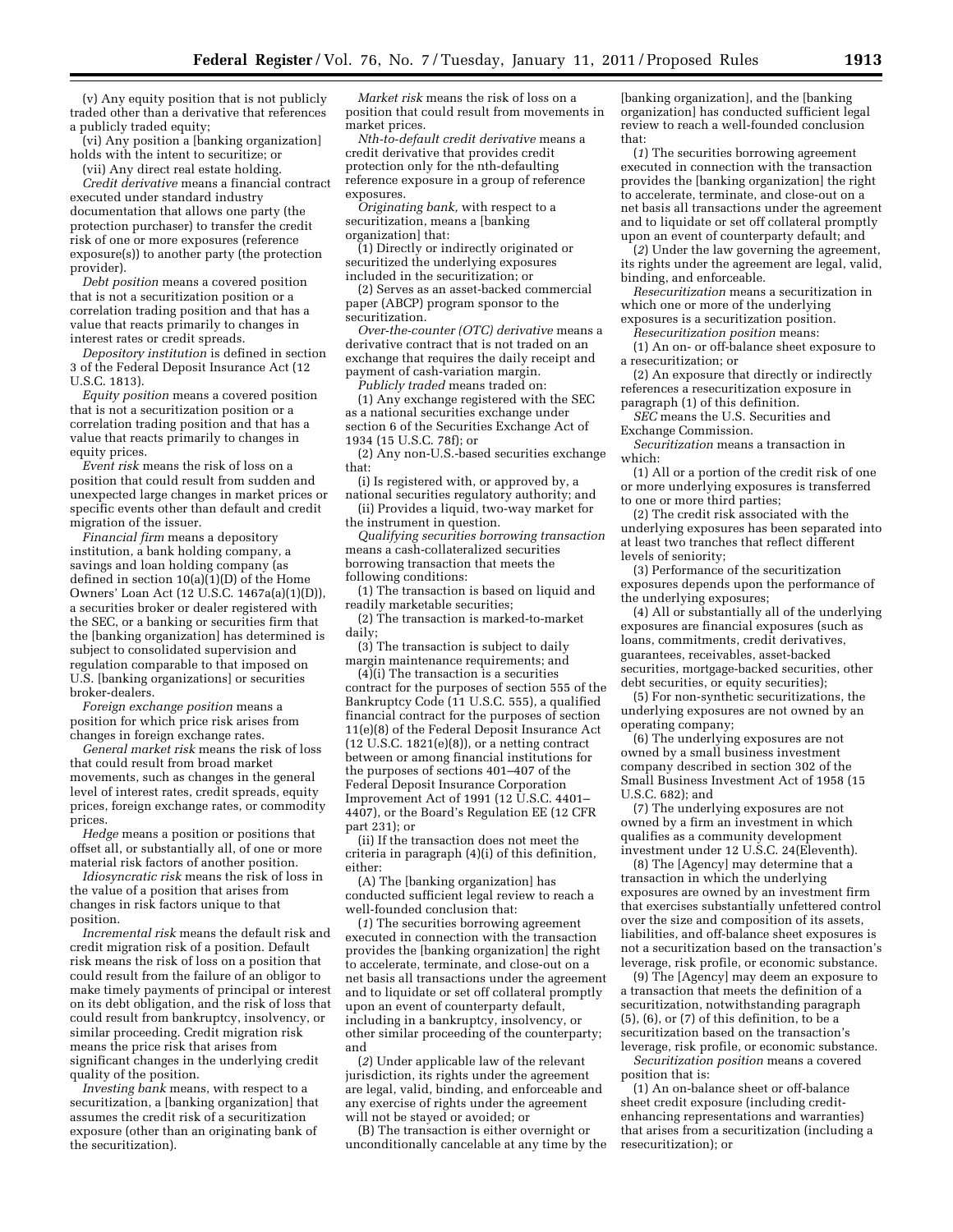(2) An exposure that directly or indirectly references a securitization exposure described in paragraph (1) of this definition.

*Sovereign entity* means a central government (including the U.S. government) or an agency, department, ministry, or central bank of a central government.

*Specific risk* means the risk of loss on a position that could result from factors other than broad market movements and includes event risk, default risk, and idiosyncratic risk.

*Structural position in a foreign currency*  means a position that is not a trading position and that is:

(1) Subordinated debt, equity, or minority interest in a consolidated subsidiary that is denominated in a foreign currency;

(2) Capital assigned to foreign branches that is denominated in a foreign currency;

(3) A position related to an unconsolidated subsidiary or another item that is denominated in a foreign currency and that is deducted from the [banking organization]'s tier 1 and tier 2 capital, or

(4) A position designed to hedge a [banking organization]'s capital ratios or earnings against the effect on paragraphs  $(1)$ ,  $(2)$ , or  $(3)$ of this definition of adverse exchange rate movements.

*Term repo-style transaction* means a repurchase or reverse repurchase transaction, or a securities borrowing or securities lending transaction, including a transaction in which the [banking organization] acts as agent for a customer and indemnifies the customer against loss, that has an original maturity in excess of one business day, provided that:

(1) The transaction is based solely on liquid and readily marketable securities or cash;

(2) The transaction is marked-to-market daily and subject to daily margin maintenance requirements;

(3) The transaction is executed under an agreement that provides the [banking organization] the right to accelerate, terminate, and close-out the transaction on a net basis and to liquidate or set off collateral promptly upon an event of default (including bankruptcy, insolvency, or similar proceeding) of the counterparty, provided that, in any such case, any exercise of rights under the agreement will not be stayed or avoided under applicable law in the relevant jurisdictions; 3 and

(4) The [banking organization] has conducted and documented sufficient legal review to conclude with a well-founded basis that the agreement meets the requirements of paragraph (3) of this definition and is legal, valid, binding, and enforceable under applicable law in the relevant jurisdictions.

*Tier 1 capital* is defined in [the general risk-based capital rules] or [the advanced capital adequacy framework], as applicable.

*Tier 2 capital* is defined in [the general risk-based capital rules] or [the advanced capital adequacy framework], as applicable.

*Trading position* means a position that is held by the [banking organization] for the purpose of short-term resale or with the intent of benefiting from actual or expected short-term price movements, or to lock in arbitrage profits.

*Two-way market* means a market where there are independent bona fide offers to buy and sell so that a price reasonably related to the last sales price or current bona fide competitive bid and offer quotations can be determined within one day and settled at that price within five business days.

*Value-at-Risk (VaR)* means the estimate of the maximum amount that the value of one or more positions could decline due to market price or rate movements during a fixed holding period within a stated confidence interval.

#### **Section 3. Requirements for Application of the Market Risk Capital Rule**

(a) *Trading positions*—(1) *Identification of trading positions.* A [banking organization] must have clearly defined policies and procedures for determining which of its trading assets and trading liabilities are trading positions and which of its trading positions are correlation trading positions. These policies and procedures must take into account:

(i) The extent to which a position, or a hedge of its material risks, can be marked-tomarket daily by reference to a two-way market; and

(ii) Possible impairments to the liquidity of a position or its hedge.

(2) *Trading and hedging strategies.* A [banking organization] must have clearly defined trading and hedging strategies for its trading positions that are approved by senior management of the [banking organization].

(i) The trading strategy must articulate the expected holding period of, and the market risk associated with, each portfolio of trading positions.

(ii) The hedging strategy must articulate for each portfolio of trading positions the level of market risk the [banking organization] is willing to accept and must detail the instruments, techniques, and strategies the [banking organization] will use to hedge the risk of the portfolio.

(b) *Management of covered positions*— (1) *Active management.* A [banking organization] must have clearly defined policies and procedures for actively managing all covered positions. At a minimum, these policies and procedures must require:

(i) Marking positions to market or to model on a daily basis;

(ii) Daily assessment of the [banking organization]'s ability to hedge position and portfolio risks, and of the extent of market liquidity;

(iii) Establishment and daily monitoring of limits on positions by a risk control unit independent of the trading business unit;

(iv) Daily monitoring by senior management of information described in paragraphs (b)(1)(i) through (b)(1)(iii) of this section;

(v) At least annual reassessment of established limits on positions by senior management; and

(vi) At least annual assessments by qualified personnel of the quality of market inputs to the valuation process, the soundness of key assumptions, the reliability of parameter estimation in pricing models, and the stability and accuracy of model calibration under alternative market scenarios.

(2) *Valuation of covered positions.* The [banking organization] must have a process for prudent valuation of its covered positions that includes policies and procedures on the valuation of positions, marking positions to market or to model, independent price verification, and valuation adjustments or reserves. The valuation process must consider, as appropriate, unearned credit spreads, close-out costs, early termination costs, investing and funding costs, future administrative costs, liquidity, and model risk.

(c) *Requirements for internal models.* (1) A [banking organization] must obtain the prior written approval of the [Agency] before using any internal model to calculate its risk-based capital requirement under this appendix.

(2) A [banking organization] must meet all of the requirements of this section on an ongoing basis. The [banking organization] must promptly notify the [Agency] when:

(i) The [banking organization] plans to extend the use of a model that the [Agency] has approved under this appendix to an additional business line or product type;

(ii) The [banking organization] makes any change to any internal model approved by the [Agency] under this appendix that would result in a material change in the [banking organization]'s risk-weighted asset amount for a portfolio of covered positions; or

(iii) The [banking organization] makes any material change to its modeling assumptions.

(3) The [Agency] may rescind its approval of the use of any internal model (in whole or in part) or of the surcharge applicable to a [banking organization]'s modeled correlation trading positions as determined under section  $9(d)(2)$  of this appendix, and determine an appropriate capital requirement for the covered positions to which the model would apply, if the [Agency] determines that the model no longer complies with this appendix or fails to reflect accurately the risks of the [banking organization]'s covered positions.

(4) The [banking organization] must periodically, but no less frequently than annually, review its internal models in light of developments in financial markets and modeling technologies, and enhance those models as appropriate to ensure that they continue to meet the [Agency]'s standards for model approval and employ risk measurement methodologies that are most appropriate for the [banking organization]'s covered positions.

(5) The [banking organization] must incorporate its internal models into its risk management process and integrate the internal models used for calculating its VaRbased measure into its daily risk management process.

<sup>3</sup>This requirement is met where all transactions under the agreement are (i) executed under U.S. law and (ii) constitute ''securities contracts'' or ''repurchase agreements'' under section 555 or 559, respectively, of the Bankruptcy Code (11 U.S.C. 555 or 559), qualified financial contracts under section 11(e)(8) of the Federal Deposit Insurance Act (12 U.S.C. 1821(e)(8)), or netting contracts between or among financial institutions under sections 401– 407 of the Federal Deposit Insurance Corporation Improvement Act of 1991 (12 U.S.C. 4407), or the Federal Reserve Board's Regulation EE (12 CFR part 231).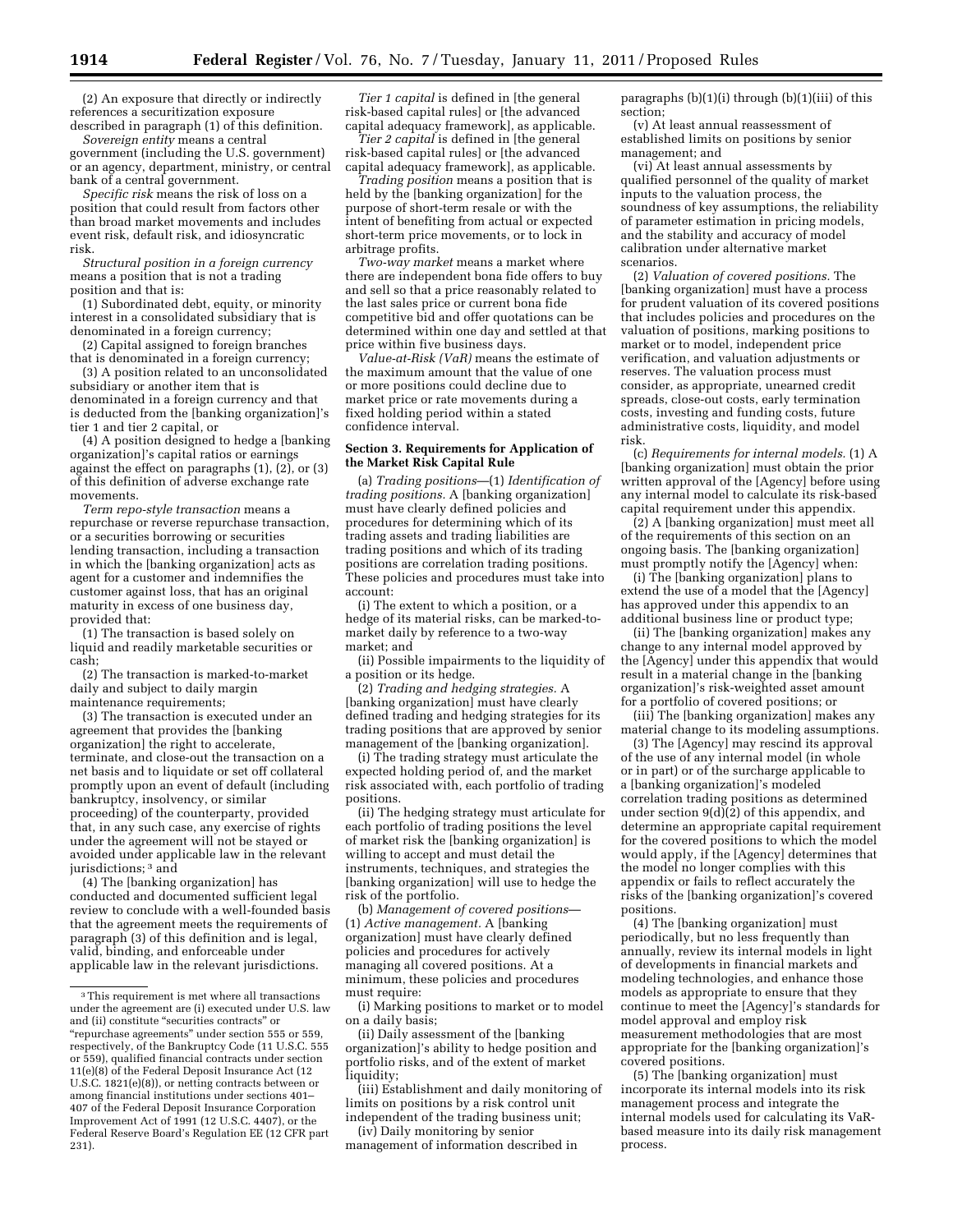(6) The level of sophistication of a [banking organization]'s internal models must be commensurate with the complexity and amount of its covered positions. A [banking organization]'s internal models may use any of the generally accepted approaches, including but not limited to variancecovariance models, historical simulations, or Monte Carlo simulations, to measure market risk.

(7) The [banking organization]'s internal models must properly measure all of the material risks in the covered positions to which they are applied.

(8) The [banking organization]'s internal models must conservatively assess the risks arising from less liquid positions and positions with limited price transparency under realistic market scenarios.

(9) The [banking organization] must have a rigorous and well-defined process for reestimating, reevaluating, and updating its internal models to ensure continued applicability and relevance.

(10) If a [banking organization] uses internal models to measure specific risk, the internal models must also satisfy the requirements in paragraph (b)(1) of section 7 of this appendix.

(d) *Control, oversight, and validation mechanisms.* (1) The [banking organization] must have a risk control unit that reports directly to senior management and is independent from the business trading units.

(2) The [banking organization] must validate its internal models initially and on an ongoing basis. The [banking organization]'s validation process must be independent of the internal models' development, implementation, and operation, or the validation process must be subjected to an independent review of its adequacy and effectiveness. Validation must include:

(i) An evaluation of the conceptual soundness of (including developmental evidence supporting) the internal models;

(ii) An ongoing monitoring process that includes verification of processes and the comparison of the [banking organization]'s model outputs with relevant internal and external data sources or estimation techniques; and

(iii) An outcomes analysis process that includes backtesting. For internal models used to calculate the VaR-based measure, this process must include a comparison of the changes in the [banking organization]'s portfolio value that would have occurred were end-of-day positions to remain unchanged (therefore, excluding fees, commissions, reserves, net interest income, and intraday trading) with VaR-based measures during a sample period not used in model development.

(3) The [banking organization] must stresstest the market risk of its covered positions at a frequency appropriate to each portfolio, and in no case less frequently than quarterly. The stress tests must take into account concentration risk (including but not limited to concentrations in single issuers, industries, sectors, or markets), illiquidity under stressed market conditions, and risks arising from the [banking organization]'s trading activities that may not be adequately captured in its internal models.

(4) The [banking organization] must have an internal audit function independent of business-line management that at least annually assesses the effectiveness of the controls supporting the [banking organization]'s market risk measurement systems, including the activities of the business trading units and independent risk control unit, compliance with policies and procedures, and calculation of the [banking organization]'s measure for market risk under this appendix. At least annually, the internal audit function must report its findings to the [banking organization]'s board of directors (or a committee thereof).

(e) *Internal assessment of capital adequacy.* The [banking organization] must have a rigorous process for assessing its overall capital adequacy in relation to its market risk. The assessment must take into account risks that may not be captured fully in the VaR-based measure, including concentration and liquidity risk under stressed market conditions.

(f) *Documentation.* The [banking organization] must adequately document all material aspects of its internal models, management and valuation of covered positions, control, oversight, validation and review processes and results, and internal assessment of capital adequacy.

#### **Section 4. Adjustments to the Risk-Based Capital Ratio Calculations**

(a) *Risk-based capital ratio denominator.*  The [banking organization] must calculate its risk-based capital ratio denominator as follows:

(1) *Adjusted risk-weighted assets.* The [banking organization] must calculate adjusted risk-weighted assets, which equal risk-weighted assets (as determined in accordance with [the advanced capital adequacy framework] or [the general riskbased capital rules], as applicable), with the following adjustments:

(i) The [banking organization] must exclude the risk-weighted asset amounts of all covered positions (except foreign exchange positions that are not trading positions and over-the-counter derivative positions).

(ii) A [banking organization] subject to [the general risk-based capital rules] may exclude receivables that arise from the posting of cash collateral and are associated with qualifying securities borrowing transactions to the extent the receivable is collateralized by the market value of the borrowed securities;

(2) *Measure for market risk.* The [banking organization] must calculate the measure for market risk, which equals the sum of the VaR-based capital requirement, stressed VaRbased capital requirement, any specific risk add-ons, any incremental risk capital requirement, any comprehensive risk capital requirement, and any capital requirement for *de minimis* exposures as defined under this paragraph.

(i) *VaR-based capital requirement.* The VaR-based capital requirement equals the greater of:

(A) The previous day's VaR-based measure as calculated under section 5 of this appendix; or

(B) The average of the daily VaR-based measures as calculated under section 5 of

this appendix for each of the preceding 60 business days multiplied by three, except as provided in paragraph (b) of this section.

(ii) *Stressed VaR-based capital requirement.* The stressed VaR-based capital requirement equals the greater of:

(A) The most recent stressed VaR-based measure as calculated under section 6 of this appendix; or

(B) The average of the stressed VaR-based measures as calculated under section 6 of this rule for each of the preceding 60 business days multiplied by three, except as provided in paragraph (b) of this section.

(iii) *Any specific risk add-ons.* Any specific risk add-ons that are required under section 7 and are calculated in accordance with section 10 of this appendix.

(iv) *Any incremental risk capital requirement.* Any incremental risk capital requirement as calculated under section 8 of this appendix.

(v) *Any comprehensive risk capital requirement.* Any comprehensive risk capital requirement as calculated under section 9 of this appendix.

(vi) *Any capital requirement for de minimis exposures.* The [banking organization] must add to its measure for market risk the absolute value of the market value of those *de minimis* exposures that are not captured in the [banking organization]'s VaR-based measure unless the [banking organization] has obtained prior written approval from the [Agency] to calculate a capital requirement for *de minimis* exposures using alternative techniques that appropriately measure the market risk associated with those exposures.

(3) *Market risk equivalent assets.* The [banking organization] must calculate market risk equivalent assets as the measure for market risk (as calculated in paragraph (a)(2) of this section) multiplied by 12.5.

(4) *Denominator calculation.* The [banking organization] must add market risk equivalent assets (as calculated in paragraph (a)(3) of this section) to adjusted riskweighted assets (as calculated in paragraph  $(a)(1)$  of this section). The resulting sum is the [banking organization]'s risk-based capital ratio denominator.

(b) *Backtesting.* A [banking organization] must compare each of its most recent 250 business days' trading losses (excluding fees, commissions, reserves, intra-day trading, and net interest income) with the corresponding daily VaR-based measures calibrated to a one-day holding period and at a one-tail, 99.0 percent confidence level.

(1) Once each quarter, the [banking organization] must identify the number of exceptions (that is, the number of business days for which the actual daily net trading loss, if any, exceeds the corresponding daily VaR-based measure) that have occurred over the preceding 250 business days.

(2) A [banking organization] must use the multiplication factor in Table 1 of this appendix that corresponds to the number of exceptions identified in paragraph (b)(1) of this section to determine its VaR-based capital requirement for market risk under paragraph (a)(2)(i) of this section and to determine its stressed VaR-based capital requirement for market risk under paragraph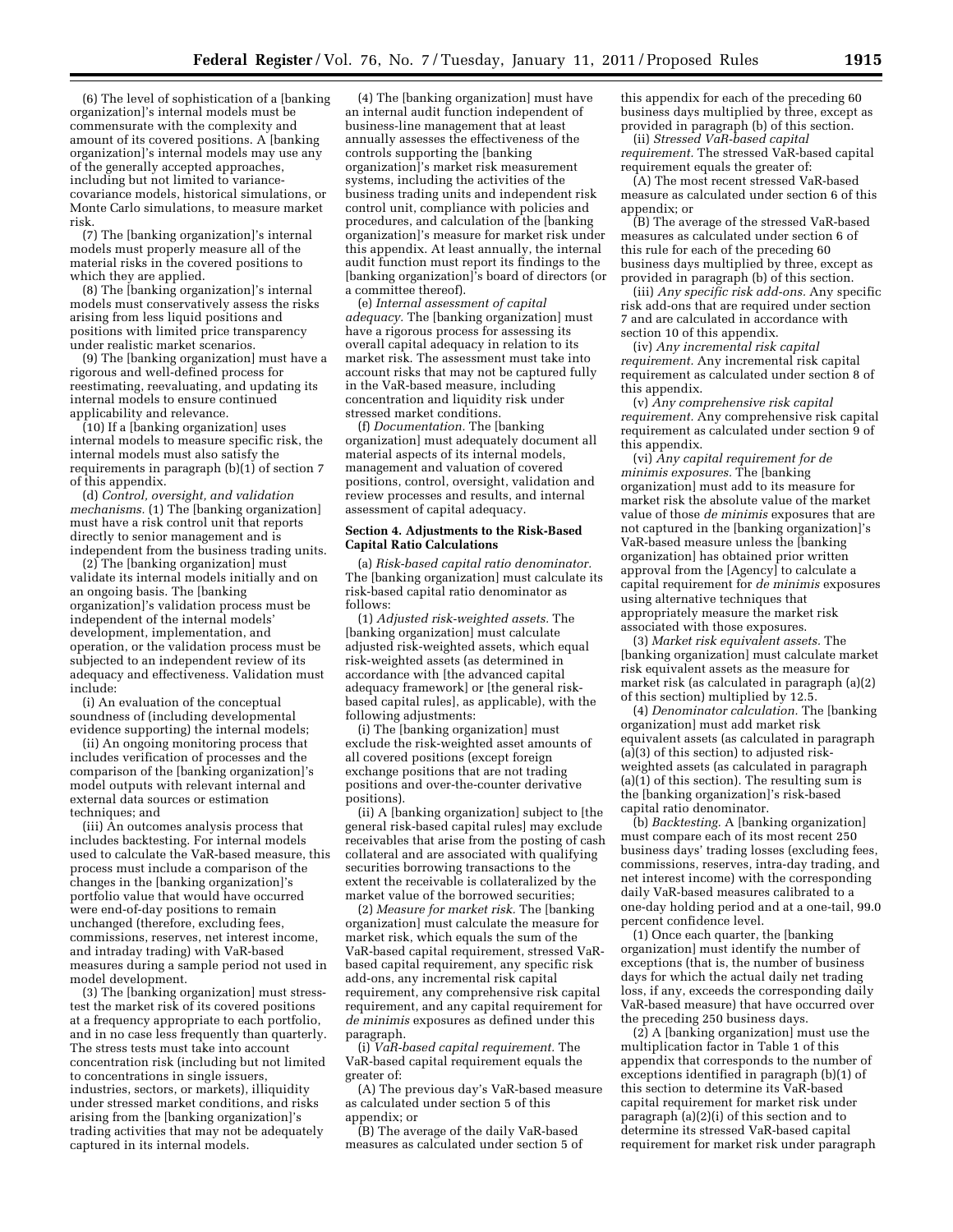(a)(2)(ii) of this section until it obtains the next quarter's backtesting results, unless the [Agency] notifies the [banking organization] in writing that a different adjustment or other action is appropriate.

# TABLE 1—MULTIPLICATION FACTORS BASED ON RESULTS OF BACKTESTING

| Number of exceptions | Multiplica-<br>tion factor |
|----------------------|----------------------------|
|                      | 3.00                       |
|                      | 3.40                       |
| $\epsilon$           | 3.50                       |
|                      | 3.65                       |
| 8                    | 3.75                       |
|                      | 3.85                       |
|                      | 4.00                       |

#### **Section 5. VaR-Based Measure**

(a) *General requirement.* A [banking organization] must use one or more internal models to calculate daily a VaR-based measure of the general market risk of all covered positions. The daily VaR-based measure also may reflect the [banking organization]'s specific risk for one or more portfolios of debt and equity positions, if the internal models meet the requirements of paragraph (b)(1) of section 7. The daily VaRbased measure must also reflect the [banking organization]'s specific risk for any portfolio of correlation trading positions that is modeled under section 9 of this appendix. A [banking organization] may elect to include term repo-style transactions in its VaR-based measure, provided that the [banking organization] includes all such term repostyle transactions consistently over time.

(1) The [banking organization]'s internal models for calculating its VaR-based measure must use risk factors sufficient to measure the market risk inherent in all covered positions. The market risk categories must include, as appropriate, interest rate risk, credit spread risk, equity price risk, foreign exchange risk, and commodity price risk. For material positions in the major currencies and markets, modeling techniques must incorporate enough segments of the yield curve—in no case less than six—to capture differences in volatility and less than perfect correlation of rates along the yield curve.

(2) The VaR-based measure may incorporate empirical correlations within and across risk categories, provided the [banking organization] validates and demonstrates the reasonableness of its process for measuring correlations. If the VaR-based measure does not incorporate empirical correlations across risk categories, the [banking organization] must add the separate measures from its internal models used to calculate the VaRbased measure for the appropriate market risk categories (interest rate risk, credit spread risk, equity price risk, foreign exchange rate risk, and/or commodity price risk) to determine its aggregate VaR-based measure.

(3) The VaR-based measure must include the risks arising from the nonlinear price characteristics of options positions or positions with embedded optionality and the sensitivity of the market value of the

positions to changes in the volatility of the underlying rates, prices, or other material risk factors. A [banking organization] with a large or complex options portfolio must measure the volatility of options positions or positions with embedded optionality by different maturities and/or strike prices, where material.

(4) The [banking organization] must be able to justify to the satisfaction of the [Agency] the omission of any risk factors from the calculation of its VaR-based measure that the [banking organization] uses in its pricing models.

(5) The [banking organization] must demonstrate to the satisfaction of the [Agency] the appropriateness of any proxies used to capture the risks of the [banking organization]'s actual positions for which such proxies are used.

(b) *Quantitative requirements for VaRbased measure.* (1) The VaR-based measure must be calculated on a daily basis using a one-tail, 99.0 percent confidence level, and a holding period equivalent to a 10-businessday movement in underlying risk factors, such as rates, spreads, and prices. To calculate VaR-based measures using a 10 business-day holding period, the [banking organization] may calculate 10-business-day measures directly or may convert VaR-based measures using holding periods other than 10 business days to the equivalent of a 10 business-day holding period. A [banking organization] that converts its VaR-based measure in such a manner must be able to justify the reasonableness of its approach to the satisfaction of the [Agency].

(2) The VaR-based measure must be based on a historical observation period of at least one year. Data used to determine the VaRbased measure must be relevant to the [banking organization]'s actual exposures and of sufficient quality to support the calculation of risk-based capital requirements. The [banking organization] must update data sets at least monthly or more frequently as changes in market conditions or portfolio composition warrant. For a [banking organization] that uses a weighting scheme or other method for the historical observation period, the [banking organization] must either:

(i) Use an effective observation period of at least one year in which the average time lag of the observations is at least six months; or

(ii) Demonstrate to the [Agency] that its weighting scheme is more effective than a weighting scheme with an average time lag of at least six months at representing the volatility of the [banking organization]'s trading portfolio over a full business cycle. A [banking organization] using this option must update its data more frequently than monthly and in a manner appropriate for the type of weighting scheme.

(c) A [banking organization] must divide its portfolio into a number of significant subportfolios approved by the [Agency] for subportfolio backtesting purposes. These subportfolios must be sufficient to allow the [banking organization] and the [Agency] to assess the adequacy of the VaR model at the risk factor level; the [Agency] will evaluate the appropriateness of these subportfolios relative to the value and composition of the

[banking organization]'s covered positions. The [banking organization] must retain and make available to the [Agency] the following information for each subportfolio for each business day over the previous two years (500 business days), with no more than a 60 day lag:

(1) A daily VaR-based measure for the subportfolio calibrated to a one-tail, 99.0 percent confidence level;

(2) The daily profit or loss for the subportfolio (that is, the net change in price of the positions held in the portfolio at the end of the previous business day); and

(3) The p-value of the profit or loss on each day (that is, the probability of observing a profit that is less than, or a loss that is greater than, the amount reported for purposes of paragraph (c)(2) of this section based on the model used to calculate the VaR-based measure described in paragraph (c)(1) of this section).

# **Section 6. Stressed VaR-Based Measure**

(a) *General requirement.* At least weekly, a [banking organization] must use the same internal model(s) used to calculate its VaRbased measure to calculate a stressed VaRbased measure.

(b) *Quantitative requirements for stressed VaR-based measure.* (1) A [banking organization] must calculate a stressed VaRbased measure for its covered positions using the same model(s) used to calculate the VaRbased measure, subject to the same confidence level and holding period applicable to the VaR-based measure under section 5, but with model inputs calibrated to historical data from a continuous 12 month period that reflects a period of significant financial stress appropriate to the [banking organization]'s current portfolio.

(2) The stressed VaR-based measure must be calculated at least weekly and be no less than the [banking organization]'s VaR-based measure.

(3) A [banking organization] must have policies and procedures that describe how it determines the period of significant financial stress used to calculate the [banking organization]'s stressed VaR-based measure under this section and must be able to provide empirical support for the period used. The [banking organization] must obtain the prior approval of the [Agency] for, and notify the [Agency] if the [banking organization] makes any material changes to, these policies and procedures. The policies and procedures must address:

(i) How the [banking organization] links the period of significant financial stress used to calculate the stressed VaR-based measure to the composition and directional bias of its current portfolio; and

(ii) The [banking organization]'s process for selecting, reviewing, and updating the period of significant financial stress used to calculate the stressed VaR-based measure and for monitoring the appropriateness of the period to the [banking organization]'s current portfolio.

(4) Nothing in this section prevents the [Agency] from requiring a [banking organization] to use a different period of significant financial stress in the calculation of the stressed VaR-based measure.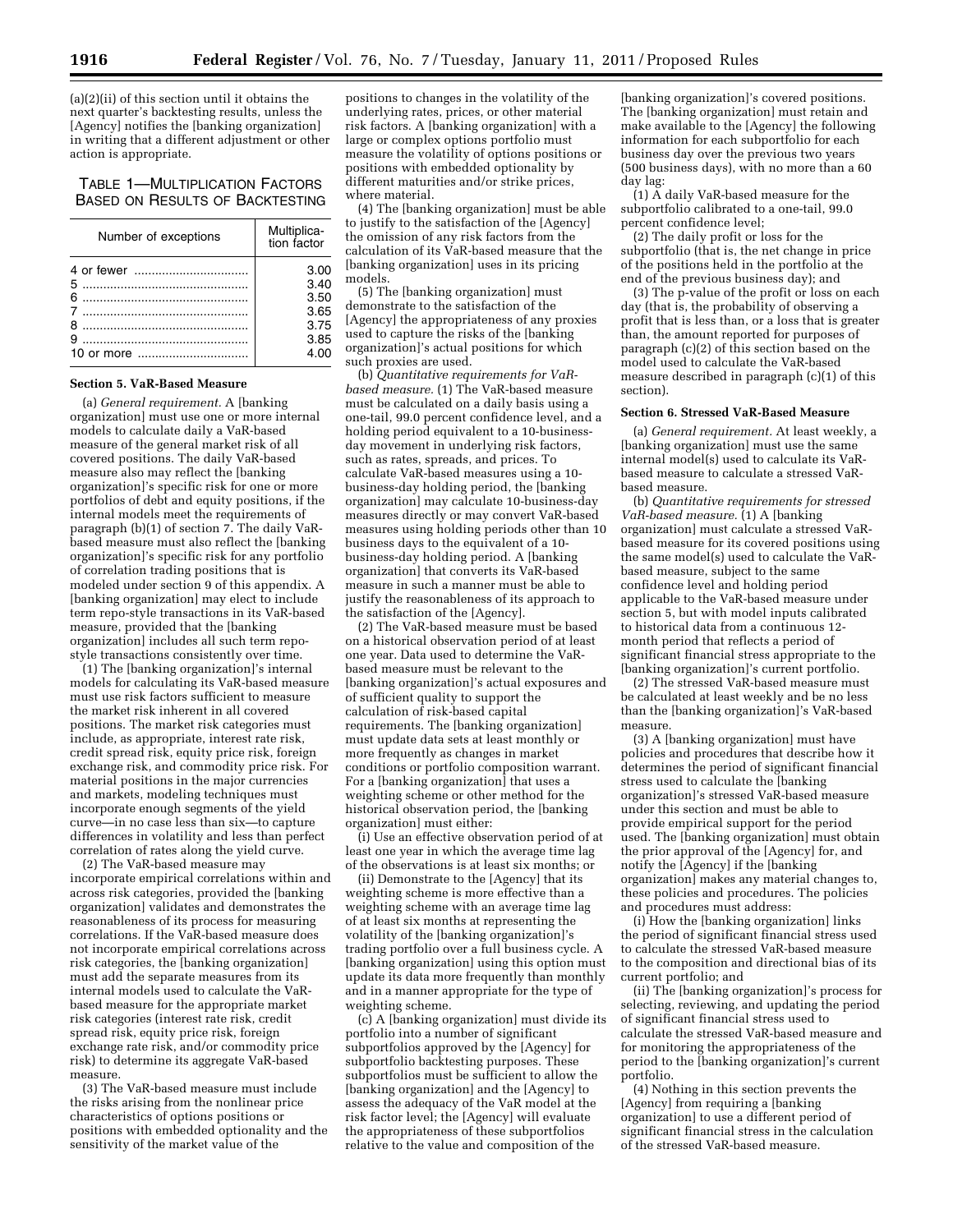#### **Section 7. Specific Risk**

(a) *General requirement.* A [banking organization] must use one of the methods in this section to measure the specific risk for each of its debt, equity, and securitization positions with specific risk.

(b) *Modeled specific risk.* A [banking organization] may use models to measure the specific risk of covered positions as provided in paragraph (a) of section 5 (therefore, excluding securitization positions that are not modeled under section 9 of this appendix). A [banking organization] must use models to measure the specific risk of correlation trading positions that are modeled under section 9 of this appendix.

(1) *Requirements for specific risk modeling.*  (i) If a [banking organization] uses internal models to measure the specific risk of a portfolio, the internal models must:

(A) Explain the historical price variation in the portfolio;

(B) Be responsive to changes in market conditions;

(C) Be robust to an adverse environment, including signaling rising risk in an adverse environment; and

(D) Capture all material components of specific risk for the debt and equity positions in the portfolio. Specifically, the internal models must:

(1) Capture event risk and idiosyncratic risk;

(2) Capture and demonstrate sensitivity to material differences between positions that are similar but not identical; and

(3) Capture and demonstrate sensitivity to changes in portfolio composition and concentrations.

(ii) If a [banking organization] calculates an incremental risk measure for a portfolio of debt or equity positions under section 8 of this appendix, the [banking organization] is not required to capture default and credit migration risks in its internal models used to measure the specific risk of those portfolios.

(2) *Specific risk fully modeled for one or more portfolios.* If the [banking organization]'s VaR-based measure captures all material aspects of specific risk for one or more of its portfolios of debt, equity, or correlation trading positions, the [banking organization] has no specific risk add-on for those portfolios for purposes of paragraph  $(a)(2)(iii)$  of section 4 of this appendix.

(c) *Specific risk not modeled.* (1) If the [banking organization]'s VaR-based measure does not capture all material aspects of specific risk for a portfolio of debt, equity, or correlation trading positions, the [banking organization] must calculate a specific-risk add-on for the portfolio under the standardized measurement method as described in section 10 of this appendix.

(2) A [banking organization] must calculate a specific risk add-on under the standardized measurement method as described in section 10 of this appendixfor all of its securitization positions that are not modeled under section 9 of this appendix.

#### **Section 8. Incremental Risk**

(a) *General requirement.* A [banking organization] that measures the specific risk of a portfolio of debt positions under section 7(b) using internal models must calculate at

least weekly an incremental risk measure for that portfolio according to the requirements in this section. The incremental risk measure is the [banking organization]'s measure of potential losses due to incremental risk over a one-year time horizon at a one-tail, 99.9 percent confidence level, either under the assumption of a constant level of risk, or under the assumption of constant positions. With the prior approval of the [Agency], a [banking organization] may choose to include portfolios of equity positions in its incremental risk model, provided that it consistently includes such equity positions in a manner that is consistent with how the [banking organization] internally measures and manages the incremental risk of such positions at the portfolio level. If equity positions are included in the model, for modeling purposes default is considered to have occurred upon the default of any debt of the issuer of the equity position. A [banking organization] may not include correlation trading positions or securitization positions in its incremental risk measure.

(b) *Requirements for incremental risk modeling.* For purposes of calculating the incremental risk measure, the incremental risk model must:

(1) Measure incremental risk over a oneyear time horizon and at a one-tail, 99.9 percent confidence level, either under the assumption of a constant level of risk, or under the assumption of constant positions.

(i) A constant level of risk assumption means that the [banking organization] rebalances, or rolls over, its trading positions at the beginning of each liquidity horizon over the one-year horizon in a manner that maintains the [banking organization]'s initial risk level. The [banking organization] must determine the frequency of rebalancing in a manner consistent with the liquidity horizons of the positions in the portfolio. The liquidity horizon of a position or set of positions is the time required for a [banking organization] to reduce its exposure to, or hedge all of its material risks of, the position(s) in a stressed market. The liquidity horizon for a position or set of positions may not be less than the lower of three months or the contractual maturity of the position.

(ii) A constant position assumption means that the [banking organization] maintains the same set of positions throughout the one-year horizon. If a [banking organization] uses this assumption, it must do so consistently across all portfolios.

(iii) A [banking organization]'s selection of a constant position or a constant risk assumption must be consistent between the [banking organization]'s incremental risk model and its comprehensive risk model described in section 9, if applicable.

(iv) A [banking organization]'s treatment of liquidity horizons must be consistent between the [banking organization]'s incremental risk model and its comprehensive risk model described in section 9, if applicable.

(2) Recognize the impact of correlations between default and migration events among obligors.

(3) Reflect the effect of issuer and market concentrations, as well as concentrations that can arise within and across product classes during stressed conditions.

(4) Reflect netting only of long and short positions that reference the same financial instrument.

(5) Reflect any material mismatch between a position and its hedge.

(6) Recognize the effect that liquidity horizons have on dynamic hedging strategies. In such cases, a [banking organization] must:

(i) Choose to model the rebalancing of the hedge consistently over the relevant set of trading positions;

(ii) Demonstrate that the inclusion of rebalancing results in a more appropriate risk measurement;

(iii) Demonstrate that the market for the hedge is sufficiently liquid to permit rebalancing during periods of stress; and

(iv) Capture in the incremental risk model any residual risks arising from such hedging strategies.

(7) Reflect the nonlinear impact of options and other positions with material nonlinear behavior with respect to default and migration changes.

(8) Maintain consistency with the [banking organization]'s internal risk management methodologies for identifying, measuring, and managing risk.

(c) *Calculation of incremental risk capital requirement.* The incremental risk capital requirement is the greater of:

(1) The average of the incremental risk measures over the previous 12 weeks; or

(2) The most recent incremental risk measure.

#### **Section 9. Comprehensive Risk**

(a) *General requirement.* (1) Subject to the prior approval of the [Agency], a [banking organization] may use the method in this section to measure comprehensive risk, that is, all price risk, for one or more portfolios of correlation trading positions.

(2) A [banking organization] that measures the price risk of a portfolio of correlation trading positions using internal models must calculate at least weekly a comprehensive risk measure that captures all price risk according to the requirements of this section. The comprehensive risk measure is either: (i) The sum of:

(A) The [banking organization]'s modeled measure of all price risk determined according to the requirements in paragraph (b) of this section; and

(B) A surcharge for the [banking organization]'s modeled correlation trading positions equal to the total specific risk addon for such positions as calculated under section 10 of this appendix multiplied by 15.0 percent; or

(ii) With approval of the [Agency] and provided the [banking organization] has met the requirements of this section for a period of at least one year and can demonstrate the effectiveness of the model through the results of ongoing model validation efforts including robust benchmarking, the greater of:

(A) The [banking organization]'s modeled measure of all price risk determined according to the requirements in paragraph (b) of this section; or

(B) The total specific risk add-on that would apply to the bank's modeled correlation trading positions as calculated under section 10 of this appendix multiplied by 8.0 percent.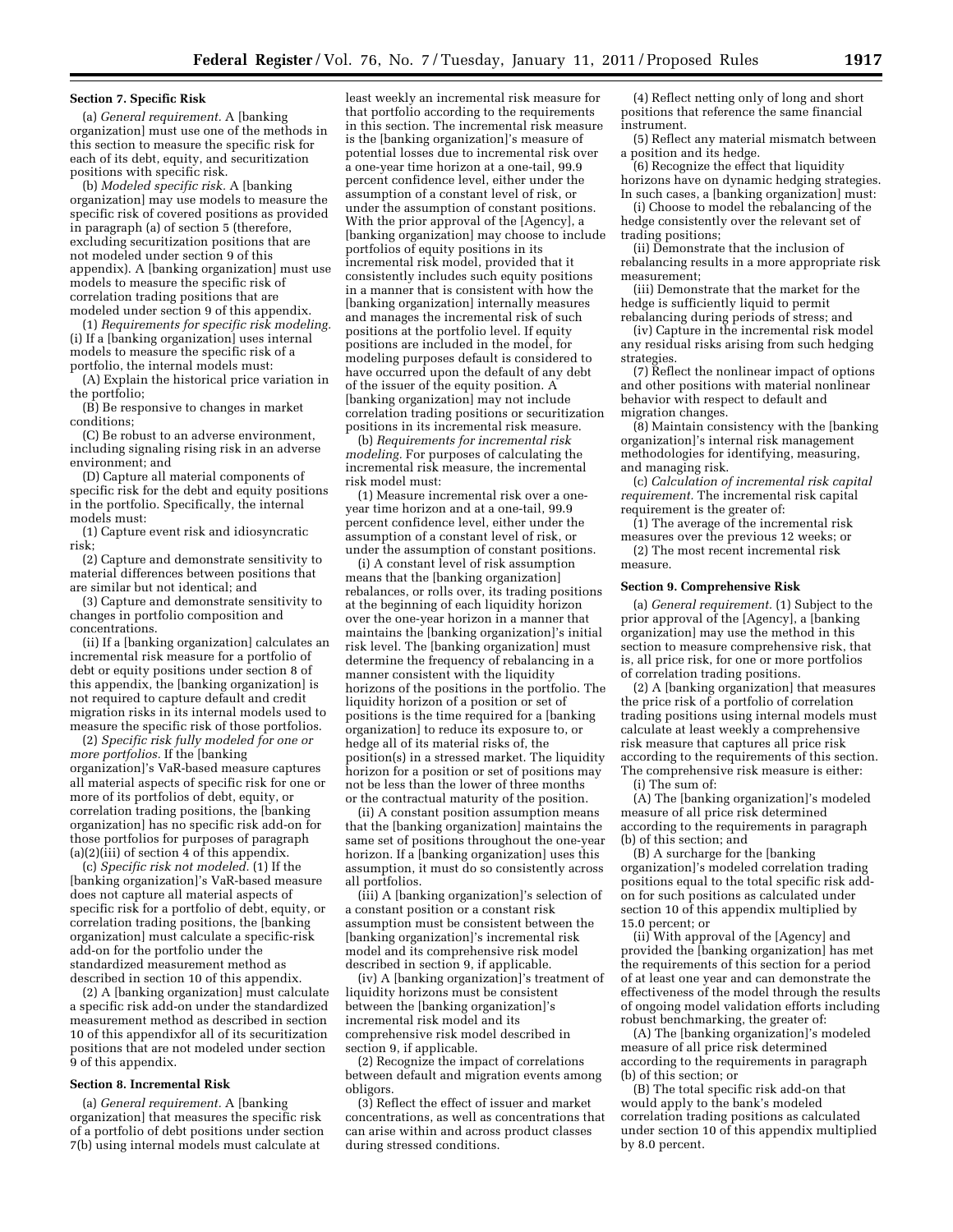(b) *Requirements for modeling all price risk.* If a [banking organization] uses an internal model to measure the price risk of a portfolio of correlation trading positions:

(1) The internal model must measure comprehensive risk over a one-year time horizon at a one-tail, 99.9 percent confidence level, either under the assumption of a constant level of risk, or under the assumption of constant positions.

(2) The model must capture all material price risk, including but not limited to the following:

(i) The risks associated with the contractual structure of cash flows of the position, its issuer, and its underlying exposures;

(ii) Credit spread risk, including nonlinear price risks;

(iii) The volatility of implied correlations, including nonlinear price risks such as the cross-effect between spreads and correlations;

(iv) Basis risk;

(v) Recovery rate volatility as it relates to the propensity for recovery rates to affect tranche prices; and

(vi) To the extent the comprehensive risk measure incorporates the benefits of dynamic hedging, the static nature of the hedge over the liquidity horizon must be recognized. In such cases, a [banking organization] must:

(A) Choose to model the rebalancing of the hedge consistently over the relevant set of trading positions;

(B) Demonstrate that the inclusion of rebalancing results in a more appropriate risk measurement;

(C) Demonstrate that the market for the hedge is sufficiently liquid to permit rebalancing during periods of stress; and

(D) Capture in the comprehensive risk model any residual risks arising from such hedging strategies;

(3) The [banking organization] must use market data that are relevant in representing the risk profile of the [banking organization]'s correlation trading positions in order to ensure that the [banking organization] fully captures the material risks of the correlation trading positions in its comprehensive risk measure in accordance with this section; and

(4) The [banking organization] must be able to demonstrate that its model is an appropriate representation of comprehensive risk in light of the historical price variation of its correlation trading positions.

(c) *Requirements for stress testing.* 

(1) A [banking organization] must at least weekly apply specific, supervisory stress scenarios to its portfolio of correlation trading positions that capture changes in:

(i) Default rates;

(ii) Recovery rates;

(iii) Credit spreads;

(iv) Correlations of underlying exposures; and

(v) Correlations of a correlation trading position and its hedge.

(2) Other requirements. (i) A [banking organization] must retain and make available to the [Agency] the results of the supervisory stress testing, including comparisons with the capital requirements generated by the [banking organization]'s comprehensive risk model.

(ii) A [banking organization] must report to the [Agency] promptly any instances where the stress tests indicate any material deficiencies in the comprehensive risk model.

(d) *Calculation of comprehensive risk capital requirement.* The comprehensive risk capital requirement is the greater of:

(1) The average of the comprehensive risk measures over the previous 12 weeks; or (2) The most recent comprehensive risk measure.

#### **Section 10. Standardized Measurement Method for Specific Risk**

(a) *General requirement.* A [banking organization] must calculate a total specific risk add-on for each portfolio of debt and equity positions for which the [banking organization]'s VaR-based measure does not capture all material aspects of specific risk and for all securitization positions that are not modeled under section 9 of this appendix. A [banking organization] must calculate each specific risk add-on in accordance with the requirements of this section.

(1) The specific risk add-on for an individual debt or securitization position that represents purchased credit protection is capped at the market value of the protection.

(2) For debt, equity, or securitization positions that are derivatives with linear payoffs, a [banking organization] must risk weight the market value of the effective notional amount of the underlying instrument or index portfolio. A swap must be included as an effective notional position in the underlying instrument or portfolio, with the receiving side treated as a long position and the paying side treated as a short position. For debt, equity, or securitization positions that are derivatives with nonlinear payoffs, a [banking organization] must risk weight the market value of the effective notional amount of the underlying instrument or portfolio multiplied by the derivative's delta.

(3) For debt, equity, or securitization positions, a [banking organization] may net long and short positions (including derivatives) in identical issues or identical indices. A [banking organization] may also net positions in depositary receipts against

an opposite position in an identical equity in different markets, provided that the [banking organization] includes the costs of conversion.

(4) A set of transactions consisting of either a debt position and its credit derivative hedge or a securitization position and its credit derivative hedge has a specific risk add-on of zero if the debt or securitization position is fully hedged by a total return swap (or similar instrument where there is a matching of payments and changes in market value of the position) and there is an exact match between the reference obligation of the swap and the debt or securitization position, the maturity of the swap and the debt or securitization position, and the currency of the swap and the debt or securitization position.

(5) The specific risk add-on for a set of transactions consisting of either a debt position and its credit derivative hedge or a securitization position and its credit derivative hedge that does not meet the criteria of paragraph (a)(4) of this section is equal to 20.0 percent of the capital requirement for the side of the transaction with the higher capital requirement when the credit risk of the position is fully hedged by a credit default swap or similar instrument and there is an exact match between the reference obligation of the credit derivative hedge and the debt or securitization position, the maturity of the credit derivative hedge and the debt or securitization position, and the currency of the credit derivative hedge and the debt or securitization position.

(6) The specific risk add-on for a set of transactions consisting of either a debt position and its credit derivative hedge or a securitization position and its credit derivative hedge that does not meet the criteria of either paragraph (a)(4) or (a)(5) of this section, but in which all or substantially all of the price risk has been hedged, is equal to the specific risk add-on for the side of the transaction with the higher specific risk addon.

(b) *Debt and securitization positions.* (1) Unless otherwise provided in paragraph (b)(2) of this section, the total specific risk add-on for a portfolio of debt or securitization positions is the sum of the specific risk add-ons for individual debt or securitization positions, as computed under this section. To determine the specific risk add-on for individual debt or securitization positions, a [banking organization] must multiply the absolute value of the current market value of each net long or net short debt or securitization position in the portfolio by the appropriate risk-weighting factor in Table 2. The following definitions apply to this paragraph, including Table 2:

#### TABLE 2—SPECIFIC RISK WEIGHTING FACTORS FOR DEBT AND SECURITIZATION POSITIONS

| Category | Remaining maturity<br>(contractual) | Risk-weighting<br>factor<br>(in percent) |
|----------|-------------------------------------|------------------------------------------|
|          | N/A                                 | 0.00                                     |
|          |                                     | 0.25                                     |
|          |                                     | 1.00                                     |
|          |                                     | 1.60                                     |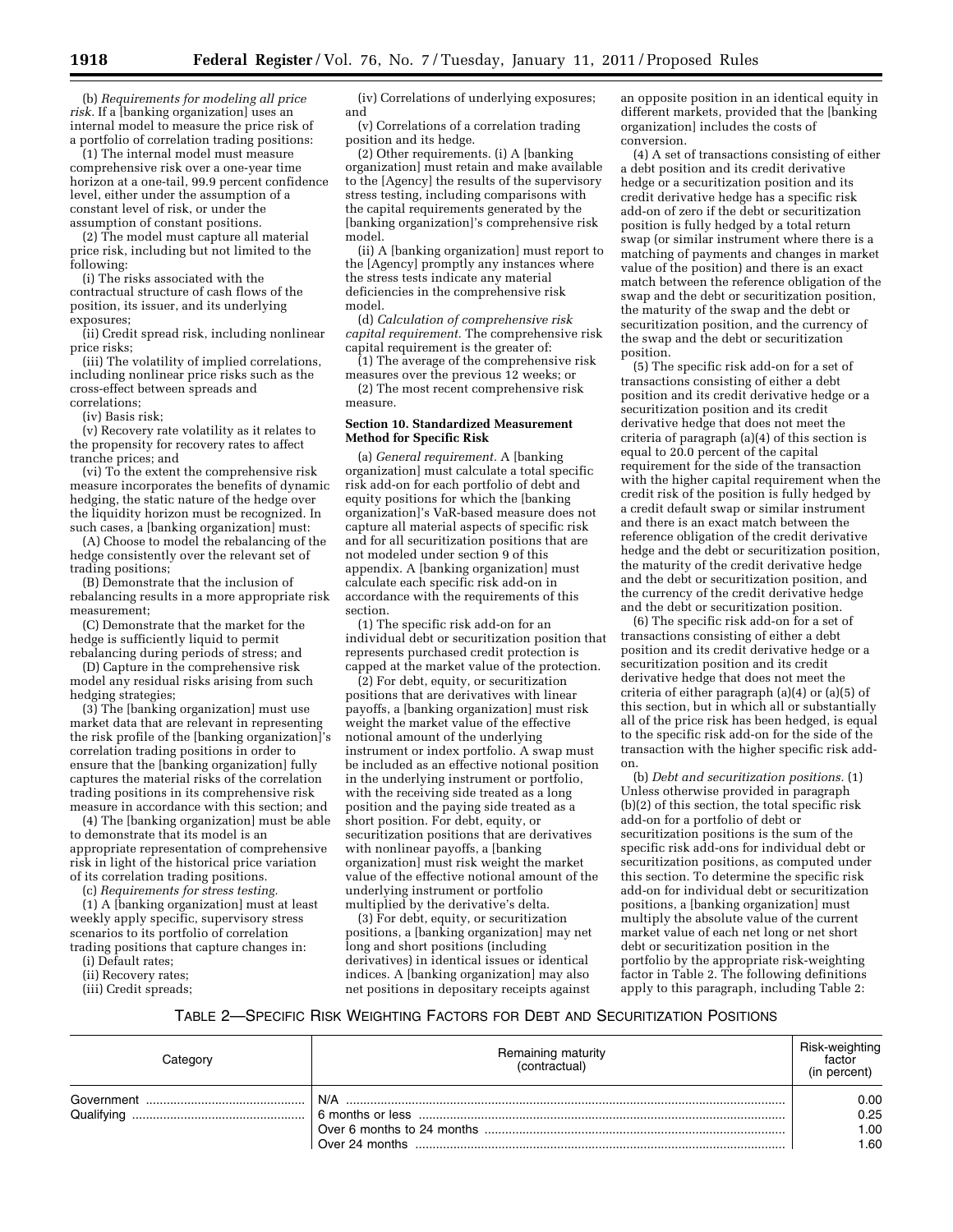# TABLE 2—SPECIFIC RISK WEIGHTING FACTORS FOR DEBT AND SECURITIZATION POSITIONS—Continued

| Category | Remaining maturity<br>(contractual) | Risk-weighting<br>factor<br>(in percent) |
|----------|-------------------------------------|------------------------------------------|
| Other    | N/A                                 | 8.00                                     |

(i) The *government* category includes all debt instruments of central governments of OECD-based countries 4 including bonds, Treasury bills, and other short-term instruments, as well as local currency instruments of non-OECD central governments to the extent the bank has liabilities booked in that currency.

(ii) The *qualifying* category includes debt instruments of U.S. government-sponsored agencies, general obligation debt instruments issued by states and other political subdivisions of OECD-based countries, multilateral development banks, and debt instruments issued by U.S. depository institutions or OECD-banks that do not qualify as capital of the issuing institution.5 This category also includes other debt instruments, including corporate debt and revenue instruments issued by states and other political subdivisions of OECD countries, that are:

(A) Rated investment-grade by at least two nationally recognized credit rating services;

(B) Rated investment-grade by one nationally recognized credit rating agency and not rated less than investment-grade by any other credit rating agency; or

(C) Unrated, but deemed to be of comparable investment quality by the reporting bank and the issuer has instruments listed on a recognized stock exchange, subject to review by the [Agency].

(iii) The *other* category includes debt instruments that are not included in the government or qualifying categories.

(2) *N*th*-to-default credit derivatives.* The total specific risk add-on for a portfolio of n<sup>th</sup>to-default credit derivatives is the sum of the specific risk add-ons for individual n<sup>th-to-</sup> default credit derivatives, as computed under this paragraph. The specific risk add-on for each nth-to-default credit derivative position applies irrespective of whether a [banking organization] is a net protection buyer or net protection seller. A [banking organization] must calculate the specific risk add-on for each nth-to-default credit derivative as follows:

(i) First-to-default credit derivatives. (A) The specific risk add-on for a first-to-

default credit derivative is the lesser of: (1) The sum of the specific risk add-ons for

the individual reference credit exposures in the group of reference exposures; or (2) The maximum possible credit event

payment under the credit derivative contract. (B) Where a [banking organization] has a

risk position in one of the reference credit exposures underlying a first-to-default credit

derivative and this credit derivative hedges the [banking organization]'s risk position, the [banking organization] is allowed to reduce both the specific risk add-on for the reference credit exposure and that part of the specific risk add-on for the credit derivative that relates to this particular reference credit exposure such that its specific risk add-on for the pair reflects the bank's net position in the reference credit exposure. Where a [banking organization] has multiple risk positions in reference credit exposures underlying a firstto-default credit derivative, this offset is allowed only for the underlying reference credit exposure having the lowest specific risk add-on.

(ii) Second-or-subsequent-to-default credit derivatives.

(A) The specific risk add-on for a secondor-subsequent-to-default credit derivative is the lesser of:

(1) The sum of the specific risk add-ons for the individual reference credit exposures in the group of reference exposures, but disregarding the (n–1) obligations with the lowest specific risk add-ons; or

(2) The maximum possible credit event payment under the credit derivative contract.

(B) For second-or-subsequent-to-default credit derivatives, no offset of the specific risk add-on with an underlying reference credit exposure is allowed.

(c) *Equity positions.* The total specific risk add-on for a portfolio of equity positions is the sum of the specific risk add-ons of the individual equity positions, as computed under this section. To determine the specific risk add-on of individual equity positions, a [banking organization] must multiply the absolute value of the current market value of each net long or net short equity position by the appropriate risk-weighting factor as determined under this paragraph.

(1) The [banking organization] must multiply the absolute value of the current market value of each net long or net short equity position by a risk-weighting factor of 8.0 percent. For equity positions that are index contracts comprising a well-diversified portfolio of equity instruments, the absolute value of the current market value of each net long or net short position is multiplied by a risk-weighting factor of 2.0 percent.6

(2) For equity positions arising from the following futures-related arbitrage strategies, a [banking organization] may apply a 2.0 percent risk-weighting factor to one side (long or short) of each position with the opposite side exempt from an additional capital requirement:

(i) Long and short positions in exactly the same index at different dates or in different market centers; or

(ii) Long and short positions in index contracts at the same date in different, but similar indices.

(3) For futures contracts on main indices that are matched by offsetting positions in a basket of stocks comprising the index, a [banking organization] may apply a 2.0 percent risk-weighting factor to the futures and stock basket positions (long and short), provided that such trades are deliberately entered into and separately controlled, and that the basket of stocks is comprised of stocks representing at least 90.0 percent of the capitalization of the index. A main index refers to the Standard & Poor's 500 Index, the FTSE All-World Index, and any other index for which the [banking organization] can demonstrate to the satisfaction of the [AGENCY] that the equities represented in the index have liquidity, depth of market, and size of bid-ask spreads comparable to equities in the Standard & Poor's 500 Index and FTSE All-World Index.

(d)(1) A [banking organization] must be able to demonstrate to the satisfaction of the [Agency] a comprehensive understanding of the features of a securitization position that would materially affect the performance of the position. The [banking organization]'s analysis must be commensurate with the complexity of the securitization position and the materiality of the position in relation to capital.

(2) To support the demonstration of its comprehensive understanding, for each securitization position a [banking organization] must:

(i) Conduct and document an analysis of the risk characteristics of a securitization position prior to acquiring the position, considering:

(A) Structural features of the securitization that would materially impact the performance of the position, for example, the contractual cash flow waterfall, waterfallrelated triggers, credit enhancements, liquidity enhancements, market value triggers, the performance of organizations that service the position, and deal-specific definitions of default;

(B) Relevant information regarding the performance of the underlying credit exposure(s), for example, the percentage of loans 30, 60, and 90 days past due; default rates; prepayment rates; loans in foreclosure; property types; occupancy; average credit score or other measures of creditworthiness; average LTV ratio; and industry and geographic diversification data on the underlying exposure(s);

(C) Relevant market data of the securitization, for example, bid-ask spreads, most recent sales price and historical price volatility, trading volume, implied market

<sup>4</sup>Organization for Economic Cooperation and Development (OECD)-based countries is defined in [the general risk-based capital rules].

<sup>5</sup>U.S. government-sponsored agencies, multilateral development banks, and OECD banks are defined in [the general risk-based capital rules].

<sup>6</sup>A portfolio is well-diversified if it contains a large number of individual equity positions, with no single position representing a substantial portion of the portfolio's total market value.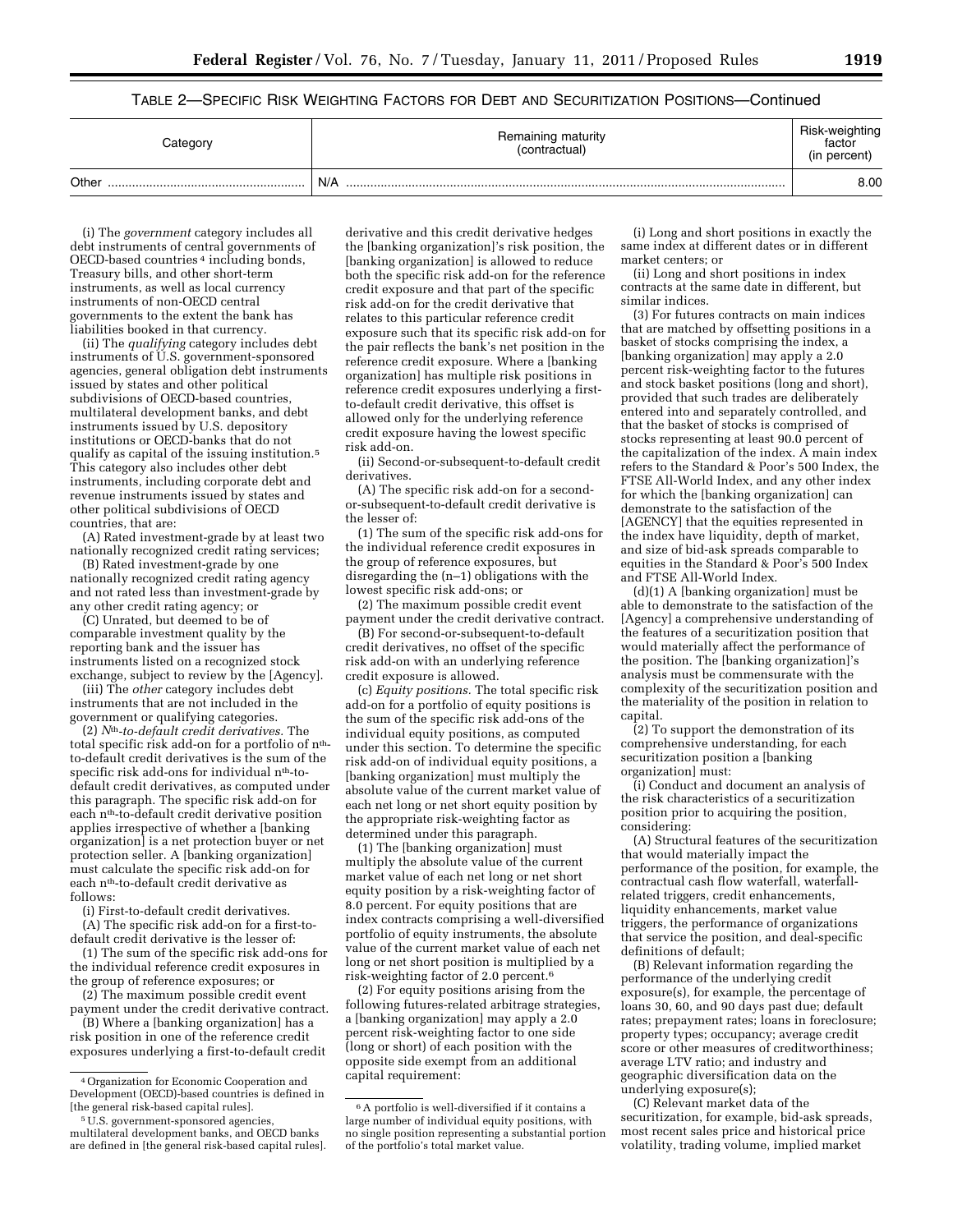rating, and size, depth and concentration level of the market for the securitization; and

(D) For resecuritization positions, performance information on the underlying securitization exposures, for example, the issuer name and credit quality, and the characteristics and performance of the exposures underlying the securitization exposures; and

(ii) On an on-going basis (no less frequently than quarterly), evaluate, review, and update as appropriate the analysis required under paragraph (d)(1) of this section for each securitization position.

#### **Section 11. Market Risk Disclosures**

(a) *Scope.* A [banking organization] must comply with this section unless it is a consolidated subsidiary of a bank holding company or a depository institution that is subject to these requirements or of a non-U.S. banking organization that is subject to comparable public disclosure requirements in its home jurisdiction. Quantitative disclosures must be made publicly each calendar quarter. If a significant change occurs, such that the most recent reporting amounts are no longer reflective of the [banking organization]'s capital adequacy and risk profile, then a brief discussion of this change and its likely impact must be provided as soon as practicable thereafter. Qualitative disclosures that typically do not change each quarter may be disclosed annually, provided any significant changes are disclosed in the interim. If a [banking organization] believes that disclosure of specific commercial or financial information would prejudice seriously its position by making public certain information that is either proprietary or confidential in nature, the [banking organization] need not disclose these specific items, but must disclose more general information about the subject matter of the requirement, together with the fact that, and the reason why, the specific items of information have not been disclosed.

(b) *Disclosure policy.* The [banking organization] must have a formal disclosure policy approved by the board of directors that addresses the [banking organization]'s approach for determining the market risk disclosures it makes. The policy must address the associated internal controls and disclosure controls and procedures. The board of directors and senior management must ensure that appropriate verification of the disclosures takes place and that effective internal controls and disclosure controls and procedures are maintained. One or more senior officers of the [banking organization] must attest that the disclosures meet the requirements of this appendix, and the board of directors and senior management are responsible for establishing and maintaining an effective internal control structure over financial reporting, including the disclosures required by this section.

(c) *Quantitative disclosures.* 

(1) For each portfolio of covered positions, the [banking organization] must publicly disclose the following information at least quarterly:

(i) The high, low, median, and mean VaRbased measures over the reporting period and the VaR-based measure at period-end;

(ii) The high, low, median, and mean stressed VaR-based measures over the reporting period and the stressed VaR-based measure at period-end;

(iii) The high, low, median, and mean incremental risk capital requirements over the reporting period and the incremental risk capital requirement at period-end;

(iv) The high, low, median, and mean comprehensive risk capital requirements over the reporting period and the comprehensive risk capital requirement at period-end, with the period-end requirement broken down into appropriate risk classifications (for example, default risk, migration risk, correlation risk);

(v) Separate measures for interest rate risk, credit spread risk, equity price risk, foreign exchange risk, and commodity price risk used to calculate the VaR-based measure; and

(vi) A comparison of VaR-based estimates with actual gains or losses experienced by the [banking organization], with an analysis of important outliers.

(2) In addition, the [banking organization] must publicly disclose the following information at least quarterly:

(i) The aggregate amount of on-balance sheet and off-balance sheet securitization positions by exposure type; and

(ii) The aggregate amount of correlation

trading positions. (d) *Qualitative disclosures.* 

(1) For each portfolio of covered positions, the [banking organization] must publicly disclose the following information at least annually, or more frequently in the event of material changes for each portfolio:

(i) The composition of material portfolios of covered positions;

(ii) The [banking organization]'s valuation policies, procedures, and methodologies for covered positions including, for securitization positions, the methods and key assumptions used for valuing such positions, any significant changes since the last reporting period, and the impact of such change;

(iii) The characteristics of the internal models used for purposes of this appendix. For the incremental risk capital requirement and the comprehensive risk capital requirement, this must include:

(A) The approach used by the [banking organization] to determine liquidity horizons;

(B) The methodologies used to achieve a capital assessment that is consistent with the

required soundness standard; and (C) The specific approaches used in the

validation of these models; (iv) A description of the approaches used

for validating and evaluating the accuracy of internal models and modeling processes for purposes of this appendix;

(v) For each market risk category (that is, interest rate risk, credit spread risk, equity price risk, foreign exchange risk, and commodity price risk), a description of the stress tests applied to the positions subject to the factor;

(vi) The results of the comparison of the [banking organization]'s internal estimates for purposes of this appendix with actual outcomes during a sample period not used in model development;

(vii) The soundness standard on which the [banking organization]'s internal capital

adequacy assessment under this appendix is based, including a description of the methodologies used to achieve a capital adequacy assessment that is consistent with the soundness standard;

(2) A description of the [banking organization]'s processes for monitoring changes in the credit and market risk of securitization positions, including how those processes differ for resecuritization positions; and

(3) A description of the [banking organization]'s policy governing the use of credit risk mitigation to mitigate the risks of securitization and resecuritization positions.

[End of Common Text]

#### **List of Subjects**

#### *12 CFR Part 3*

Administrative practices and procedure, Capital, National banks, Reporting and recordkeeping requirements, Risk.

#### *12 CFR Part 208*

Confidential business information, Crime, Currency, Federal Reserve System, Mortgages, reporting and recordkeeping requirements, Securities.

#### *12 CFR Part 225*

Administrative practice and procedure, Banks, banking, Federal Reserve System, Holding companies, Reporting and recordkeeping requirements, Securities.

# *12 CFR Part 325*

Administrative practice and procedure, Banks, banking, Capital Adequacy, Reporting and recordkeeping requirements, Savings associations, State non-member banks.

#### **Adoption of Proposed Common Rule**

The adoption of the proposed common rules by the agencies, as modified by agency-specific text, is set forth below:

#### **Department of the Treasury**

*Office of the Comptroller of the Currency* 

# **12 CFR Chapter I**

#### **Authority and Issuance**

For the reasons set forth in the common preamble, part 3 of chapter I of title 12 of the Code of Federal Regulations is proposed to be amended as follows:

# **PART 3—MINIMUM CAPITAL RATIOS; ISSUANCE OF DIRECTIVES**

1. The authority citation for part 3 continues to read as follows:

**Authority:** 12 U.S.C. 93a, 161, 1818, 3907 and 3909.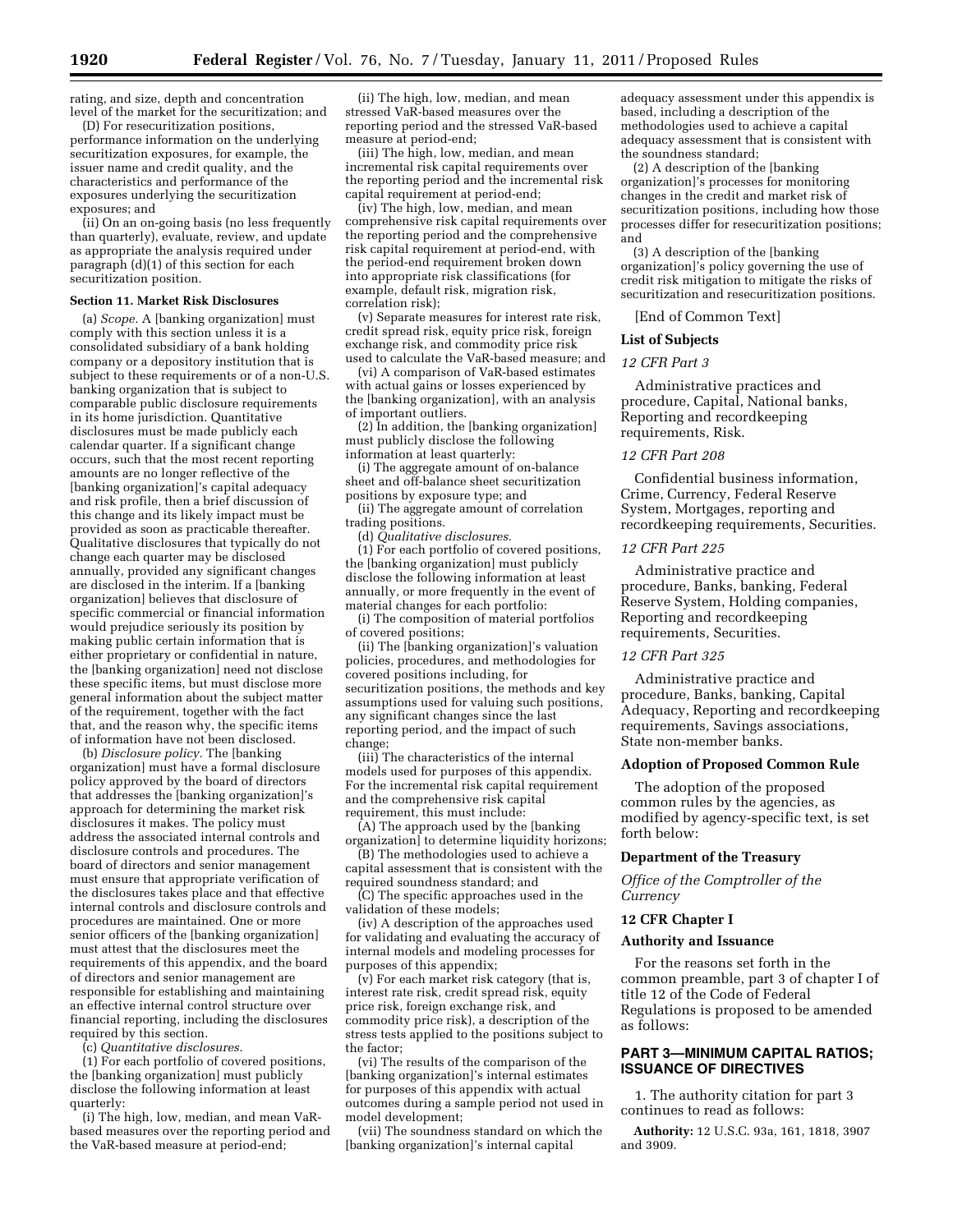2. Appendix B to part 3 is revised to read as set forth at the end of the common preamble.

## **Appendix B to Part 3—Risk-Based Capital Guidelines; Market Risk Adjustment**

3. Appendix B to part 3 is further amended by:

a. Removing ''[the advanced capital adequacy framework]'' wherever it appears and adding in its place ''Appendix C to this part'';

b. Removing "[Agency]" wherever it appears and adding in its place "OCC";

c. Removing ''[Agency's]'' wherever it appears and adding in its place "OCC's";

d. Removing ''[banking organization]'' wherever it appears and adding in its place "bank";

e. Removing ''[banking organizations]'' wherever it appears and adding in its place ''banks'';

f. Removing ''[Call Report or FR Y– 9C]'' wherever it appears and adding in its place "Call Report";

g. Removing ''[regulatory report]'' wherever it appears and adding in its place ''Consolidated Reports of Condition and Income (Call Report)'';

h. Removing ''[the general risk-based capital rules]'' wherever it appears and adding in its place ''Appendix A to this part''.

# **Board of Governors of the Federal Reserve System**

#### **12 CFR Chapter II**

## **Authority and Issuance**

For the reasons set forth in the common preamble, parts 208 and 225 of chapter II of title 12 of the Code of Federal Regulations are proposed to be amended as follows:

# **PART 208—MEMBERSHIP OF STATE BANKING INSTITUTIONS IN THE FEDERAL RESERVE SYSTEM (REGULATION H)**

4. The authority citation for part 208 continues to read as follows:

**Authority:** 12 U.S.C. 24, 36, 92a, 93a, 248(a), 248(c), 321–338a, 371d, 461, 481–486, 601, 611, 1814, 1816, 1818, 1820(d)(9), 1833(j), 1828(o), 1831, 1831o, 1831p–1, 1831r–1, 1831w, 1831x, 1835a, 1882, 2901– 2907, 3105, 3310, 3331–3351, and 3905– 3909; 15 U.S.C. 78b, 78I(b), 78l(i), 780– 4(c)(5), 78q, 78q–1, and 78w, 1681s, 1681w, 6801, and 6805; 31 U.S.C. 5318; 42 U.S.C. 4012a, 4104a, 4104b, 4106 and 4128.

5. Appendix E to part 208 is revised to read as set forth at the end of the common preamble.

# **Appendix E to Part 208—Capital Adequacy Guidelines for State Member Banks: Market Risk Measure**

6. Appendix E to part 208 is amended by:

a. Removing ''[the advanced capital adequacy framework]'' wherever it appears and adding in its place

''Appendix F to this part'';

b. Removing "[Agency]" wherever it appears and adding in its place "Board";

c. Removing ''[Agency's]'' wherever it appears and adding in its place ''Board's'';

d. Removing ''[banking organization]'' wherever it appears and adding in its place ''bank'';

e. Removing ''[banking organizations]'' wherever it appears and adding in its place "banks";

f. Removing ''[Call Report or FR Y– 9C]'' wherever it appears and adding in its place "Call Report";

g. Removing ''[regulatory report]'' wherever it appears and adding in its place ''Consolidated Reports of Condition and Income (Call Report)'';

h. Removing ''[the general risk-based capital rules]'' wherever it appears and adding in its place ''Appendix A to this part''.

## **PART 225—BANK HOLDING COMPANIES AND CHANGE IN BANK CONTROL (REGULATION Y)**

7. The authority citation for part 225 continues to read as follows:

**Authority:** 12 U.S.C. 1817(j)(13), 1818, 1828(o), 1831i, 1831p–1, 1843(c)(8), 1844(b), 1972(1), 3106, 3108, 3310, 3331–3351, 3907, and 3909; 15 U.S.C. 1681s, 1681w, 6801 and 6805.

8. Appendix E to part 225 is revised to read as set forth at the end of the common preamble.

# **Appendix E to Part 225—Capital Adequacy Guidelines for Bank Holding Companies: Market Risk Measure**

9. Appendix E is amended by: a. Removing ''[the advanced capital adequacy framework]'' wherever it appears and adding in its place ''Appendix G to this part'';

b. Removing "[Agency]" wherever it appears and adding in its place "Board";

c. Removing ''[Agency's]'' wherever it appears and adding in its place ''Board's'';

d. Removing ''[banking organization]'' wherever it appears and adding in its place ''bank holding company'';

e. Removing ''[banking organizations]'' wherever it appears and adding in its place ''bank holding companies'';

f. Removing ''[Call Report or FR Y– 9C]'' wherever it appears and adding in its place "FR Y-9C";

g. Removing ''[regulatory report]'' wherever it appears and adding in its place ''Consolidated Financial Statements for Bank Holding Companies (FR Y–9C)''; and

h. Removing "[the general risk-based capital rules]'' wherever it appears and adding in its place ''Appendix A to this part''.

#### **Federal Deposit Insurance Corporation**

# **12 CFR Chapter III**

# **Authority and Issuance**

For the reasons set forth in the common preamble, part 325 of chapter III of title 12 of the Code of Federal Regulations is proposed to be amended as follows:

#### **PART 325—CAPITAL MAINTENANCE**

10. The authority citation for part 325 continues to read as follows:

**Authority:** 12 U.S.C. 1815(a), 1815(b), 1816, 1818(a), 1818(b), 1818(c), 1818(t), 1819(Tenth), 1828(c), 1828(d), 1828(i), 1828(n), 1828(o), 1831o, 1835, 3907, 3909, 4808; Pub. L. 102–233, 105 Stat. 1761, 1789, 1790 (12 U.S.C. 1831n note); Pub. L. 102– 242, 105 Stat. 2236, 2355, as amended by Pub. L. 103–325, 108 Stat. 2160, 2233 (12 U.S.C. 1828 note); Pub. L. 102–242, 105 Stat. 2236, 2386, as amended by Pub. L. 102–550, 106 Stat. 3672, 4089 (12 U.S.C. 1828 note).

11. Appendix C to part 325 is revised to read as set forth at the end of the common preamble.

# **Appendix C to Part 325—Risk-Based Capital for State Nonmember Banks: Market Risk**

12. Appendix C is further amended by:

a. Removing "[Agency]" wherever it appears and adding in its place ''FDIC'';

b. Removing "[Agency's]" wherever it appears and adding in its place

''FDIC's'';

c. Removing ''[banking organization]'' wherever it appears and adding in its place "bank";

d. Removing ''[banking organizations]'' wherever it appears and adding in its place "banks";

e. Removing [Call Report or FR Y–9C] wherever it appears and adding in its place "Call Report";

f. Removing ''[the advanced capital adequacy framework]'' wherever it appears and adding in its place ''Appendix D to this part'';

g. Removing ''[regulatory report]'' wherever it appears and adding in its place ''Consolidated Reports of Condition and Income (Call Report)'';

h. Removing ''[the general risk-based capital rules]'' wherever it appears and adding in its place ''Appendix A to this part''.